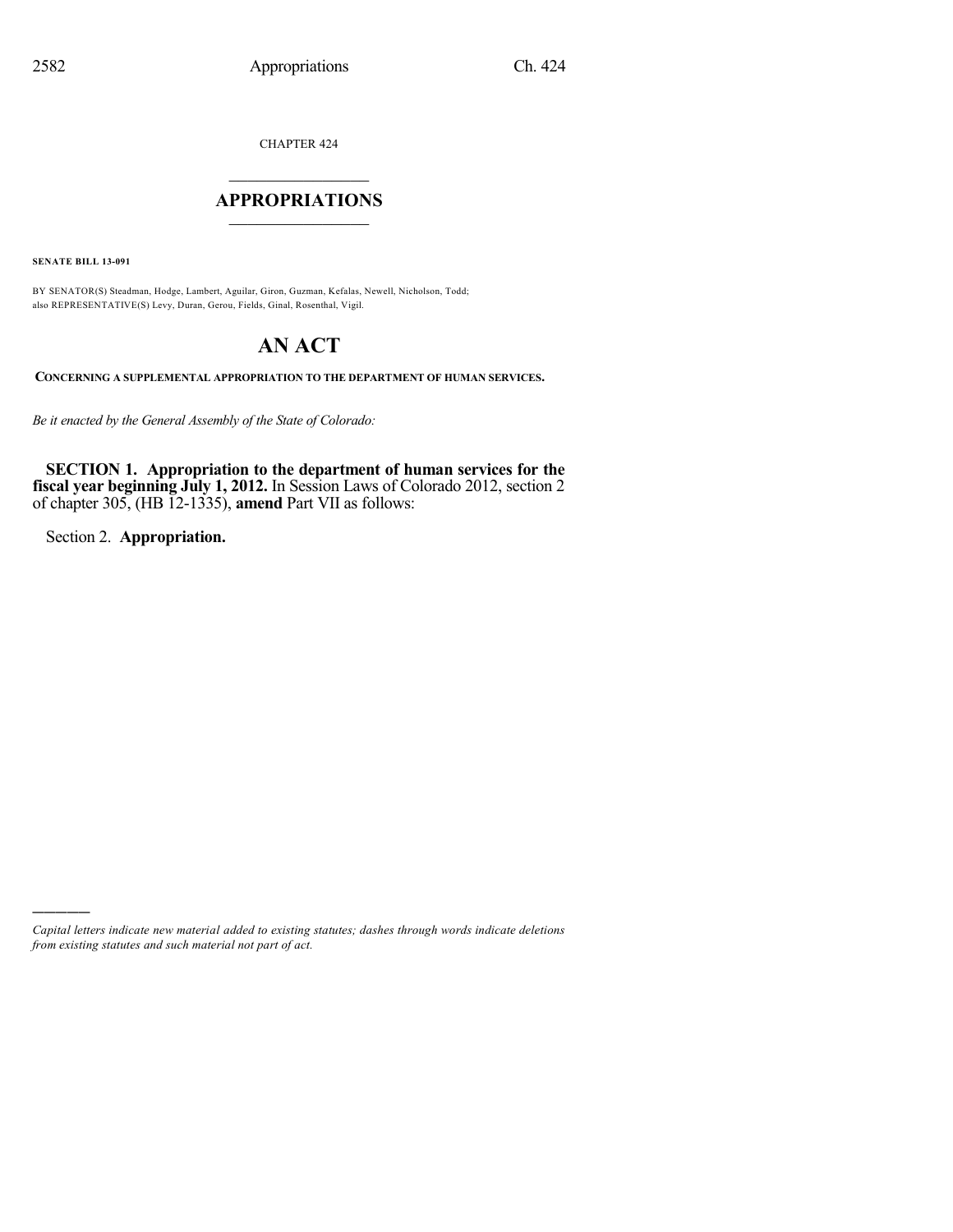|                           |        |                               | APPROPRIATION FROM            |                      |                                |                                |  |  |
|---------------------------|--------|-------------------------------|-------------------------------|----------------------|--------------------------------|--------------------------------|--|--|
| ITEM &<br><b>SUBTOTAL</b> | TOTAL. | <b>GENERAL</b><br><b>FUND</b> | <b>GENERAL</b><br><b>FUND</b> | CASH<br><b>FUNDS</b> | REAPPROPRIATED<br><b>FUNDS</b> | <b>FEDERAL</b><br><b>FUNDS</b> |  |  |
|                           |        |                               | <b>EXEMPT</b>                 |                      |                                |                                |  |  |
|                           |        |                               |                               |                      |                                |                                |  |  |

## **PART VII DEPARTMENT OF HUMAN SERVICES**

## **(1) EXECUTIVE DIRECTOR'S**

## **OFFICE**

| Personal Services                  | 1,895,788            |
|------------------------------------|----------------------|
|                                    | $(21.4$ FTE)         |
| Health, Life, and Dental           | 26,827,557           |
|                                    | 26,850,768           |
| Short-term Disability              | 360,598              |
|                                    | 361,016              |
| S <sub>B</sub> 04-257 Amortization |                      |
| <b>Equalization Disbursement</b>   | <del>6,783,683</del> |
|                                    | 6,791,257            |
| S.B. 06-235 Supplemental           |                      |
| Amortization Equalization          |                      |
| Disbursement                       | <del>5,817,366</del> |
|                                    | 5,823,875            |
|                                    |                      |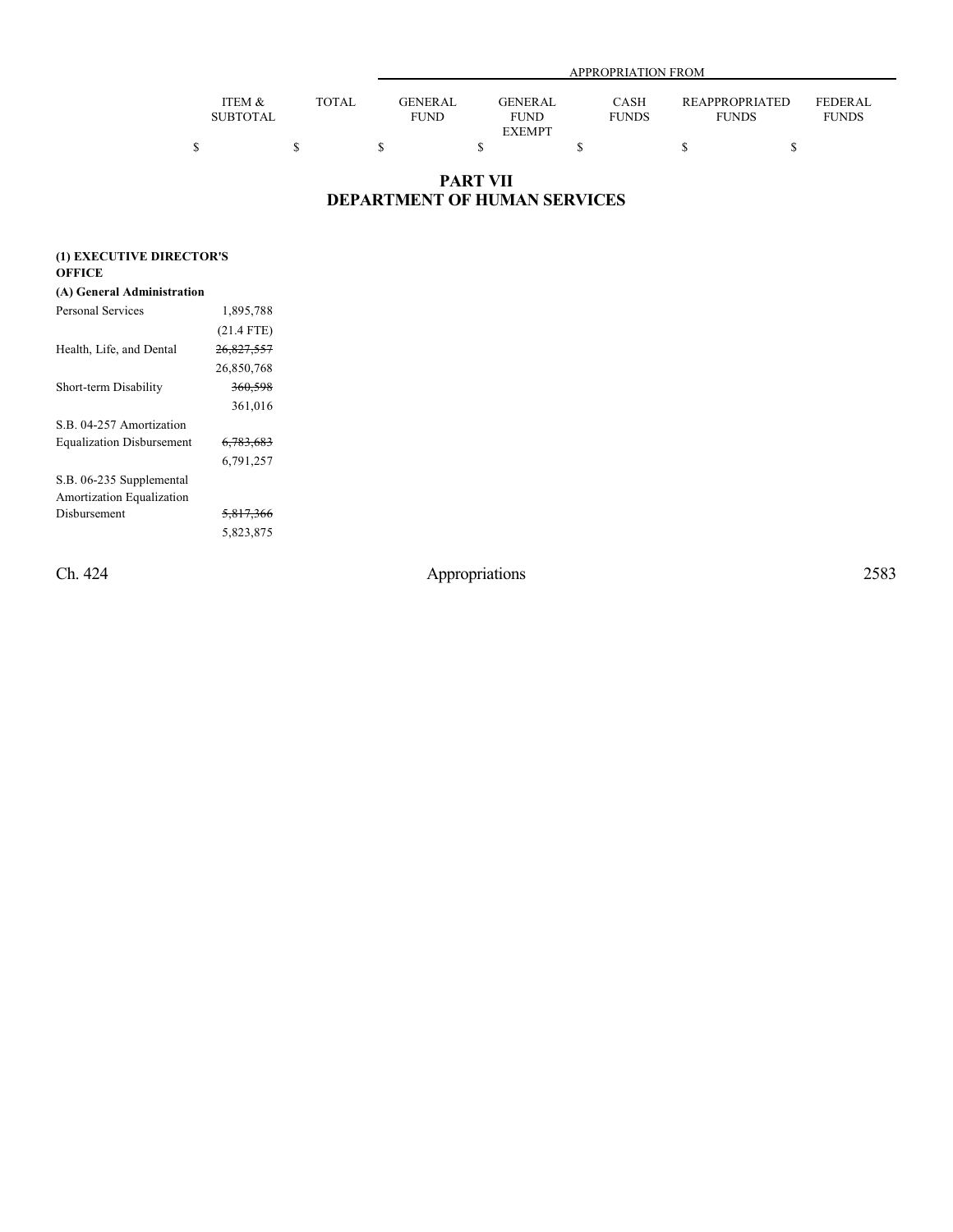|                                  |                           |              | APPROPRIATION FROM            |               |                                                                        |                          |    |                                       |                                |
|----------------------------------|---------------------------|--------------|-------------------------------|---------------|------------------------------------------------------------------------|--------------------------|----|---------------------------------------|--------------------------------|
|                                  | ITEM &<br><b>SUBTOTAL</b> | <b>TOTAL</b> | <b>GENERAL</b><br><b>FUND</b> |               | <b>GENERAL</b><br>CASH<br><b>FUND</b><br><b>FUNDS</b><br><b>EXEMPT</b> |                          |    | <b>REAPPROPRIATED</b><br><b>FUNDS</b> | <b>FEDERAL</b><br><b>FUNDS</b> |
|                                  | \$                        | \$           | \$                            | \$            |                                                                        | \$                       | \$ | \$                                    |                                |
| Shift Differential               | 4,089,727                 |              |                               |               |                                                                        |                          |    |                                       |                                |
| Workers' Compensation            | 12,601,993                |              |                               |               |                                                                        |                          |    |                                       |                                |
| <b>Operating Expenses</b>        | 495,280                   |              |                               |               |                                                                        |                          |    |                                       |                                |
| Legal Services                   |                           |              |                               |               |                                                                        |                          |    |                                       |                                |
| for $18,439$ hours               | 1,424,413                 |              |                               |               |                                                                        |                          |    |                                       |                                |
| Administrative                   |                           |              |                               |               |                                                                        |                          |    |                                       |                                |
| Law Judge Services               | 922,776                   |              |                               |               |                                                                        |                          |    |                                       |                                |
| Payment to                       |                           |              |                               |               |                                                                        |                          |    |                                       |                                |
| Risk Management                  |                           |              |                               |               |                                                                        |                          |    |                                       |                                |
| and Property Funds               | 1,392,061                 |              |                               |               |                                                                        |                          |    |                                       |                                |
|                                  | 1,692,827                 |              |                               |               |                                                                        |                          |    |                                       |                                |
| <b>Staff Training</b>            | 31,870                    |              |                               |               |                                                                        |                          |    |                                       |                                |
| <b>Injury Prevention Program</b> | 105,970                   |              |                               |               |                                                                        |                          |    |                                       |                                |
|                                  | 62,749,082                |              |                               | 36,200,880(M) |                                                                        | $2,622,057$ <sup>*</sup> |    | $16,436,501$ <sup>b</sup>             | 7,489,644°                     |
|                                  | 63,087,560                |              |                               | 36,487,394(M) |                                                                        | 2,627,420 <sup>a</sup>   |    | $16,475,126^b$                        | 7,497,620°                     |
|                                  |                           |              |                               |               |                                                                        |                          |    |                                       |                                |

<sup>a</sup> Of this amount, it is estimated that \$548,385 shall be from patient cash collected by the Mental Health Institutes, \$180,203 shall be from the Records and Reports Fund created in Section 19-1-307 (2.5), C.R.S., \$31,870 shall be from fees and charges for workshops and conferences, and \$1,861,599 \$1,866,962 shall be from various sources of cash funds and shall include \$192,978 for statewide indirect cost recoveries.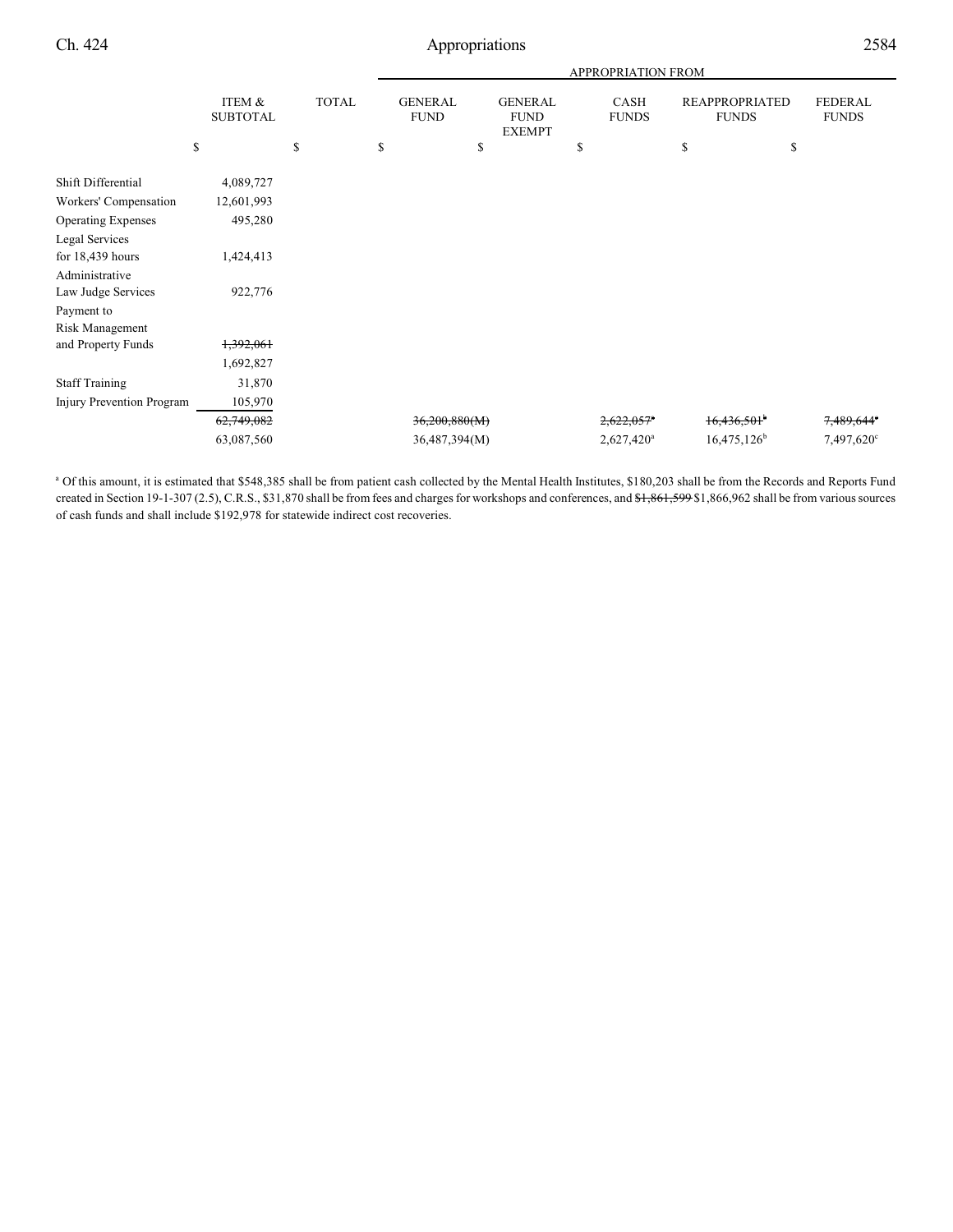<sup>b</sup> Of this amount, it is estimated that \$14,414,866 \$14,439,948 shall be from Medicaid funds transferred from the Department of Health Care Policy and Financing, \$160,000 shall be from federal Medicaid indirect costs transferred from the Department of Health Care Policy and Financing, \$1,350 shall be from other funds transferred from the Department of Health Care Policy and Financing, and  $\frac{41,860,285}{81,873,828}$  shall be from various sources of reappropriated funds and shall include \$306,459 for statewide indirect cost recoveries.

<sup>c</sup> Of this amount, it is estimated that \$707,332 shall be from the Temporary Assistance for Needy Families Block Grant, \$630,953 shall be from Section 110 vocational rehabilitation funds, \$280,000 shall be from Child Care Development Funds, \$261,097 shall be from federal cost allocation recoveries, \$240,443 shall be from the Substance Abuse Prevention and Treatment Block Grant, and \$5,369,819 \$5,377,795 shall be from various sources of federal funds including \$374,597 for statewide indirect cost recoveries.

## **(B) Special Purpose**

| Employment and            |              |              |                      |                       |                      |
|---------------------------|--------------|--------------|----------------------|-----------------------|----------------------|
| <b>Regulatory Affairs</b> | 4,946,848    | 1,816,828    | $270,442^{\circ}$    | 685,312 <sup>b</sup>  | $2,174,266(I)^c$     |
|                           | $(66.1$ FTE) |              |                      |                       |                      |
| Administrative            |              |              |                      |                       |                      |
| Review Unit               | 2,113,612    | 1,371,046(M) |                      |                       | 742,566 <sup>d</sup> |
|                           | $(24.2$ FTE) |              |                      |                       |                      |
| Records and Reports of    |              |              |                      |                       |                      |
| Child Abuse or Neglect    | 577,448      |              | 577,448 <sup>e</sup> |                       |                      |
|                           |              |              | $(7.5$ FTE)          |                       |                      |
| Child Protection          |              |              |                      |                       |                      |
| Ombudsman                 | 370,000      | 370,000      |                      |                       |                      |
| Juvenile Parole Board     | 247,281      | 202,200      |                      | $45,081$ <sup>f</sup> |                      |
|                           |              | $(2.2$ FTE)  |                      | $(0.8$ FTE)           |                      |
| Developmental             |              |              |                      |                       |                      |
| Disabilities Council      | 742,847      |              |                      |                       | $742,847(I)^g$       |
|                           |              |              |                      |                       | $(6.0$ FTE)          |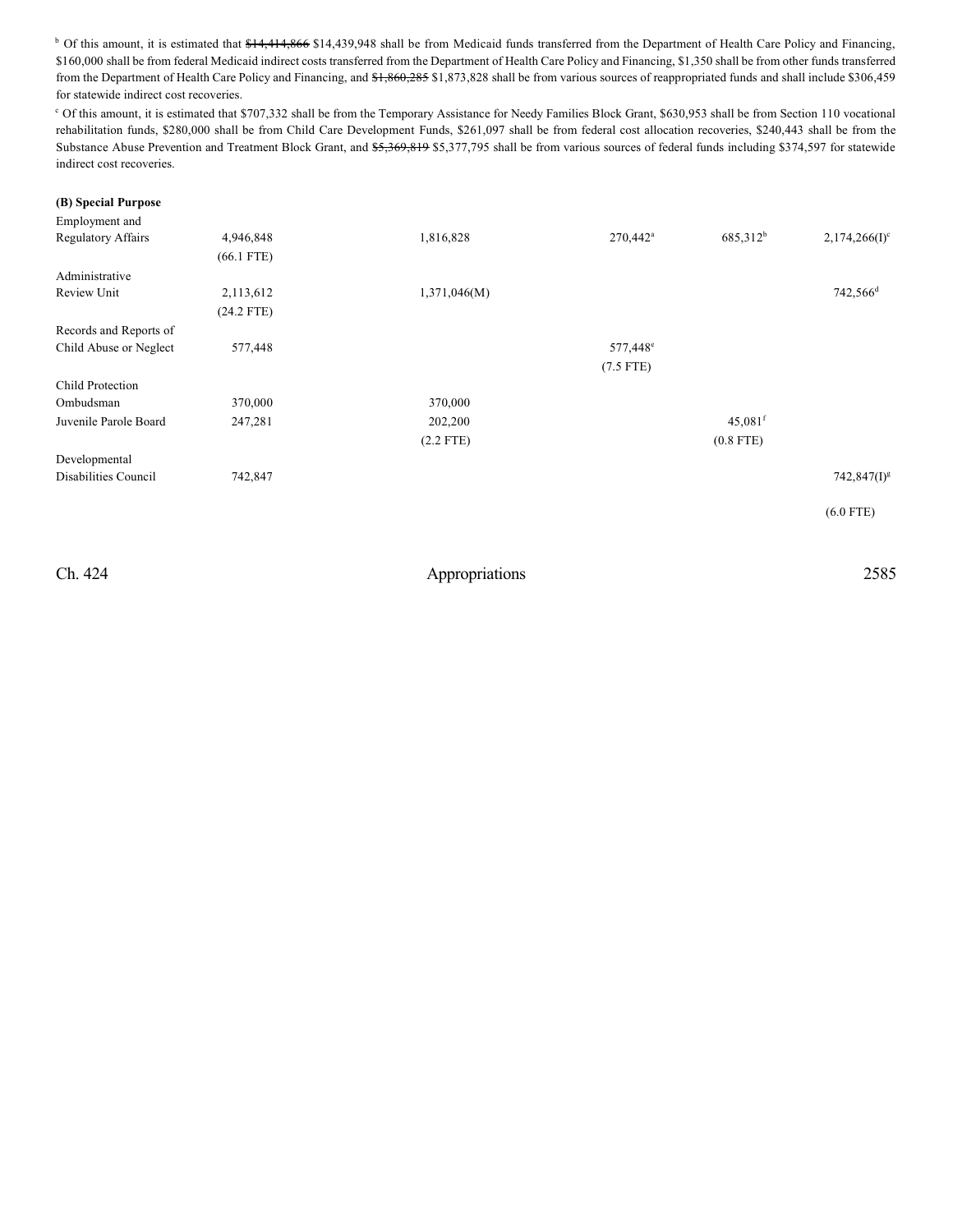|                                                                   |                           |              |    |                                                                                 |  |                      | APPROPRIATION FROM  |                                       |    |                                |
|-------------------------------------------------------------------|---------------------------|--------------|----|---------------------------------------------------------------------------------|--|----------------------|---------------------|---------------------------------------|----|--------------------------------|
|                                                                   | ITEM &<br><b>SUBTOTAL</b> | <b>TOTAL</b> |    | <b>GENERAL</b><br><b>GENERAL</b><br><b>FUND</b><br><b>FUND</b><br><b>EXEMPT</b> |  | CASH<br><b>FUNDS</b> |                     | <b>REAPPROPRIATED</b><br><b>FUNDS</b> |    | <b>FEDERAL</b><br><b>FUNDS</b> |
|                                                                   | \$                        | \$           | \$ | \$                                                                              |  | \$                   |                     | \$                                    | \$ |                                |
| Colorado Commission<br>for the Deaf and Hard                      |                           |              |    |                                                                                 |  |                      |                     |                                       |    |                                |
| of Hearing                                                        | 1,113,442                 |              |    | 127,091                                                                         |  |                      |                     | $986,351^h$                           |    |                                |
|                                                                   |                           |              |    | $(0.8$ FTE)                                                                     |  |                      |                     | $(5.5$ FTE)                           |    |                                |
| Health Insurance<br>Portability and<br>Accountability Act of 1996 |                           |              |    |                                                                                 |  |                      |                     |                                       |    |                                |
| - Security Remediation                                            | 374,505                   |              |    | 277,931                                                                         |  |                      | 334 <sup>a</sup>    | 73,358 <sup>b</sup>                   |    | $22,882(I)^{i}$                |
|                                                                   | $(1.0$ FTE)               |              |    |                                                                                 |  |                      |                     |                                       |    |                                |
| <b>CBMS</b> Emergency                                             |                           |              |    |                                                                                 |  |                      |                     |                                       |    |                                |
| Processing Unit                                                   | 216,233                   |              |    | 74,206                                                                          |  |                      | 17,350 <sup>j</sup> |                                       |    | $124,677(I)^k$                 |
|                                                                   | $(4.0$ FTE)               |              |    |                                                                                 |  |                      |                     |                                       |    |                                |
|                                                                   | 10,702,216                |              |    |                                                                                 |  |                      |                     |                                       |    |                                |

<sup>a</sup> It is estimated that of these amounts, \$50,000 shall be from patient cash collected by the Mental Health Institutes, and \$220,776 shall be from various sources of cash funds.

**b** These amounts shall be from Medicaid funds transferred from the Department of Health Care Policy and Financing.

 $\degree$  Of this amount, it is estimated that \$1,216,222 shall be from federal cost allocation recoveries, and \$958,044 shall be from various sources of federal funds. Although this federal funds amount is not appropriated, this amount was assumed in developing the appropriated fund source amounts in this line item.

 $^d$  This amount shall be from Title IV-E of the Social Security Act. This amount is reflected pursuant to Section 26-1-111 (2) (d) (II) (B), C.R.S., and shall be used in determining the amount to be deposited to the Excess Federal Title IV-E Reimbursements Cash Fund pursuant to Section 26-1-111 (2) (d) (II) (C), C.R.S.

<sup>e</sup> This amount shall be from the Records and Reports Fund created in Section 19-1-307 (2.5), C.R.S.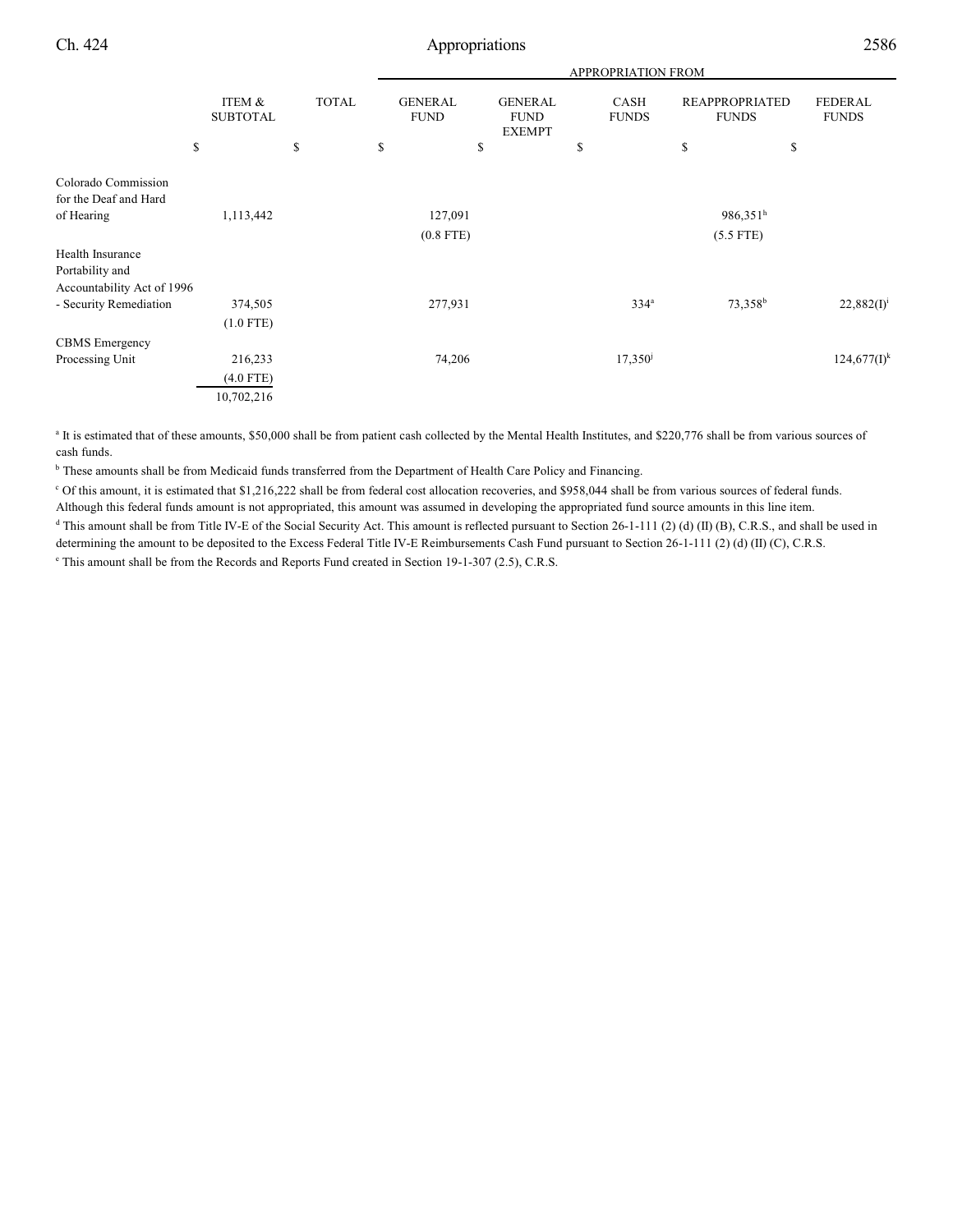f This amount shall be from moneys in the Victims Assistance and Law Enforcement Fund created in Section 24-33.5-506 (1), C.R.S., transferred from the Department of Public Safety, Division of Criminal Justice.

<sup>g</sup> This amount shall be from Title I of the Developmental Disabilities Assistance and Bill of Rights Act 2000.

<sup>h</sup> This amount shall be from the Colorado Commission for the Deaf and Hard of Hearing Cash Fund created in Section 26-21-107 (1), C.R.S., and from the

Commission for the Deaf and Hard of Hearing Cash Fund line item in the Department of Regulatory Agencies, Public Utilities Commission.

<sup>i</sup> This amount shall be from the Substance Abuse Prevention and Treatment Block Grant. Although this federal funds amount is not appropriated, this amount was assumed in developing the appropriated fund source amounts in this line item.

 $\frac{1}{2}$  This amount shall be from various sources of cash funds.

<sup>k</sup> Although this federal funds amount is not appropriated, this amount was assumed in developing the appropriated fund source amounts in this line item.

| <del>73,451,298</del> |  |
|-----------------------|--|
| 73,789,776            |  |

## **(2) OFFICE OF INFORMATION TECHNOLOGY SERVICES**

| <b>Operating Expenses</b> | 349,399   | 278,324   |                  | $14.474^a$           | $56,601^{\rm b}$       |
|---------------------------|-----------|-----------|------------------|----------------------|------------------------|
| Microcomputer             |           |           |                  |                      |                        |
| Lease Payments            | 539,344   | 301,832   | $15,466^{\circ}$ | 128,647 <sup>a</sup> | 93,399 <sup>b</sup>    |
| County Financial          |           |           |                  |                      |                        |
| Management System         | 1,494,325 | 770,740   |                  |                      | 723,585 <sup>b</sup>   |
| Client Index Project      | 17,698    | 10,154    |                  |                      | $7,544^b$              |
| Colorado Trails           | 4,970,392 | 2,683,461 |                  |                      | 2,286,931 <sup>d</sup> |
| National Aging Program    |           |           |                  |                      |                        |
| <b>Information System</b> | 93,114    | 23,278    |                  |                      | $69,836^e$             |
| Child Care Automated      |           |           |                  |                      |                        |
| <b>Tracking System</b>    | 2,709,933 |           |                  |                      | 2,709,933f             |
| Health Information        |           |           |                  |                      |                        |
| Management System         | 339,168   | 211,290   |                  | 127,878 <sup>g</sup> |                        |
|                           |           |           |                  |                      |                        |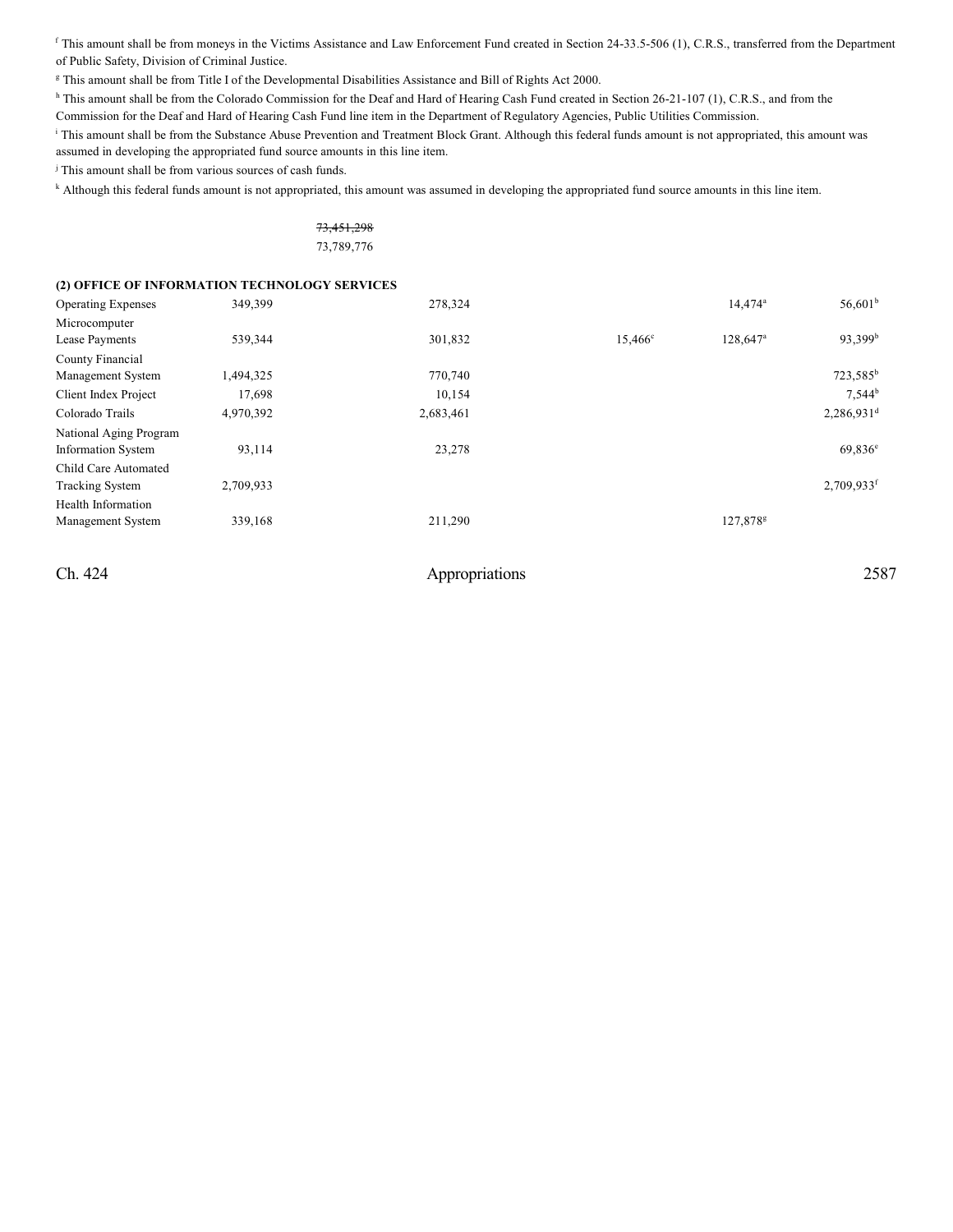|                                                                                            |                           |              |                               |                                                | APPROPRIATION FROM          |                                       |                                |
|--------------------------------------------------------------------------------------------|---------------------------|--------------|-------------------------------|------------------------------------------------|-----------------------------|---------------------------------------|--------------------------------|
|                                                                                            | ITEM &<br><b>SUBTOTAL</b> | <b>TOTAL</b> | <b>GENERAL</b><br><b>FUND</b> | <b>GENERAL</b><br><b>FUND</b><br><b>EXEMPT</b> | <b>CASH</b><br><b>FUNDS</b> | <b>REAPPROPRIATED</b><br><b>FUNDS</b> | <b>FEDERAL</b><br><b>FUNDS</b> |
|                                                                                            | \$                        | \$           | \$<br>\$                      |                                                | \$                          | \$                                    | \$                             |
| Colorado Benefits<br>Management System,<br><b>DHS</b> Personal Services                    | 4,548,315                 |              | 1,110,026                     |                                                | $211,327^h$                 | $1,685,215$ <sup>i</sup>              | 1,541,747                      |
| Colorado Benefits<br>Management System,                                                    |                           |              |                               |                                                |                             |                                       |                                |
| <b>HCPF Personal Services</b><br>Colorado Benefits<br>Management System,                   | 443,283                   |              | 108,087                       |                                                | $20,604^h$                  | $164,244$ <sup>i</sup>                | 150,348 <sup>j</sup>           |
| <b>Centrally Appropriated</b><br>Items<br>Colorado Benefits                                | 517,134                   |              | 126,879                       |                                                | 23,969 <sup>h</sup>         | $191,598$ <sup>i</sup>                | 174,688 <sup>j</sup>           |
| Management System,<br><b>HCPF Only Projects</b><br>Colorado Benefits<br>Management System, | 611,520                   |              |                               |                                                |                             | $611,520^{\rm i}$                     |                                |
| <b>Operating Expenses</b>                                                                  | 19,437,529                |              | 4,772,010                     |                                                | $1,056,309$ <sup>h</sup>    | 7,013,346                             | 6,595,864                      |
| CBMS SAS-70 Audit                                                                          | 149,000                   |              | 36,558                        |                                                | 6,906 <sup>h</sup>          | 55,204 <sup>i</sup>                   | $50,332^{j}$                   |
| Purchase of Services from<br>Computer Center                                               | 17,510,871                |              | 8,950,994                     |                                                | $220,180^k$                 | $313,022$ <sup>1</sup>                | $8,026,675$ <sup>m</sup>       |
| Multiuse<br>Network Payments                                                               | 2,475,101                 |              | 1,627,897                     |                                                | $21,405^k$                  | $216,556$ <sup>1</sup>                | $609,243^{\rm m}$              |
| Management and<br>Administration of OIT                                                    | 440,909                   |              | 335,421                       |                                                | 7.019 <sup>k</sup>          | $35,711$ <sup>1</sup>                 | $62,758^{\rm m}$               |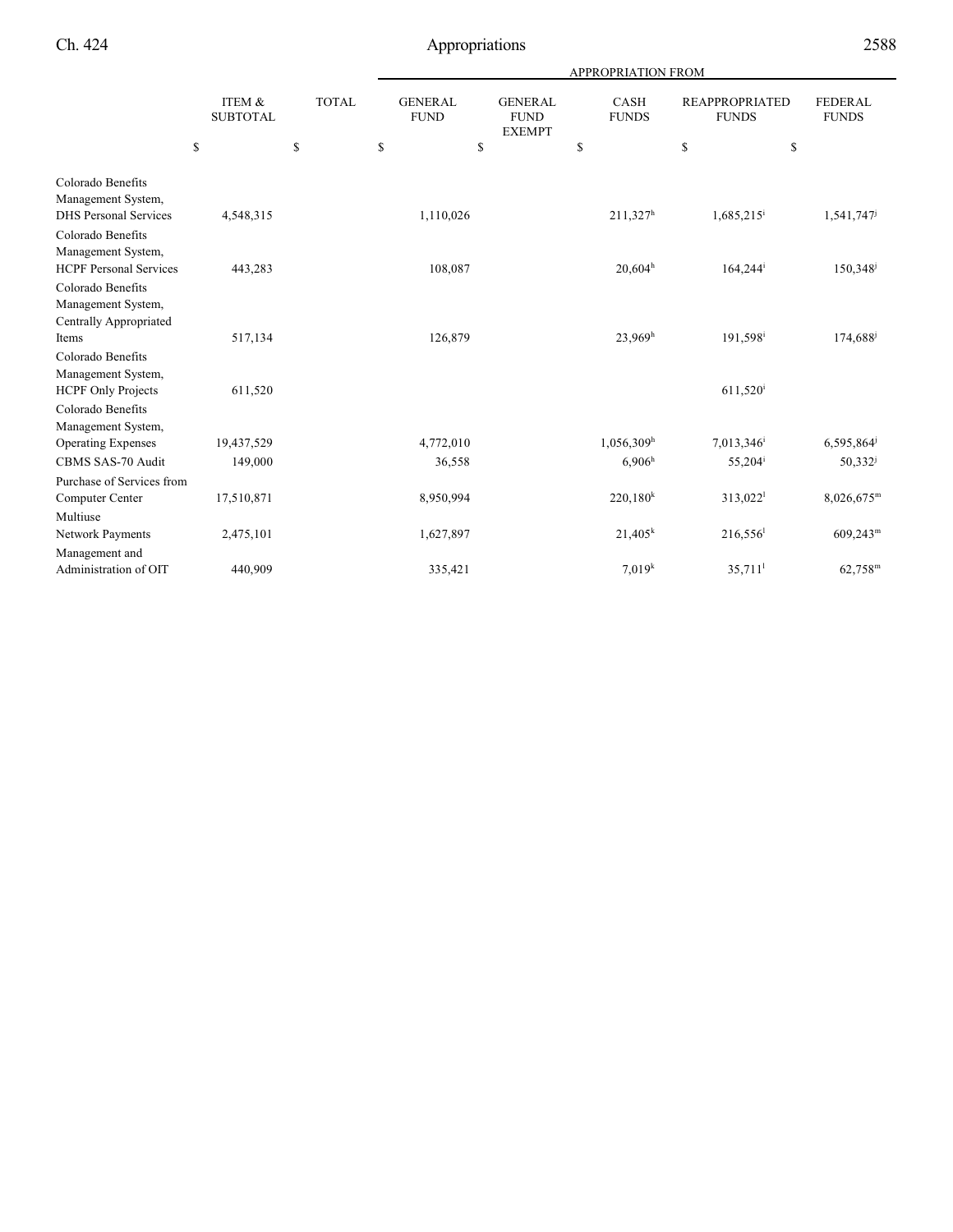| Communication              |           |            |                   |                      |
|----------------------------|-----------|------------|-------------------|----------------------|
| Services Payments          | 185.474   | 159,001    |                   | 26,473 <sup>n</sup>  |
| <b>COFRS</b> Modernization | 1,577,831 | 814.729    | $251.033^{\circ}$ | 512.069 <sup>°</sup> |
|                            |           | 58 410 340 |                   |                      |

<sup>a</sup> Of these amounts, it is estimated that \$78,037 shall be from Medicaid funds transferred from the Department of Health Care Policy and Financing and \$65,084 shall be from various sources of reappropriated funds, including indirect cost recoveries.

<sup>b</sup> Of these amounts, it is estimated that \$31,796 shall be from the Temporary Assistance for Needy Families Block Grant, \$13,260 shall be from Child Care Development Funds, and \$836,073 shall be from various sources of federal funds including indirect cost recoveries.

 $\degree$  These amounts shall be from various sources of cash funds.

<sup>d</sup> Of this amount, it is estimated that \$1,601,080 shall be from Title IV-E of the Social Security Act, \$653,605 shall be from the Temporary Assistance for Needy Families Block Grant, and \$32,246 shall be from Child Care Development Funds.

<sup>e</sup> This amount shall be from Title III Older Americans Act funds.

f This amount shall be from Child Care Development Funds.

<sup>g</sup> Of this amount, it is estimated that \$106,267 shall be transferred from the Mental Health Institutes, \$12,021 shall be transferred from the Department's Regional Centers, and \$9,590 shall be transferred from the Division of Youth Corrections.

<sup>h</sup> These amounts shall be from the Old Age Pension Fund created in Section 1 of Article XXIV of the State Constitution.

<sup>i</sup> These amounts shall be from funds transferred from the Department of Health Care Policy and Financing.

<sup>j</sup> Of these amounts, it is estimated that \$5,151,089 shall be from the U.S. Department of Agriculture for the Supplemental Nutrition Assistance Program and \$3,361,890 shall be from the Temporary Assistance for Needy Families Block Grant.

<sup>k</sup> Of these amounts, it is estimated that \$115,019 shall be from patient fees from the Mental Health Institutes, \$2,529 shall be from the Records and Reports Fund created in Section 19-1-307 (2.5), C.R.S., and \$131,056 shall be from various sources of cash funds including indirect cost recoveries.

<sup>1</sup> Of these amounts, it is estimated that \$422,784 shall be from Medicaid funds transferred from the Department of Health Care Policy and Financing and \$142,505 shall be from various sources of reappropriated funds.

Of these amounts, it is estimated that \$1,626,006 shall be from U.S. Department of Agriculture for the Supplemental Nutrition Assistance Program, \$1,352,434 shall <sup>m</sup> be from the Temporary Assistance for Needy Families Block Grant, \$494,900 shall be from Child Care Development Funds, \$62,814 shall be from the federal Substance Abuse Prevention and Treatment Block Grant, and \$5,162,522 shall be from various sources of federal funds.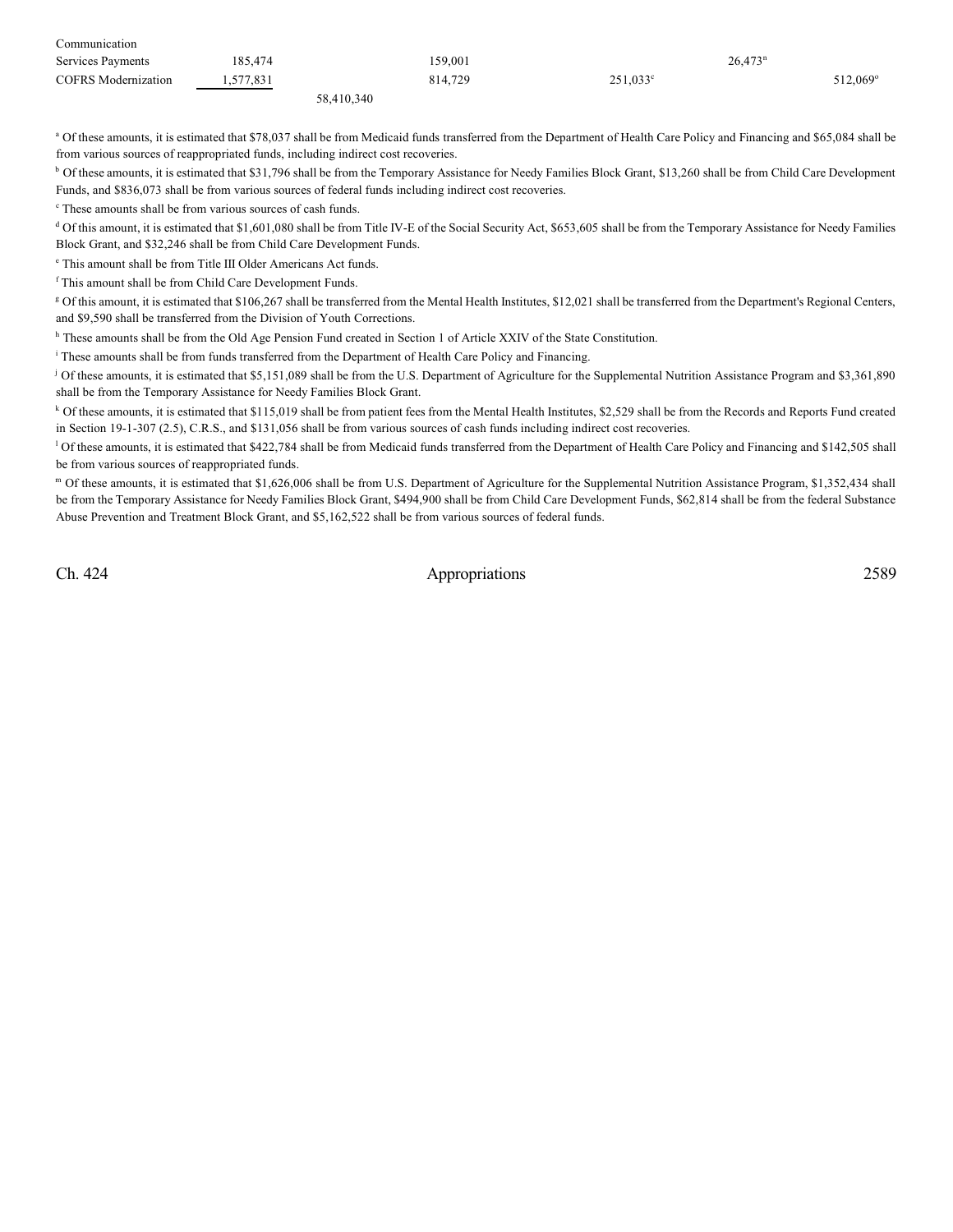|                                                                                                                                                  |                           |              |                               |                                                | APPROPRIATION FROM   |                                       |                                |
|--------------------------------------------------------------------------------------------------------------------------------------------------|---------------------------|--------------|-------------------------------|------------------------------------------------|----------------------|---------------------------------------|--------------------------------|
|                                                                                                                                                  | ITEM &<br><b>SUBTOTAL</b> | <b>TOTAL</b> | <b>GENERAL</b><br><b>FUND</b> | <b>GENERAL</b><br><b>FUND</b><br><b>EXEMPT</b> | CASH<br><b>FUNDS</b> | <b>REAPPROPRIATED</b><br><b>FUNDS</b> | <b>FEDERAL</b><br><b>FUNDS</b> |
|                                                                                                                                                  | \$                        | \$           | \$                            | \$                                             | \$                   | \$<br>\$                              |                                |
| " This amount shall be from various sources of reappropriated funds.<br><sup>o</sup> This amount shall be from various sources of federal funds. |                           |              |                               |                                                |                      |                                       |                                |
| (3) OFFICE OF OPERATIONS                                                                                                                         |                           |              |                               |                                                |                      |                                       |                                |
| (A) Administration                                                                                                                               |                           |              |                               |                                                |                      |                                       |                                |
| Personal Services                                                                                                                                | 22,447,923                |              |                               |                                                |                      |                                       |                                |
|                                                                                                                                                  | $(432.8$ FTE)             |              |                               |                                                |                      |                                       |                                |
| <b>Operating Expenses</b>                                                                                                                        | 3,370,651                 |              |                               |                                                |                      |                                       |                                |
| Vehicle Lease Payments                                                                                                                           | 1,147,433                 |              |                               |                                                |                      |                                       |                                |
| Leased Space                                                                                                                                     | 2,410,915                 |              |                               |                                                |                      |                                       |                                |
| Capitol Complex                                                                                                                                  |                           |              |                               |                                                |                      |                                       |                                |
| Leased Space                                                                                                                                     | 1,260,108                 |              |                               |                                                |                      |                                       |                                |
| Utilities                                                                                                                                        | 7,766,210                 |              |                               |                                                |                      |                                       |                                |

| 9,418,424             |               |               |               |                     |
|-----------------------|---------------|---------------|---------------|---------------------|
| <del>38,403,240</del> | 23,060,940(M) | $2,189,793^a$ | $8,576,151^b$ | $4,576,356^{\circ}$ |
| 40,055,454            | 24,713,154(M) |               |               |                     |
|                       |               |               |               |                     |

a Of this amount, it is estimated that \$1,366,218 shall be from patient cash collected by the Mental Health Institutes, \$49,415 shall be from the Early Intervention Services Trust Fund created in Section 27-10.5-709 (2) (a), C.R.S., \$12,511 shall be from the Business Enterprise Program Cash Fund created in Section 26-8.5-107, C.R.S., and \$761,649 shall be from various sources of cash funds, including from the Old Age Pension Fund created in Section 1 of Article XXIV of the State Constitution.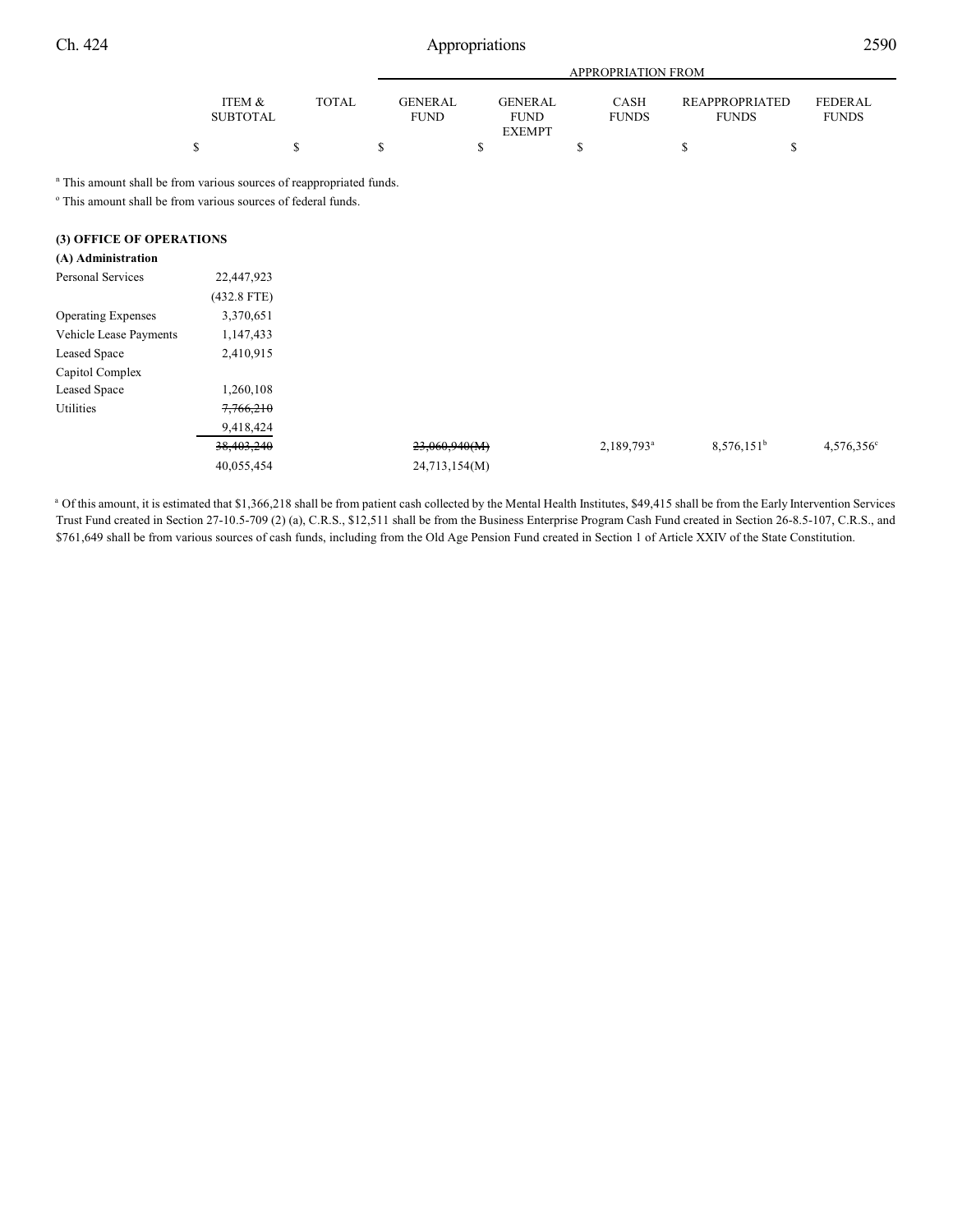<sup>b</sup> Of this amount, it is estimated that \$4,814,610 shall be from Medicaid funds transferred from the Department of Health Care Policy and Financing, \$1,236,747 shall be transferred from the Department of Corrections, \$811,278 shall be from patient fees collected by the Mental Health Institutes that represent Medicaid revenue earned from the behavioral health organizations through Mental Health Community Capitation, \$800,000 shall be from nursing home indirect cost subsidies appropriated to Homelake Domiciliary and the State and Veterans Nursing Homes, \$340,000 shall be from federal Medicaid indirect costs transferred from the Department of Health Care Policy and Financing, and \$573,516 shall be from various sources of reappropriated funds, including indirect cost recoveries.

<sup>c</sup> Of this amount, it is estimated that \$994,120 shall be from Section 110 vocational rehabilitation funds, \$720,802 shall be from the Social Security Administration for disability determination services, \$400,000 shall be from Child Care Development Funds, \$233,214 shall be from the Substance Abuse Prevention and Treatment Block Grant, \$65,900 shall be from the U.S. Department of Health and Human Services, Office of Refugee Resettlement, \$4,000 shall be from the Temporary Assistance for Needy Families Block Grant, and \$2,158,320 shall be from various sources of federal funds, including indirect cost recoveries.

#### **(B) Special Purpose**

| Buildings and     |           |                        |
|-------------------|-----------|------------------------|
| Grounds Rental    | 1,018,818 | 1,018,818 <sup>a</sup> |
|                   |           | $(6.5$ FTE)            |
| State Garage Fund | 731,213   | $731,213^b$            |
|                   |           | $(2.6$ FTE)            |
|                   | 1,750,031 |                        |

<sup>a</sup> This amount shall be from the Department of Human Services Buildings and Grounds Cash Fund created in Section 26-1-133.5 (2), C.R.S.

<sup>b</sup> This amount shall be from moneys in the State Garage Fund collected from various Department of Human Services divisions and other state agencies pursuant to Section 24-30-1104 (2) (b), C.R.S.

| Ch. 424                   |            |            | Appropriations |               | 2591                    |
|---------------------------|------------|------------|----------------|---------------|-------------------------|
| County Administration     | 50,116,105 |            | 19,823,380(M)  | $9,193,456^a$ | 21,099,269 <sup>b</sup> |
| (4) COUNTY ADMINISTRATION |            | 41,805,485 |                |               |                         |
|                           |            | 40,153,271 |                |               |                         |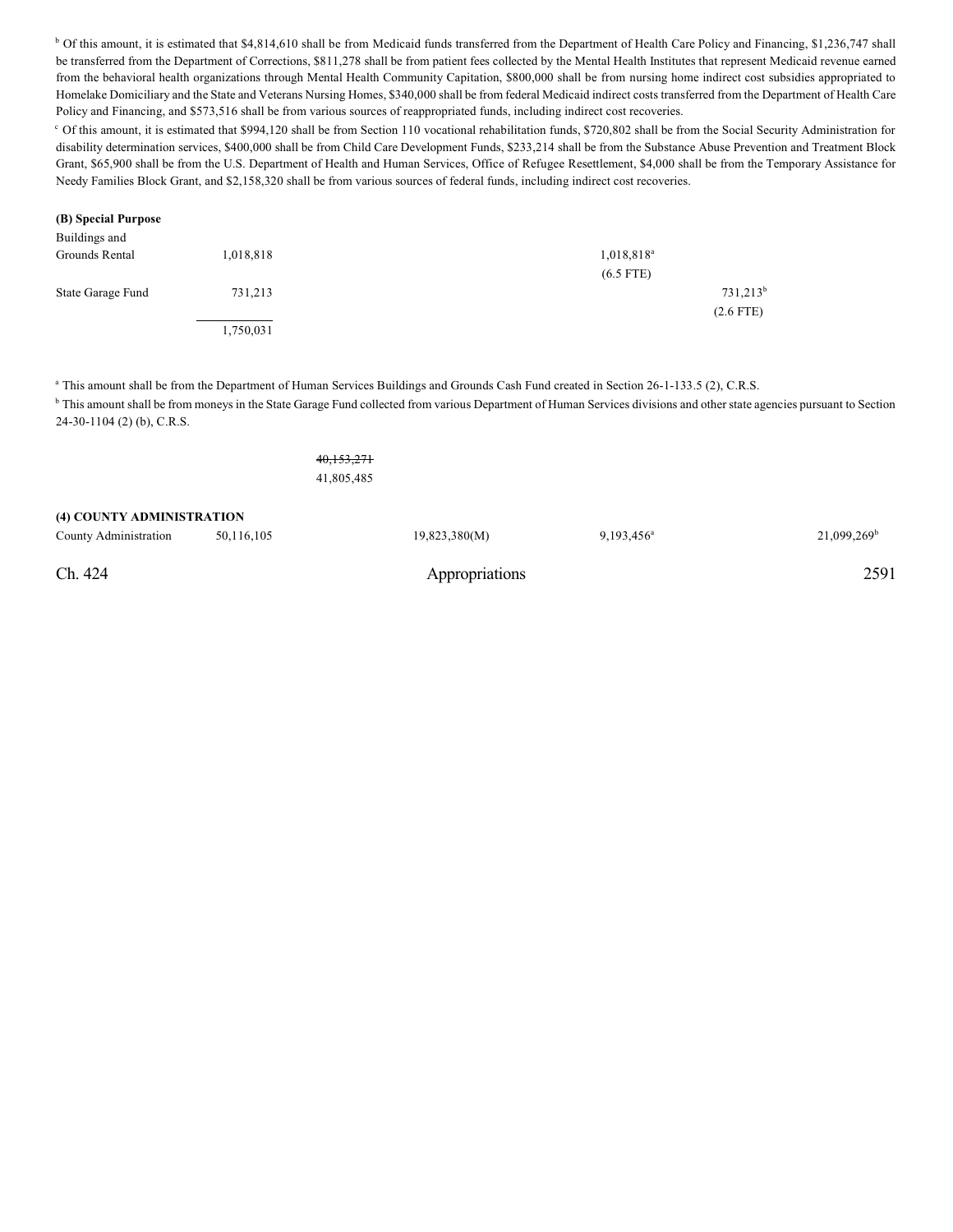|                                                      |                           |              |                               |                                                | <b>APPROPRIATION FROM</b>   |                                       |                                |
|------------------------------------------------------|---------------------------|--------------|-------------------------------|------------------------------------------------|-----------------------------|---------------------------------------|--------------------------------|
|                                                      | ITEM &<br><b>SUBTOTAL</b> | <b>TOTAL</b> | <b>GENERAL</b><br><b>FUND</b> | <b>GENERAL</b><br><b>FUND</b><br><b>EXEMPT</b> | <b>CASH</b><br><b>FUNDS</b> | <b>REAPPROPRIATED</b><br><b>FUNDS</b> | <b>FEDERAL</b><br><b>FUNDS</b> |
|                                                      | \$                        | \$           | \$<br>\$                      |                                                | \$                          | \$                                    | \$                             |
| Food Assistance                                      |                           |              |                               |                                                |                             |                                       |                                |
| Administration                                       | 4,715,280                 |              | 1,414,584(M)                  |                                                | 943,056 <sup>a</sup>        |                                       | 2,357,640°                     |
| County Tax Base Relief                               | 1,000,000                 |              | 1,000,000                     |                                                |                             |                                       |                                |
| County Share of<br>Offsetting Revenues <sup>19</sup> | 2,986,000                 |              |                               |                                                | 2,986,000 <sup>d</sup>      |                                       |                                |
| County Incentive                                     |                           |              |                               |                                                |                             |                                       |                                |
| Payments <sup>20</sup>                               | 4,113,000                 |              |                               |                                                | $4,113,000^e$               |                                       |                                |
|                                                      |                           | 62,930,385   |                               |                                                |                             |                                       |                                |

<sup>a</sup> These amounts shall be from local funds. The (L) notation and the (I) notation apply to these amounts.

 $<sup>b</sup>$  Of this amount, \$1,969,370 shall be from the Title XX Social Services Block Grant, and \$19,129,899 shall be from various sources of federal funds.</sup>

 $^{\circ}$  This amount shall be from the U.S. Department of Agriculture.

<sup>d</sup> This amount shall be from the counties' share of offsetting cash funds revenues, including retained child support collections, retained fraud refunds, state revenue intercepts, and other refunds, pursuant to Section 26-13-108, C.R.S.

<sup>e</sup> This amount shall be from the State's share of retained child support collections and fraud refunds, pursuant to Section 26-13-108, C.R.S.

| (5) DIVISION OF CHILD WELFARE <sup>21</sup> |              |              |                  |             |                          |
|---------------------------------------------|--------------|--------------|------------------|-------------|--------------------------|
| Administration                              | 3.643.669    | 2,819,914(M) |                  | $133.070^a$ | $690.685^{\rm b}$        |
|                                             | $(41.0$ FTE) |              |                  |             |                          |
| Training                                    | 6.134.611    | 3,000,279(M) | $37.230^{\circ}$ |             | $3,097,102$ <sup>d</sup> |
|                                             | $(6.0$ FTE)  |              |                  |             |                          |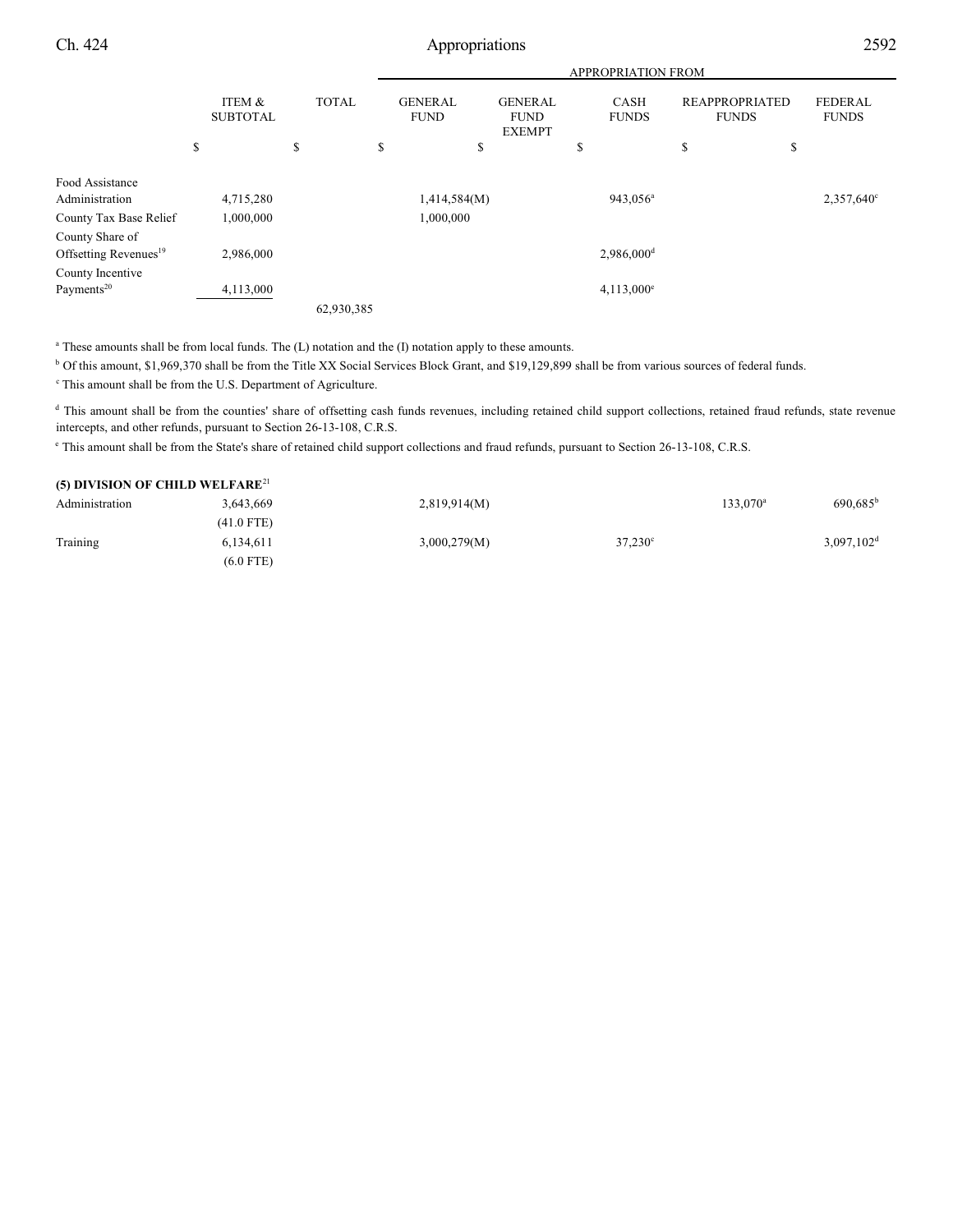| 335,562                    | 268,395(M)  |  |                                                                                                             | $67,167^b$                |
|----------------------------|-------------|--|-------------------------------------------------------------------------------------------------------------|---------------------------|
| $(1.0$ FTE)                |             |  |                                                                                                             |                           |
|                            |             |  |                                                                                                             |                           |
| 334, 343, 137 <sup>e</sup> | 163,843,770 |  | 14,293,272 <sup>a</sup>                                                                                     | $95,475,281$ <sup>f</sup> |
|                            |             |  |                                                                                                             |                           |
|                            |             |  |                                                                                                             |                           |
|                            |             |  |                                                                                                             |                           |
| 1,350,000                  |             |  |                                                                                                             |                           |
|                            |             |  |                                                                                                             |                           |
| 44,776,053                 | 33,632,328  |  |                                                                                                             | 6,030,288f                |
|                            |             |  |                                                                                                             |                           |
|                            |             |  |                                                                                                             |                           |
| 3,224,669                  |             |  |                                                                                                             |                           |
|                            |             |  |                                                                                                             |                           |
| 2,826,582                  |             |  |                                                                                                             | $2,826,582(I)^1$          |
|                            |             |  |                                                                                                             | $(4.0$ FTE)               |
|                            |             |  |                                                                                                             |                           |
| 4,456,680                  | 50,265(M)   |  |                                                                                                             | 3,342,255                 |
| $(2.0$ FTE)                |             |  |                                                                                                             |                           |
|                            |             |  |                                                                                                             |                           |
|                            |             |  |                                                                                                             |                           |
| 436,054                    |             |  |                                                                                                             | $436,054(I)^k$            |
|                            |             |  |                                                                                                             | $(3.0$ FTE)               |
|                            |             |  |                                                                                                             |                           |
|                            | 401,527,017 |  | 60,730,814°<br>$1,350,000$ <sup>g</sup><br>$5,113,437^c$<br>$3,224,669$ <sup>h</sup><br>$1,064,160^{\circ}$ |                           |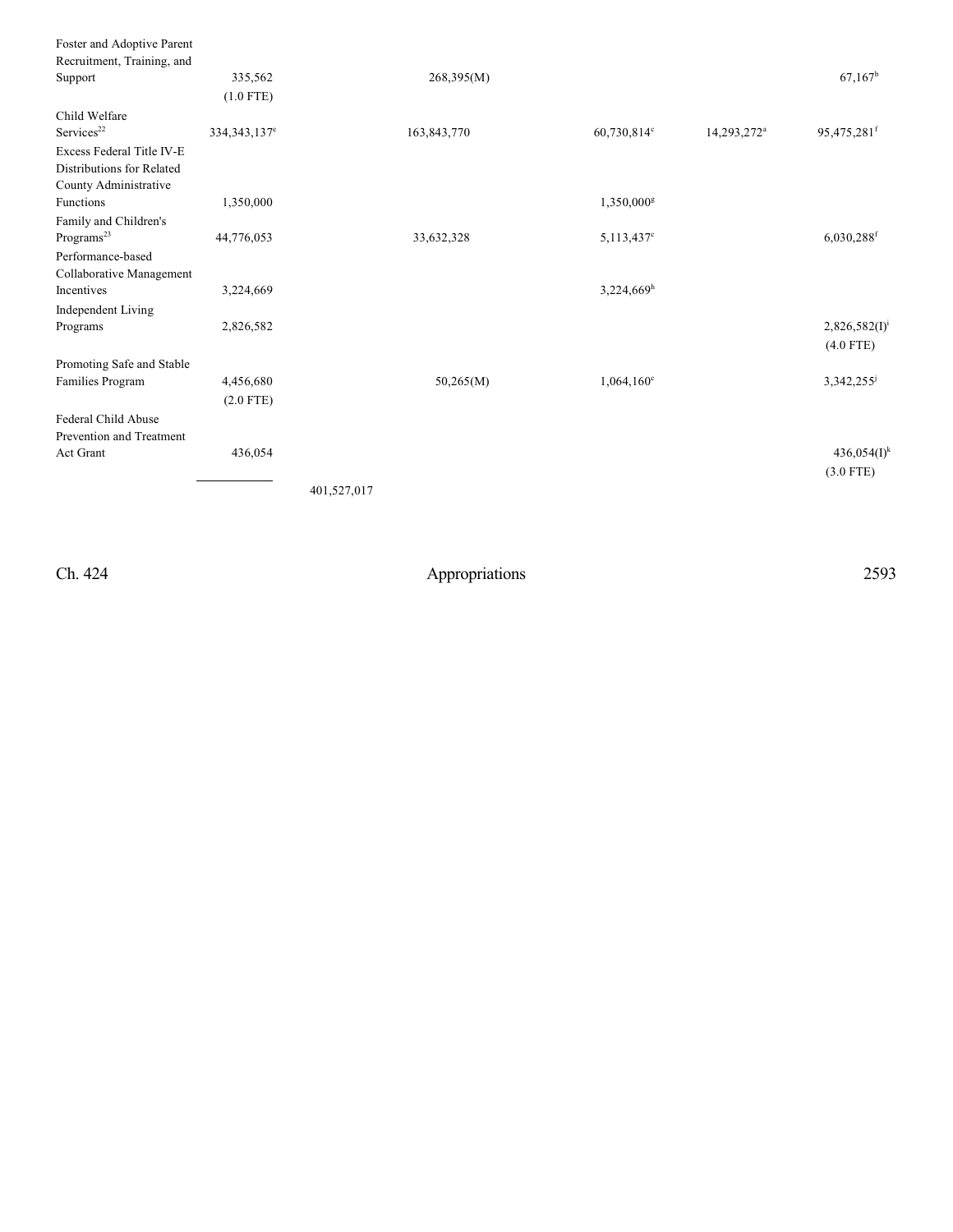|                 |       |                | APPROPRIATION FROM |              |                       |                |  |
|-----------------|-------|----------------|--------------------|--------------|-----------------------|----------------|--|
|                 |       |                |                    |              |                       |                |  |
| ITEM &          | TOTAL | <b>GENERAL</b> | GENERAL            | <b>CASH</b>  | <b>REAPPROPRIATED</b> | <b>FEDERAL</b> |  |
| <b>SUBTOTAL</b> |       | <b>FUND</b>    | <b>FUND</b>        | <b>FUNDS</b> | <b>FUNDS</b>          | <b>FUNDS</b>   |  |
|                 |       |                | <b>EXEMPT</b>      |              |                       |                |  |
|                 |       |                |                    |              |                       |                |  |

<sup>a</sup> These amounts shall be from Medicaid funds transferred from the Department of Health Care Policy and Financing, Department of Human Services Medicaid-funded Programs.

 $b$  These amounts shall be from Title IV-E of the Social Security Act. They are reflected pursuant to Section 26-1-111 (2) (d) (II) (B), C.R.S., and shall be used in determining the amount to be deposited to the Excess Federal Title IV-E Reimbursements Cash Fund pursuant to Section 26-1-111 (2) (d) (II) (C), C.R.S.

 $\degree$  These amounts shall be from local funds. The (L) notation and the (I) notation apply to these amounts.

<sup>d</sup> Of this amount, \$2,841,386 shall be from Title IV-E of the Social Security Act, and \$255,716 shall be from the Title XX Social Services Block Grant.

<sup>e</sup> For informational purposes, this amount includes \$4,605,011 that is anticipated to be initially held out from state and federal funds that are allocated to county departments of social services for the administration and provision of child welfare services, including the following estimated amounts: \$3,208,511 for parental fee reimbursements to counties pursuant to Section 26-5-104 (2), C.R.S., \$950,000 for tribal placements of Native American children, \$346,500 for a statewide insurance policy for county-administered foster homes, and \$100,000 for contractual services related to the allocation of funds among counties. The remaining \$329,738,126 includes the state and federal funds to be allocated to county departments of social services pursuant to Section 26-5-104, C.R.S., the estimated local share of child welfare services expenditures, and federal Medicaid funds estimated to be available to county departments of social services for certain expenditures.

 $^{\text{f}}$  Of these amounts, \$62,895,707(I) shall be from Title IV-E of the Social Security Act, \$28,590,313 shall be from the Title XX Social Services Block Grant, \$6,000,000 shall be from the federal Temporary Assistance for Needy Families Block Grant, and \$4,019,549(I) shall be from Title IV-B, Subpart 1, of the Social Security Act. Although federal funds amounts that contain the (I) notation are not appropriated, these amounts were assumed in developing the appropriated fund source amounts in this line item. The amount from Title IV-E of the Social Security Act is reflected pursuant to Section 26-1-111 (2) (d) (II) (B), C.R.S., and shall be used in determining the amount to be deposited to the Excess Federal Title IV-E Reimbursements Cash Fund pursuant to Section 26-1-111 (2) (d) (II) (C), C.R.S.

<sup>g</sup> This amount shall be from the Excess Federal Title IV-E Reimbursements Cash Fund created in Section 26-1-111 (2) (d) (II) (C), C.R.S.

<sup>h</sup> This amount shall be from the Performance-based Collaborative Management Incentive Cash Fund created in Section 24-1.9-104 (1), C.R.S.

<sup>1</sup> This amount shall be from Title IV-E of the Social Security Act, including an estimated \$2,106,894 for the Chafee Foster Care Independence Program and \$719,688 for the Education and Training Voucher Program.

<sup>j</sup> This amount shall be from Title IV-B, Subpart 2, of the Social Security Act.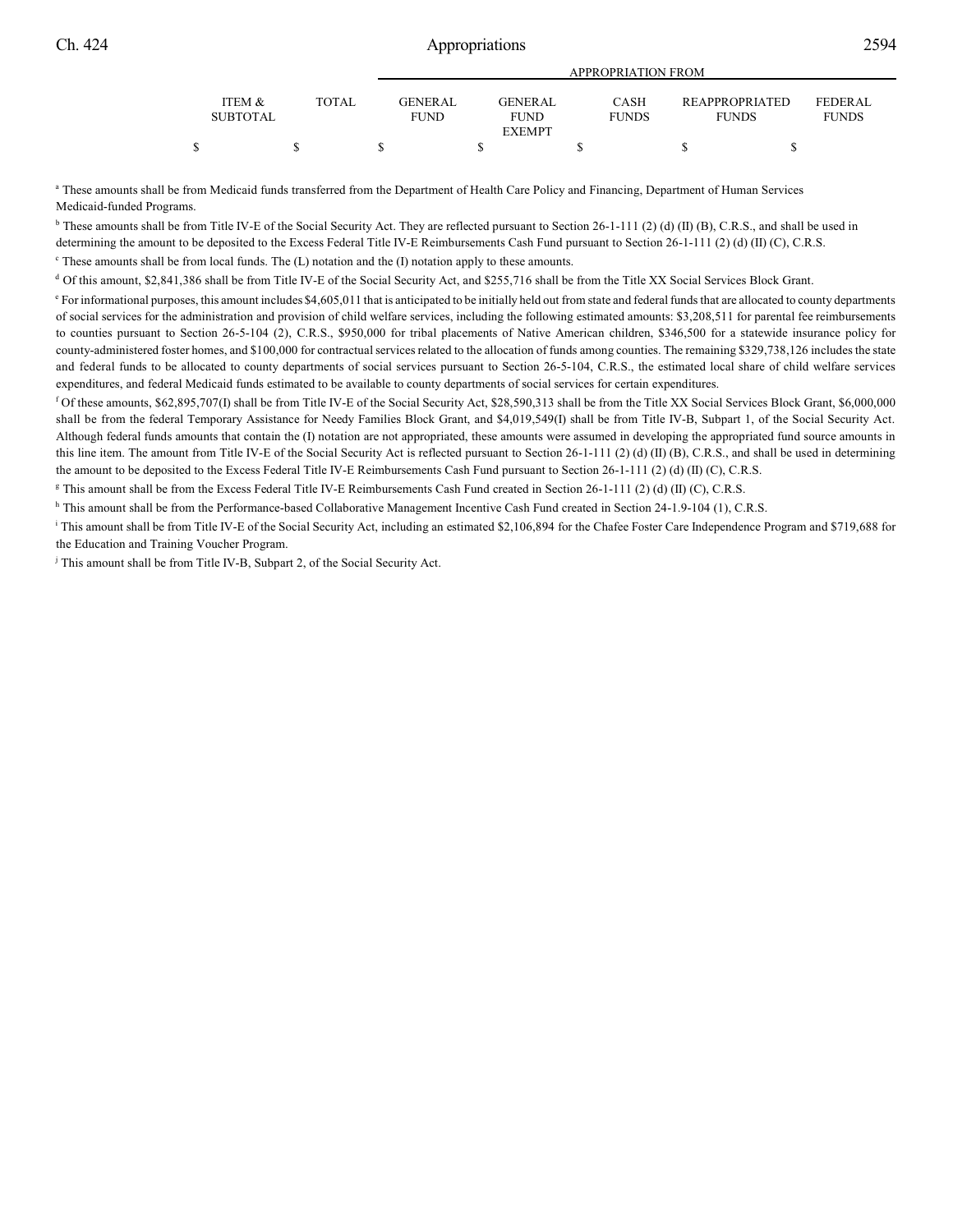<sup>k</sup> This amount shall be from the Child Abuse Prevention and Treatment Act state grant.

| (6) DIVISION OF CHILD CARE  |              |            |              |                          |                          |
|-----------------------------|--------------|------------|--------------|--------------------------|--------------------------|
| Child Care Licensing        |              |            |              |                          |                          |
| and Administration          | 6,547,233    |            | 2,239,932(M) | 770,824 <sup>a</sup>     | $3,536,477^b$            |
|                             | $(64.4$ FTE) |            |              |                          |                          |
| <b>Fines Assessed</b>       |              |            |              |                          |                          |
| <b>Against Licensees</b>    | 20,000       |            |              | $20,000(I)^c$            |                          |
| Child Care                  |              |            |              |                          |                          |
| Assistance Program          | 73,976,592   |            | 13,604,221   | $9,182,622$ <sup>d</sup> | 51,189,749 <sup>e</sup>  |
| Grants to Improve the       |              |            |              |                          |                          |
| Quality and Availability of |              |            |              |                          |                          |
| Child Care and to Comply    |              |            |              |                          |                          |
| with Federal Targeted       |              |            |              |                          |                          |
| <b>Funds Requirements</b>   | 3,473,633    |            |              |                          | $3,473,633$ <sup>f</sup> |
| Early Childhood Councils    | 1,978,317    |            |              |                          | 1,978,317 <sup>f</sup>   |
|                             |              |            |              |                          | $(1.0$ FTE)              |
| School-readiness Quality    |              |            |              |                          |                          |
| <b>Improvement Program</b>  | 2,228,586    |            |              |                          | 2,228,586 <sup>f</sup>   |
|                             |              |            |              |                          | $(1.0$ FTE)              |
|                             |              | 88,224,361 |              |                          |                          |

<sup>a</sup> This amount shall be from the Child Care Licensing Cash Fund created in Section 26-6-105 (4), C.R.S.

<sup>b</sup> Of this amount, \$3,386,477 shall be from Child Care Development Funds and \$150,000(I) shall be from Title IV-E of the Social Security Act. The amount from Title IV-E of the Social Security Act is reflected pursuant to Section 26-1-111 (2) (d) (II) (B), C.R.S., and shall be used in determining the amount to be deposited to the Excess Federal Title IV-E Reimbursements Cash Fund pursuant to Section 26-1-111 (2) (d) (II) (C), C.R.S.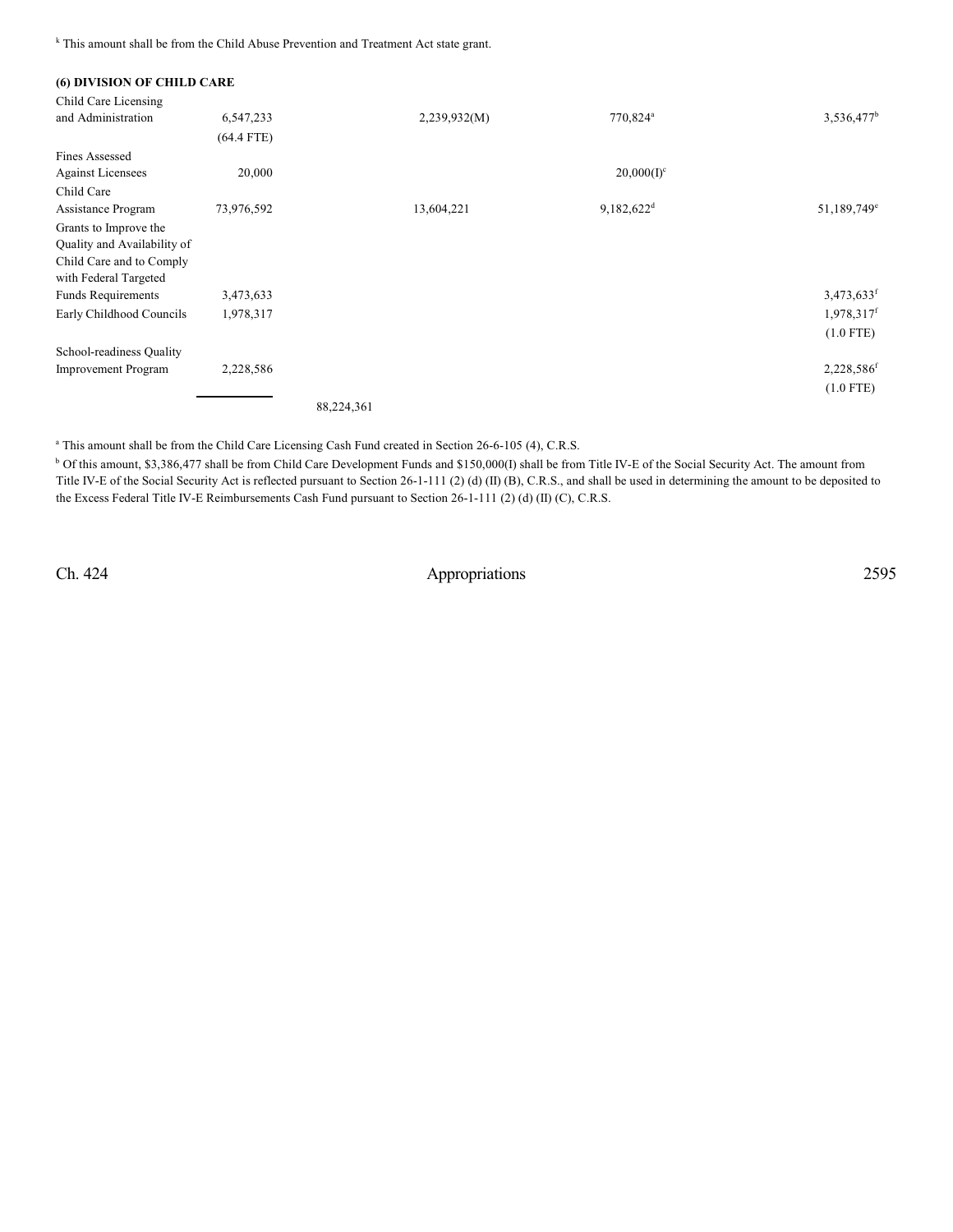|                 |              |                | APPROPRIATION FROM |              |                       |                |  |
|-----------------|--------------|----------------|--------------------|--------------|-----------------------|----------------|--|
|                 |              |                |                    |              |                       |                |  |
| ITEM &          | <b>TOTAL</b> | <b>GENERAL</b> | GENERAL            | CASH         | <b>REAPPROPRIATED</b> | <b>FEDERAL</b> |  |
| <b>SUBTOTAL</b> |              | <b>FUND</b>    | <b>FUND</b>        | <b>FUNDS</b> | <b>FUNDS</b>          | <b>FUNDS</b>   |  |
|                 |              |                | <b>EXEMPT</b>      |              |                       |                |  |
|                 |              |                |                    |              |                       |                |  |

<sup>c</sup> This amount shall be from the Child Care Cash Fund created in Section 26-6-114 (5), C.R.S. This amount is shown for informational purposes as it is continuously appropriated to the Department of Human Services for activities related to the improvement of the quality of child care in Colorado, pursuant to Section 26-6-114 (5), C.R.S.

<sup>d</sup> This amount shall be from local funds and reflects the local share of the costs of administering the Child Care Assistance Program and the local share of child care subsidies. The (L) notation and the (I) notation apply to this amount. County maintenance of effort for this program, pursuant to federal requirements, totals \$8,985,901.

<sup>e</sup> Of this amount, \$51,089,749 shall be from Child Care Development Funds and \$100,000 shall be from the Title XX Social Services Block Grant.

<sup>f</sup> These amounts shall be from Child Care Development Funds.

### **(7) OFFICE OF SELF SUFFICIENCY**

## **(A) Administration**

| $\sim$                     |              |         |                        |
|----------------------------|--------------|---------|------------------------|
| Personal Services          | 1,678,483    |         |                        |
|                            | $(22.0$ FTE) |         |                        |
| <b>Operating Expenses</b>  | 77,499       |         |                        |
|                            | 1,755,982    | 773,132 | 982,850(I)             |
| (B) Colorado Works Program |              |         |                        |
| Administration             | 1,507,454    |         | 1,507,454 <sup>a</sup> |

|                                  |             |                         | $(18.0$ FTE)            |
|----------------------------------|-------------|-------------------------|-------------------------|
| County Block                     |             |                         |                         |
| Grants <sup>20, 24, 25, 26</sup> | 150,548,087 | 22,349,730 <sup>b</sup> | $128, 198, 357^{\circ}$ |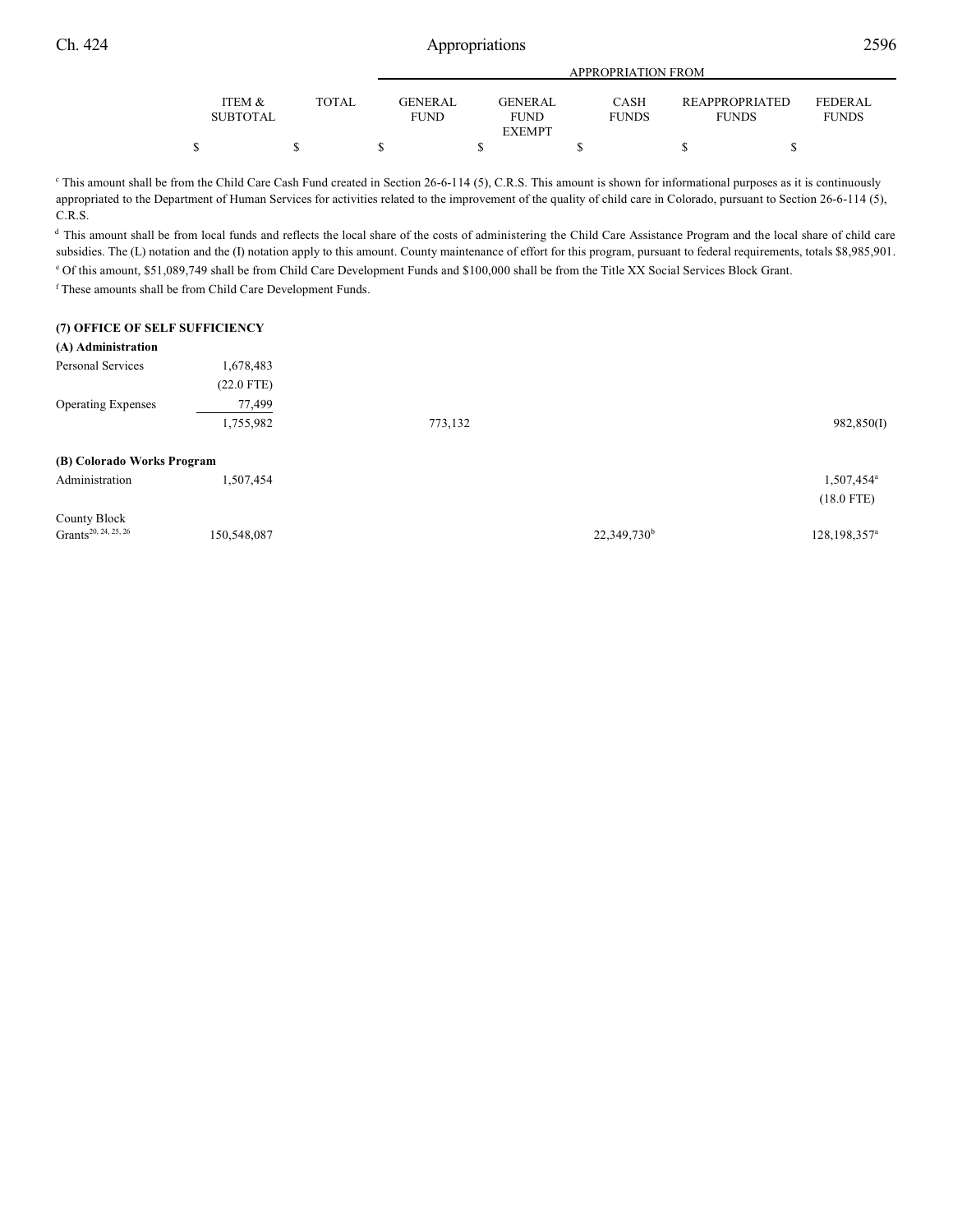| County TANF Reserves for |               |                          |                              |
|--------------------------|---------------|--------------------------|------------------------------|
| Colorado Works, Child    |               |                          |                              |
| Welfare, and Child Care  |               |                          |                              |
| Programs                 | 40,028,449    |                          | $40,028,449(f)$ <sup>e</sup> |
|                          | 38,680,365    |                          | $38,680,365(I)^c$            |
| County Training          | 475,744       |                          | $475,744^{\circ}$            |
|                          |               |                          | $(2.0$ FTE)                  |
| Domestic Abuse Program   | 1,831,431     | $1,201,754$ <sup>d</sup> | 629,677 <sup>a</sup>         |
|                          | $(2.7$ FTE)   |                          |                              |
| Works Program Evaluation | 95,000        |                          | $95,000^{\rm a}$             |
| Workforce Development    |               |                          |                              |
| Council                  | 85,000        |                          | 85,000 <sup>a</sup>          |
|                          | 194, 571, 165 |                          |                              |
|                          | 193,223,081   |                          |                              |

<sup>a</sup> These amounts shall be from the Temporary Assistance for Needy Families Block Grant.

<sup>b</sup> Of this amount, \$22,149,730(L) shall be from local funds and shall represent the local cash funds expenditure obligation pursuant to Section 26-2-714 (6) (c) (I), C.R.S. and \$200,000 is estimated to be from the State's share of cash funds recoveries, including retained fraud refunds, state revenue intercepts, and other refunds.

This amount is shown for informational purposes and reflects the portion of Temporary Assistance for Needy Families federal block grant funds appropriated in prior <sup>c</sup> years in the County Block Grants line item that constitute county reserves pursuant to Section 26-2-714 (5), C.R.S., as of September 30, 2012.

<sup>d</sup> This amount shall be from the Colorado Domestic Abuse Program Fund established pursuant to Section 39-22-802, C.R.S., and shall include donations and moneys generated from fees pursuant to Section 26-7.5-105, (1) (b), C.R.S.

### **(C) Special Purpose Welfare Programs**

| (1) Low Income Energy |            |               |                     |
|-----------------------|------------|---------------|---------------------|
| Assistance Program    | 48.093.420 | $3,150,000^a$ | $44,943,420(I)^{b}$ |
|                       |            |               | $(5.2$ FTE)         |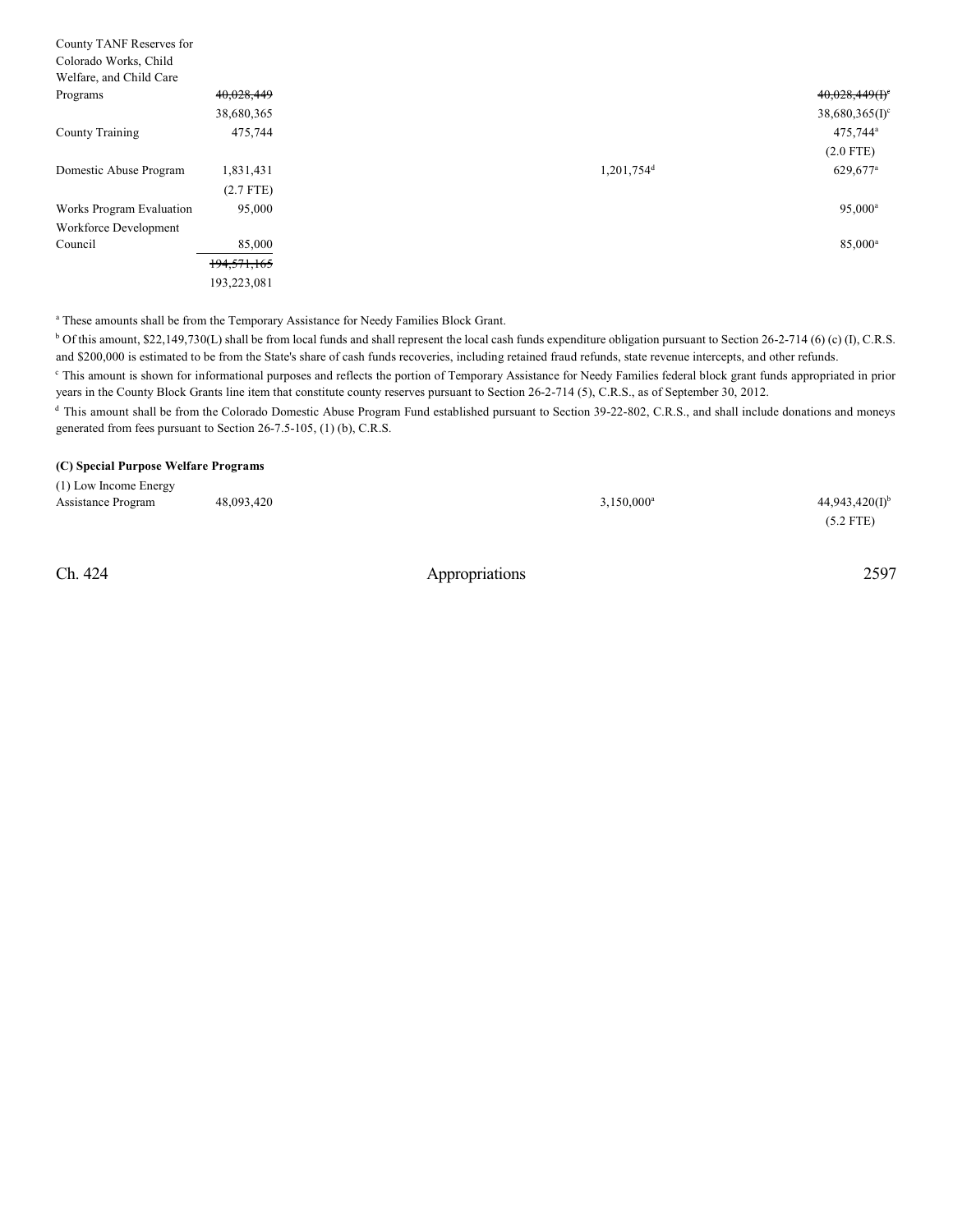|                                    |                           |              | APPROPRIATION FROM            |                                                |                             |                                       |                                           |  |  |  |
|------------------------------------|---------------------------|--------------|-------------------------------|------------------------------------------------|-----------------------------|---------------------------------------|-------------------------------------------|--|--|--|
|                                    | ITEM &<br><b>SUBTOTAL</b> | <b>TOTAL</b> | <b>GENERAL</b><br><b>FUND</b> | <b>GENERAL</b><br><b>FUND</b><br><b>EXEMPT</b> | <b>CASH</b><br><b>FUNDS</b> | <b>REAPPROPRIATED</b><br><b>FUNDS</b> | <b>FEDERAL</b><br><b>FUNDS</b>            |  |  |  |
| \$                                 |                           | \$           | \$<br>\$                      |                                                | \$                          | ${\mathbb S}$<br>\$                   |                                           |  |  |  |
| (2) Food Stamp Job Search<br>Units |                           |              |                               |                                                |                             |                                       |                                           |  |  |  |
| Program Costs                      | 2,057,920                 |              | 178,003                       |                                                | 409,382 <sup>c</sup>        |                                       | 1,470,535(I) <sup>d</sup>                 |  |  |  |
|                                    | $(6.2$ FTE)               |              |                               |                                                |                             |                                       |                                           |  |  |  |
| <b>Supportive Services</b>         | 261,452                   |              | 78,435                        |                                                | 52,291°                     |                                       | $130,726(I)^d$                            |  |  |  |
|                                    | 2,319,372                 |              |                               |                                                |                             |                                       |                                           |  |  |  |
| (3) Food Distribution              |                           |              |                               |                                                |                             |                                       |                                           |  |  |  |
| Program                            | 566,630                   |              | 45,583                        |                                                | $243,813^e$                 |                                       | 277,234(I) <sup>d</sup>                   |  |  |  |
|                                    | $(6.5$ FTE)               |              |                               |                                                |                             |                                       |                                           |  |  |  |
| (4) Low-Income Telephone           |                           |              |                               |                                                |                             |                                       |                                           |  |  |  |
| Assistance Program                 | 118,272                   |              |                               |                                                | $118,272$ <sup>f</sup>      |                                       |                                           |  |  |  |
|                                    |                           |              |                               |                                                | $(1.5$ FTE)                 |                                       |                                           |  |  |  |
| (5) Income Tax Offset              | 4,128                     |              | 2,064(M)                      |                                                |                             |                                       | 2,064(I) <sup>d</sup>                     |  |  |  |
| (6) Electronic Benefits            |                           |              |                               |                                                |                             |                                       |                                           |  |  |  |
| <b>Transfer Service</b>            | 3,679,032                 |              | 991,955                       |                                                | 993,608(I) <sup>g</sup>     |                                       | $1,693,469$ <sup>h</sup>                  |  |  |  |
|                                    | $(7.0$ FTE)               |              |                               |                                                |                             |                                       |                                           |  |  |  |
| (7) Refugee Assistance             | 16,686,921                |              |                               |                                                |                             |                                       | $16,686,921$ <sup>i</sup><br>$(10.0$ FTE) |  |  |  |
| (8) Systematic Alien               |                           |              |                               |                                                |                             |                                       |                                           |  |  |  |
| Verification for Eligibility       | 53,893                    |              | 6,984                         |                                                | $3,699(1)^{j}$              | $33,951^k$                            | $9,259$ <sup>1</sup>                      |  |  |  |
|                                    | $(1.0$ FTE)               |              |                               |                                                |                             |                                       |                                           |  |  |  |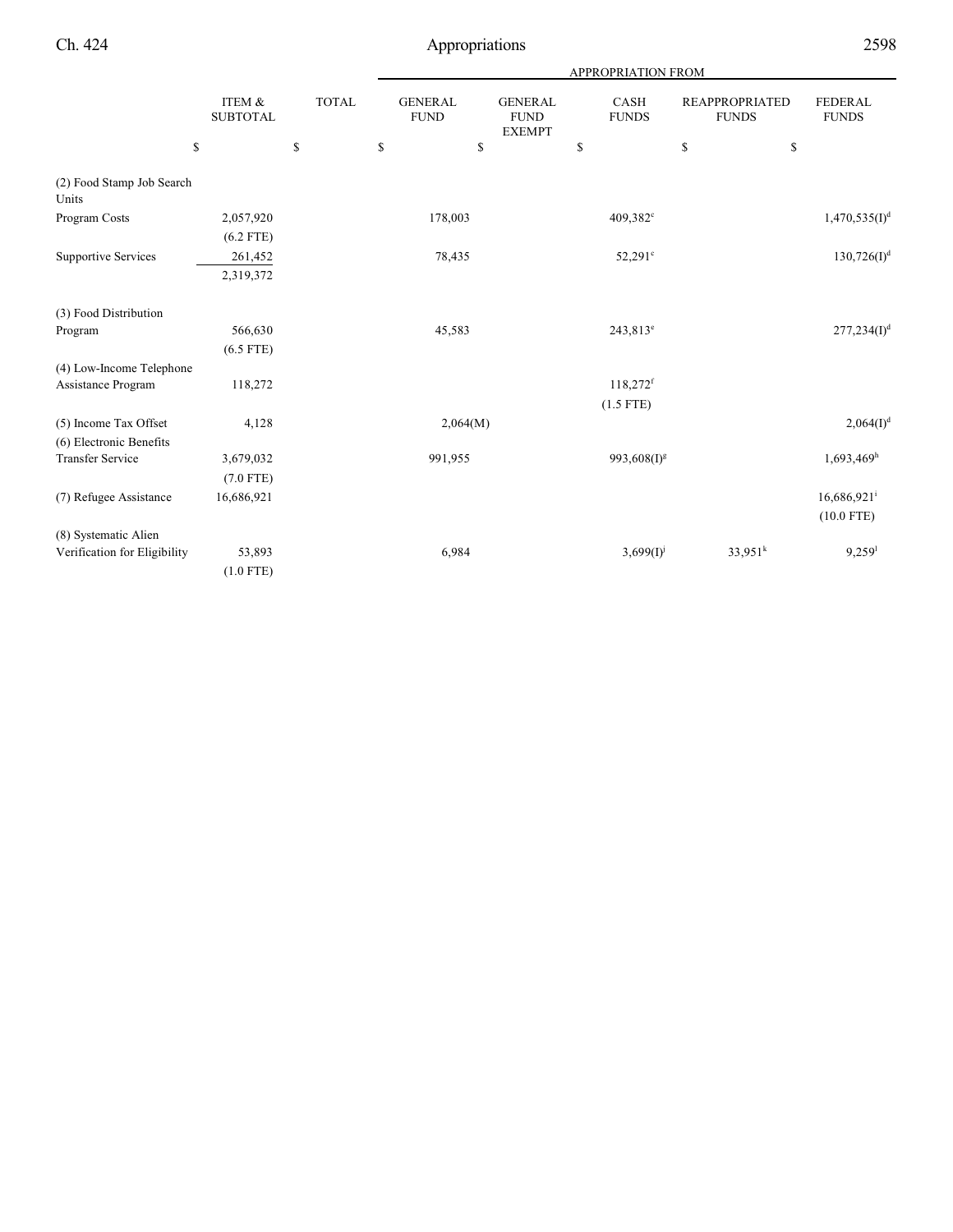71,521,668 73,172,668

<sup>a</sup> Of this amount, \$2,150,000 (I) is shown for informational purposes and reflects anticipated expenditures from the Department of Human Services Low-income Energy Assistance Fund, created in Section 40-8.7-112 (1) (a), C.R.S., based on allocations from the Operational Account of the Severance Tax Trust Fund to the Low-income Energy Assistance Fund pursuant to Section 39-29-109.3 (2) (f) (III) (A), C.R.S., and \$1,000,000 shall be from Energy Outreach Colorado.

<sup>b</sup> This amount is estimated to be received from the federal Department of Health and Human Services, Office of Energy Assistance.

 $\degree$  Of these amounts, \$261,673(L)(I) shall be from county matching funds, and \$200,000 shall be from in-kind donations.

<sup>d</sup> These amounts shall be from the U.S. Department of Agriculture. Although these federal funds amounts are not appropriated, they were assumed in developing the appropriated fund source amounts in these line items.

<sup>e</sup> This amount shall be from recipient non-governmental agencies.

 $f$ This amount shall from the Low-income Telephone Assistance Fund created in Section 40-3.4-108 (2) (a), C.R.S.

Of this amount, it is estimated that \$739,912(L) shall be from local funds and is shown for informational purposes only, and \$253,696 shall be from the Old Age Pension <sup>g</sup> Fund established in Section 1, Article XXIV, of the State Constitution. For purposes of complying with the limitation on state fiscal year spending imposed by Section 20, Article X, of the State Constitution the Old Age Pension Fund moneys are included for informational purposes as they are continuously appropriated by Article XXIV of the State Constitution.

<sup>h</sup> Of this amount, \$204,679 shall be from the Temporary Assistance for Needy Families Block Grant, \$35,575 shall be from Child Care Development Funds, and \$1,453,215(I) shall be from various sources of federal funds. Although the various sources of federal funds amount is not appropriated, this amount was assumed in developing the appropriated fund source amounts in this line item.

<sup>1</sup> Of this amount, \$13,981,587(I) is estimated to be received from the federal Department of Health and Human Services, Office of Refugee Resettlement, and \$2,705,334 shall be from the Temporary Assistance for Needy Families Block Grant.

<sup>j</sup> This amount shall be from the Old Age Pension Fund pursuant to Section 1, Article XXIV, of the State Constitution. For purposes of complying with the limitation on state fiscal year spending imposed by Section 20, Article X, of the State Constitution, these moneys are included for informational purposes as they are continuously appropriated by Article XXIV of the State Constitution.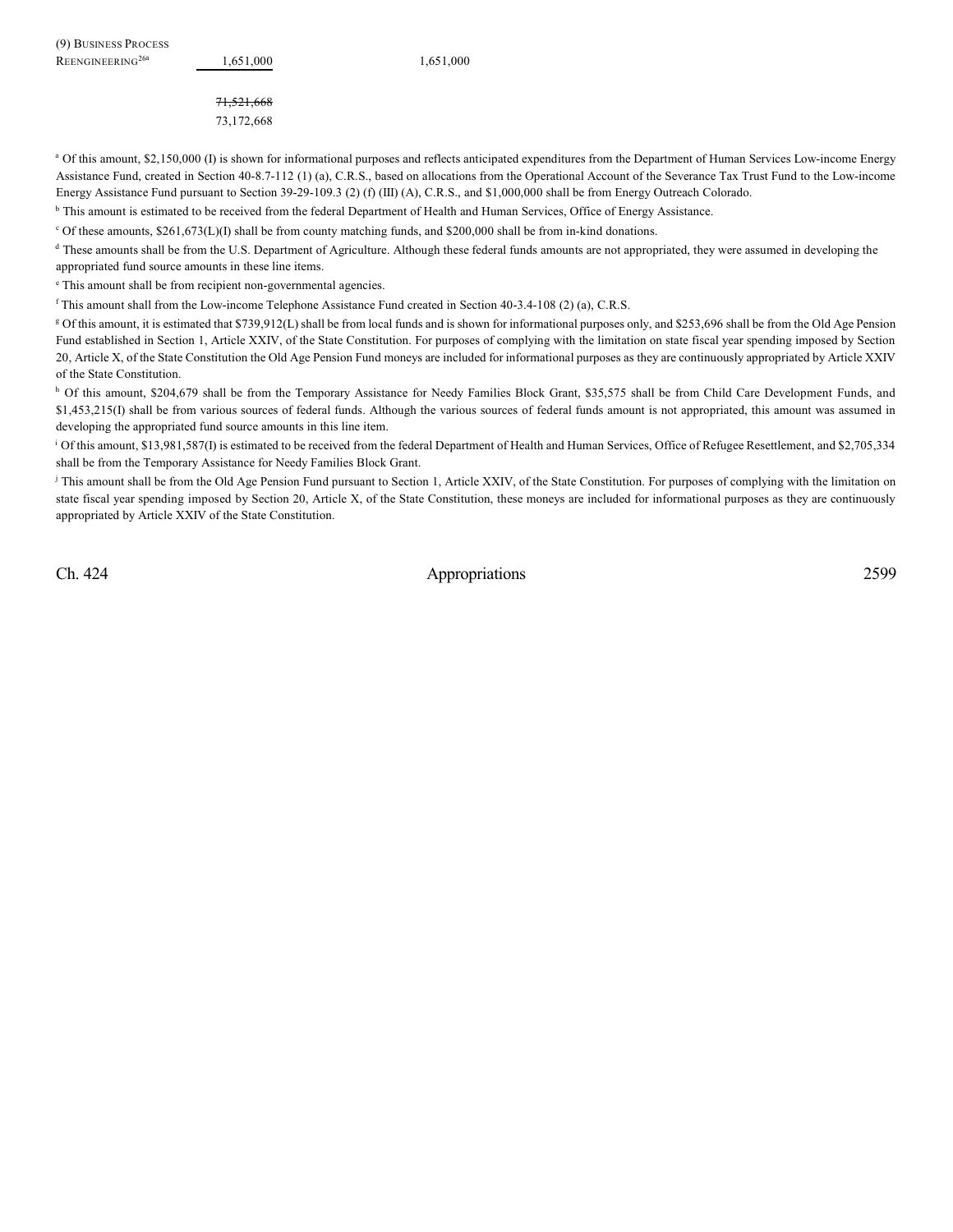|                 |              |                | APPROPRIATION FROM           |              |                       |                |  |  |  |  |  |
|-----------------|--------------|----------------|------------------------------|--------------|-----------------------|----------------|--|--|--|--|--|
| ITEM &          | <b>TOTAL</b> | <b>GENERAL</b> | <b>GENERAL</b>               | <b>CASH</b>  | <b>REAPPROPRIATED</b> | <b>FEDERAL</b> |  |  |  |  |  |
| <b>SUBTOTAL</b> |              | <b>FUND</b>    | <b>FUND</b><br><b>EXEMPT</b> | <b>FUNDS</b> | <b>FUNDS</b>          | <b>FUNDS</b>   |  |  |  |  |  |
|                 |              |                |                              |              |                       |                |  |  |  |  |  |

k This amount shall be from Medicaid funds transferred from the Department of Health Care Policy and Financing, Department of Human Services Medicaid-funded Programs.

Of this amount, \$2,321 shall be from the Temporary Assistance for Needy Families Block Grant and \$6,938(I) shall be from various sources of federal funds.

| (D) Child Support Enforcement |              |                      |                        |
|-------------------------------|--------------|----------------------|------------------------|
|                               |              |                      |                        |
| 9,095,641                     | 2,654,527(M) | 719.959 <sup>a</sup> | $5,721,155^b$          |
| $(16.9$ FTE)                  |              |                      |                        |
|                               |              |                      |                        |
| 2,110,383                     | 645,729(M)   | $71,800^{\circ}$     | 1,392,854 <sup>b</sup> |
| $(24.5$ FTE)                  |              |                      |                        |
| 11,206,024                    |              |                      |                        |
|                               |              |                      |                        |

a Of this amount, \$293,460 shall be from the state's share of retained child support collections and fraud refunds, \$280,380 shall be from the federal government's share of revenues earned on funds in the Family Support Registry Fund created in Section 26-13-115.5 (1), C.R.S. and \$146,119 shall be from the State's share of revenues earned on funds in the Family Support Registry Fund.

<sup>b</sup> These amounts shall be from Title IV-D of the Social Security Act.

 $\degree$  This amount shall be from the state's share of retained child support collections and fraud refunds.

#### **(E) Disability Determination Services**

Program Costs 19,902,138 19,902,138 19,902,138 19,902,138 19,902,138 19,902,138 19,902,138 19,902,138 19,902,138 19,902

 $19,902,138(1)^a$ (121.7 FTE)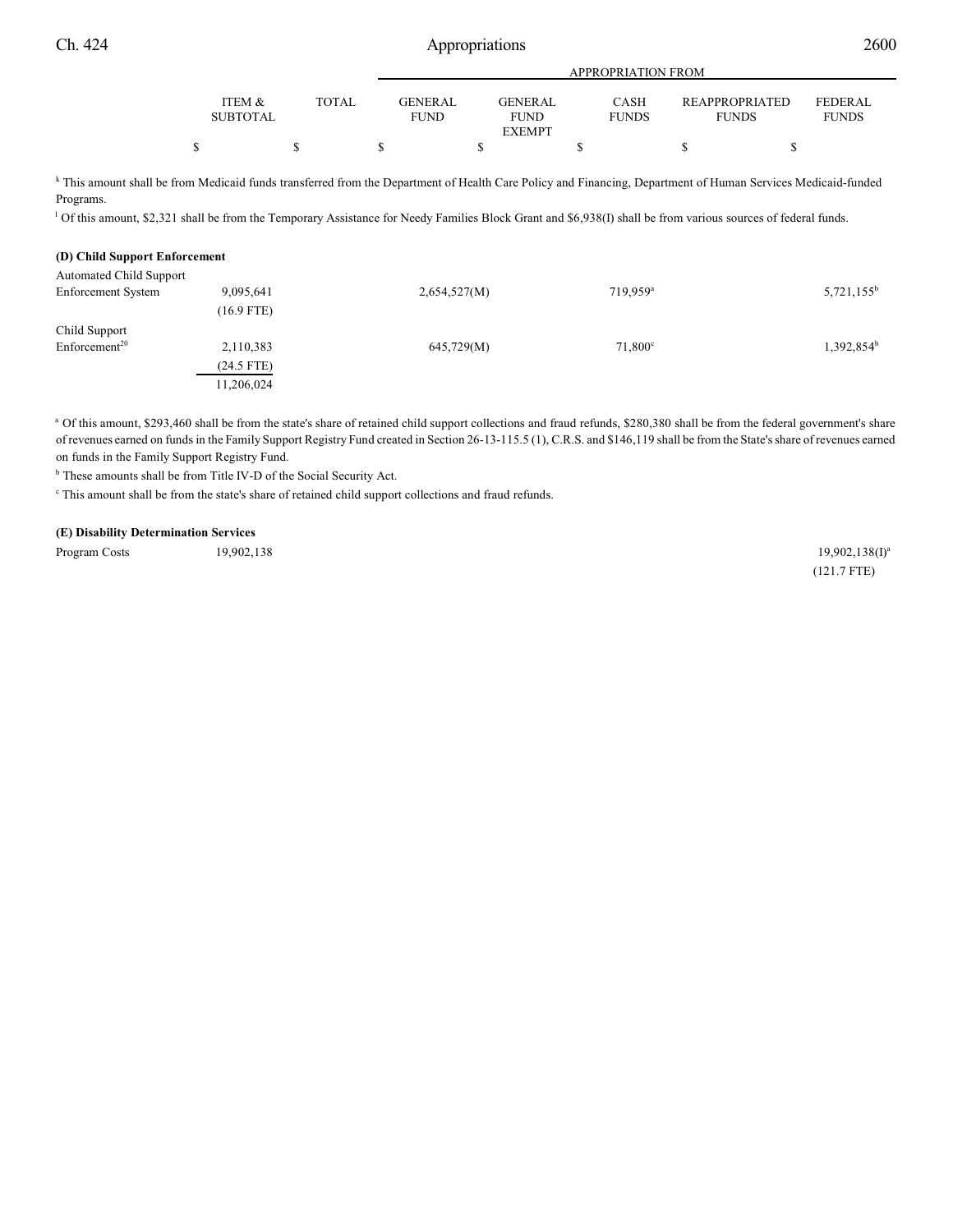<sup>a</sup> This amount shall be from Titles II and XVI of the Social Security Act.

## 298,956,977 299,259,893

### **(8) MENTAL HEALTH AND ALCOHOL AND DRUG ABUSE SERVICES**

| (A) Administration              |            |           |                      |                      |                             |
|---------------------------------|------------|-----------|----------------------|----------------------|-----------------------------|
| Personal Services               | 4,412,586  | 1,214,878 | $305,206^{\rm a}$    | 810.274 <sup>b</sup> | $2,082,228(1)$ <sup>c</sup> |
|                                 | (55.9 FTE) |           |                      |                      |                             |
| <b>Operating Expenses</b>       | 291,668    | 18,729    | 38,962 <sup>d</sup>  | $16,266^{\circ}$     | $217,711(I)^c$              |
| <b>Indirect Cost Assessment</b> | 270,861    |           | $3,280$ <sup>f</sup> |                      | $267,581(I)^c$              |
| Federal Programs                |            |           |                      |                      |                             |
| and Grants                      | 2,525,646  |           |                      |                      | $2,525,646(1)$ <sup>c</sup> |
|                                 |            |           |                      |                      | $(6.0$ FTE)                 |
| <b>Other Federal Grants</b>     | 457,383    |           |                      |                      | $457,383(I)^c$              |
|                                 | 7,958,144  |           |                      |                      |                             |

<sup>a</sup> Of this amount, \$95,333 shall be from the Offender Mental Health Services Fund created in Section 27-66-104 (4) (a), C.R.S., \$95,221 shall be from patient revenues earned by the Mental Health Institutes, \$55,382 shall be from the Alcohol and Drug Abuse Community Prevention and Treatment Fund created in Section 24-75-1104.5 (1.5) (a) (VIII), C.R.S., \$27,423 shall be from the Law Enforcement Assistance Fund pursuant to Section 43-4-402 (2), C.R.S., \$22,721 shall be from the Persistent Drunk Driver Cash Fund created in Section 42-3-303 (1), C.R.S., \$5,719 shall be from the Controlled Substances Program Fund pursuant to Section 12-22-306, C.R.S., and \$3,407 shall be from the Addiction Counselor Training Fund pursuant to Section 27-80-111 (2), C.R.S.

<sup>b</sup> Of this amount, \$427,496 shall be funds transferred from the Judicial Department for the Alcohol and Drug Driving Safety Program created in Section 42-4-1301.3 (3) (a), \$376,558 shall be transferred from Medicaid funds appropriated to the Department of Health Care Policy and Financing, and \$6,220 shall be from the Local Government Limited Gaming Impact Fund created in Section 12-47.1-1601 (1) (a), C.R.S.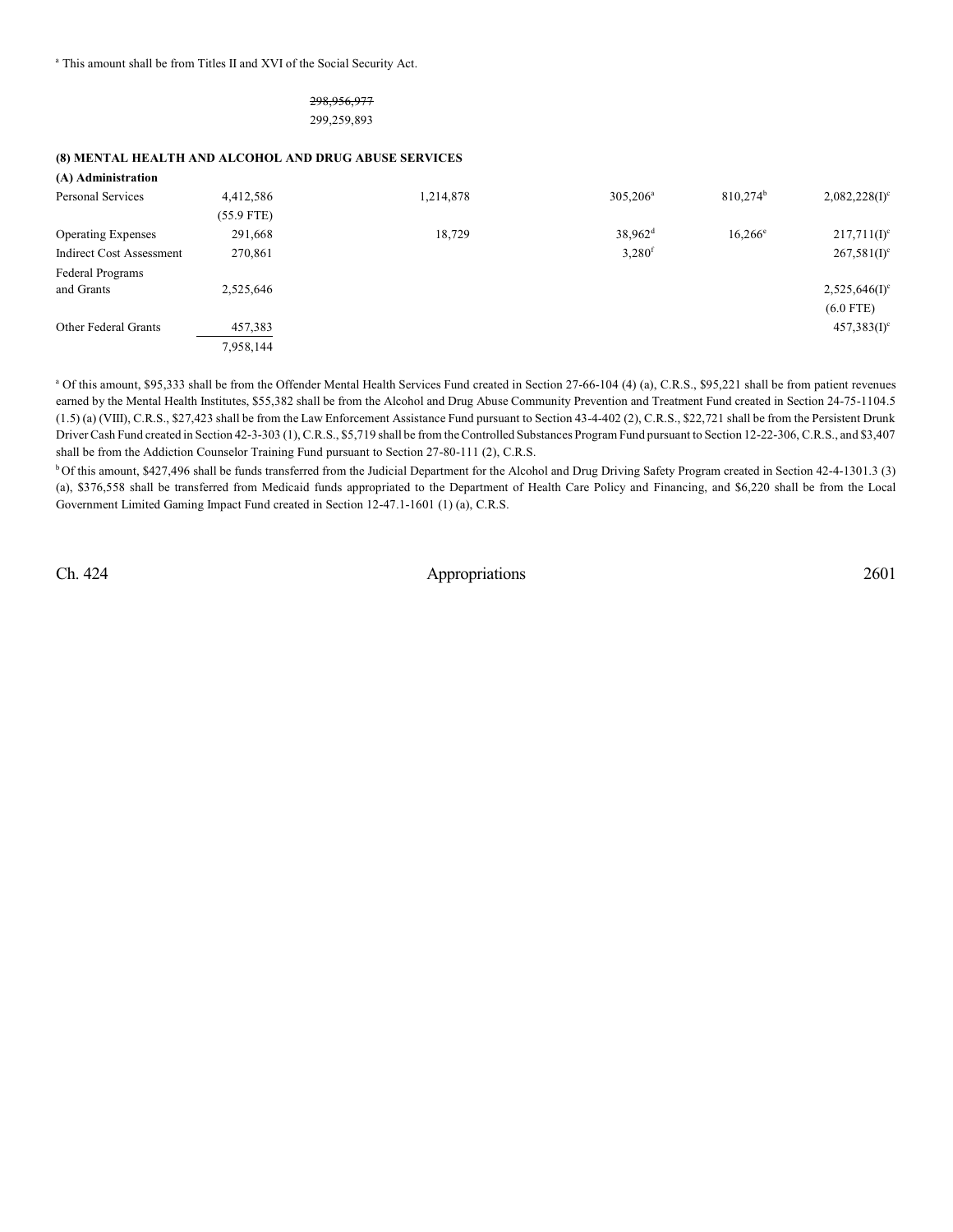|                 |       | <b>APPROPRIATION FROM</b> |                |  |                |  |              |  |                       |  |                |  |
|-----------------|-------|---------------------------|----------------|--|----------------|--|--------------|--|-----------------------|--|----------------|--|
| ITEM &          | TOTAL |                           | <b>GENERAL</b> |  | <b>GENERAL</b> |  | <b>CASH</b>  |  | <b>REAPPROPRIATED</b> |  | <b>FEDERAL</b> |  |
| <b>SUBTOTAL</b> |       |                           | <b>FUND</b>    |  | <b>FUND</b>    |  | <b>FUNDS</b> |  | <b>FUNDS</b>          |  | <b>FUNDS</b>   |  |
|                 |       |                           |                |  | <b>EXEMPT</b>  |  |              |  |                       |  |                |  |
|                 |       |                           |                |  |                |  |              |  |                       |  |                |  |

<sup>c</sup>Of these amounts, \$1,752,950 shall be from the Substance Abuse Prevention and Treatment Block Grant, \$709,946 shall be from the Mental Health Services Block Grant, and \$3,087,653 shall be from various sources of federal funds.

<sup>d</sup> Of this amount, \$13,976 shall be from the Alcohol and Drug Abuse Community Prevention and Treatment Fund created in Section 24-75-1104.5 (1.5) (a) (VIII), C.R.S., \$10,508 shall be from the Addiction Counselor Training Fund pursuant to Section 27-80-111 (2), C.R.S., \$6,496 shall be from the Law Enforcement Assistance Fund pursuant to Section 43-4-402 (2) (a), C.R.S., \$4,482 shall be from the Offender Mental Health Services Fund created in Section 27-66-104 (4) (a), C.R.S., and \$3,500 shall be from the Persistent Drunk Driver Cash Fund created in Section 42-3-303 (1), C.R.S.

Of this amount, \$12,226 shall be Medicaid funds transferred from the Department of Health Care Policy and Financing and \$4,040 shall be transferred from the Judicial <sup>e</sup> Department for the Alcohol and Drug Driving Safety Program created in Section 42-4-1301.3 (3) (a), C.R.S.

<sup>f</sup>This amount shall be from the Law Enforcement Assistance Fund pursuant to Section 43-4-402 (2), C.R.S.

### **(B) Mental Health Community Programs**

(1) Mental Health Services for the Medically Indigent

| Services for Indigent                            |            |            |                   |                        |                             |
|--------------------------------------------------|------------|------------|-------------------|------------------------|-----------------------------|
| Mentally Ill Clients                             | 39,170,328 | 32,774,850 |                   | $161.909$ <sup>a</sup> | $6,233,569(1)$ <sup>b</sup> |
| Medications for Indigent<br>Mentally Ill Clients | 1,713,993  | 1,713,993  |                   |                        |                             |
| Early Childhood Mental                           |            |            |                   |                        |                             |
| <b>Health Services</b>                           | 1.146.676  | 1,146,676  |                   |                        |                             |
| <b>Assertive Community</b>                       |            |            |                   |                        |                             |
| <b>Treatment Programs</b>                        | 1.290.400  | 645,200    | $645,200^{\circ}$ |                        |                             |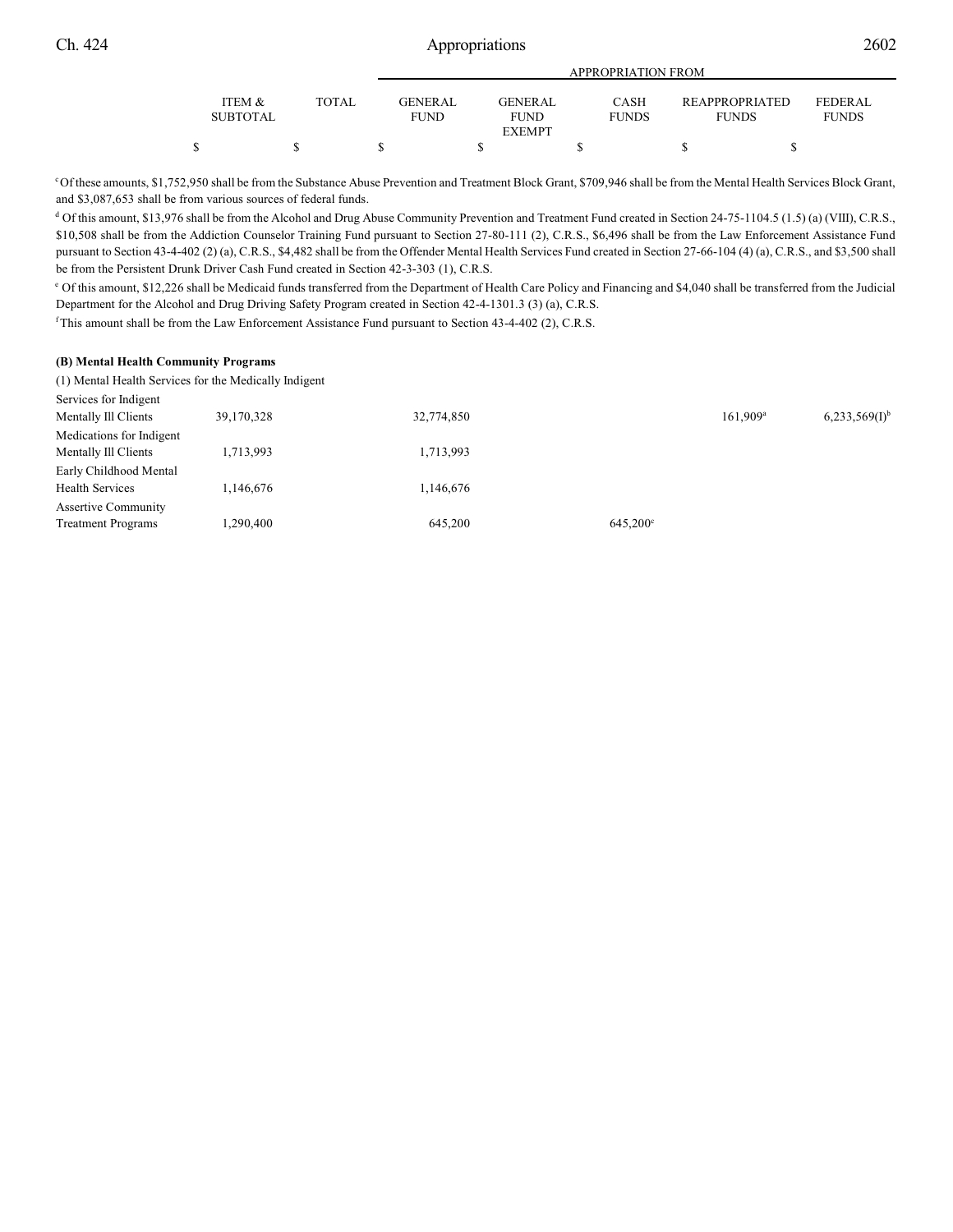| Alternatives to Inpatient   |            |           |                          |  |
|-----------------------------|------------|-----------|--------------------------|--|
| Hospitalization at a Mental |            |           |                          |  |
| Health Institute            | 3,138,615  | 3,138,615 |                          |  |
| Mental Health Services      |            |           |                          |  |
| for Juvenile and Adult      |            |           |                          |  |
| <b>Offenders</b>            | 3,308,768  |           | $3,308,768$ <sup>d</sup> |  |
|                             | 49,768,780 |           |                          |  |

<sup>a</sup> This amount shall be transferred from the Division of Vocational Rehabilitation.

<sup>b</sup> Of this amount, it is estimated that \$5,459,809 shall be from the Mental Health Services Block Grant and \$773,760 shall be from the Projects for Assistance in Transition from Homelessness (PATH) Grant.

 $\epsilon$  This amount shall be from local matching funds. The (L) notation and the (I) notation apply to this amount.

<sup>d</sup> This amount shall be from the Offender Mental Health Services Fund created in Section 27-66-104 (4) (a), C.R.S.

| (2) Residential Treatment |         |         |                        |                      |
|---------------------------|---------|---------|------------------------|----------------------|
| for Youth (H.B. 99-1116)  | 976.994 | 560.154 | $300.000$ <sup>a</sup> | 116.840 <sup>b</sup> |

<sup>a</sup> This amount shall be from the Tobacco Litigation Settlement Cash Fund created in Section 24-22-115 (1) (a), C.R.S., pursuant to Section 24-75-1104.5 (1) (k), C.R.S.

<sup>b</sup> This amount shall be from Medicaid funds transferred from the Department of Health Care Policy and Financing.

## **(C) Mental Health Institutes**<sup>27</sup>

Mental Health Institute - Ft. Logan Personal Services 17,841,669 (214.6 FTE)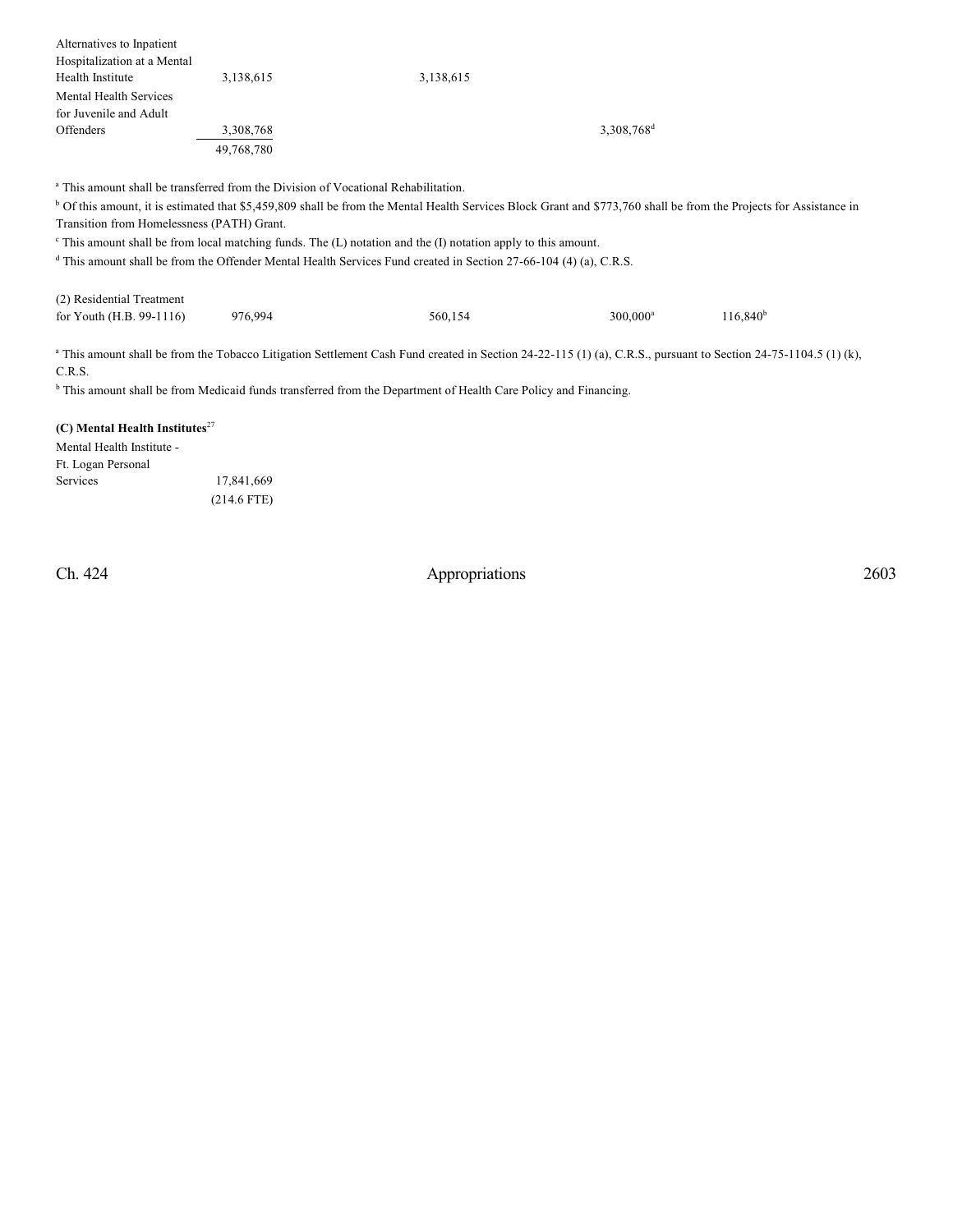|                                                  |                                 |                    |                                     |                                                      | <b>APPROPRIATION FROM</b>         |                                                   |                                |
|--------------------------------------------------|---------------------------------|--------------------|-------------------------------------|------------------------------------------------------|-----------------------------------|---------------------------------------------------|--------------------------------|
|                                                  | ITEM &<br><b>SUBTOTAL</b><br>\$ | <b>TOTAL</b><br>\$ | \$<br><b>GENERAL</b><br><b>FUND</b> | \$<br><b>GENERAL</b><br><b>FUND</b><br><b>EXEMPT</b> | \$<br><b>CASH</b><br><b>FUNDS</b> | \$<br><b>REAPPROPRIATED</b><br><b>FUNDS</b><br>\$ | <b>FEDERAL</b><br><b>FUNDS</b> |
|                                                  |                                 |                    |                                     |                                                      |                                   |                                                   |                                |
| Mental Health Institute -<br>Ft. Logan Operating |                                 |                    |                                     |                                                      |                                   |                                                   |                                |
| Expenses                                         | 1,056,212                       |                    |                                     |                                                      |                                   |                                                   |                                |
| Mental Health Institute -                        |                                 |                    |                                     |                                                      |                                   |                                                   |                                |
| Ft. Logan Pharmaceuticals                        | 1,155,027                       |                    |                                     |                                                      |                                   |                                                   |                                |
| Mental Health Institute -                        |                                 |                    |                                     |                                                      |                                   |                                                   |                                |
| <b>Pueblo Personal Services</b>                  | 63,121,473                      |                    |                                     |                                                      |                                   |                                                   |                                |
|                                                  | 63,767,835                      |                    |                                     |                                                      |                                   |                                                   |                                |
|                                                  | $(950.8$ FTE)                   |                    |                                     |                                                      |                                   |                                                   |                                |
| Mental Health Institute -                        |                                 |                    |                                     |                                                      |                                   |                                                   |                                |
| Pueblo Operating Expenses                        | 4,797,363                       |                    |                                     |                                                      |                                   |                                                   |                                |
| Mental Health Institute -                        |                                 |                    |                                     |                                                      |                                   |                                                   |                                |
| Pueblo Pharmaceuticals                           | 4,349,683                       |                    |                                     |                                                      |                                   |                                                   |                                |
|                                                  | 3,435,652                       |                    |                                     |                                                      |                                   |                                                   |                                |
| <b>Educational Programs</b>                      | 138,640                         |                    |                                     |                                                      |                                   |                                                   |                                |
|                                                  | $(2.7$ FTE)                     |                    |                                     |                                                      |                                   |                                                   |                                |
|                                                  | 92,460,067                      |                    | 75,180,091                          |                                                      | 9,107,957                         | 8,172,019 <sup>b</sup>                            |                                |
|                                                  | 92,192,398                      |                    | 75,324,209                          |                                                      | 9,613,275 <sup>a</sup>            | 7,254,914 <sup>b</sup>                            |                                |
|                                                  |                                 |                    |                                     |                                                      |                                   |                                                   |                                |

<sup>a</sup> This amount shall be from Medicare and other sources of patient revenues.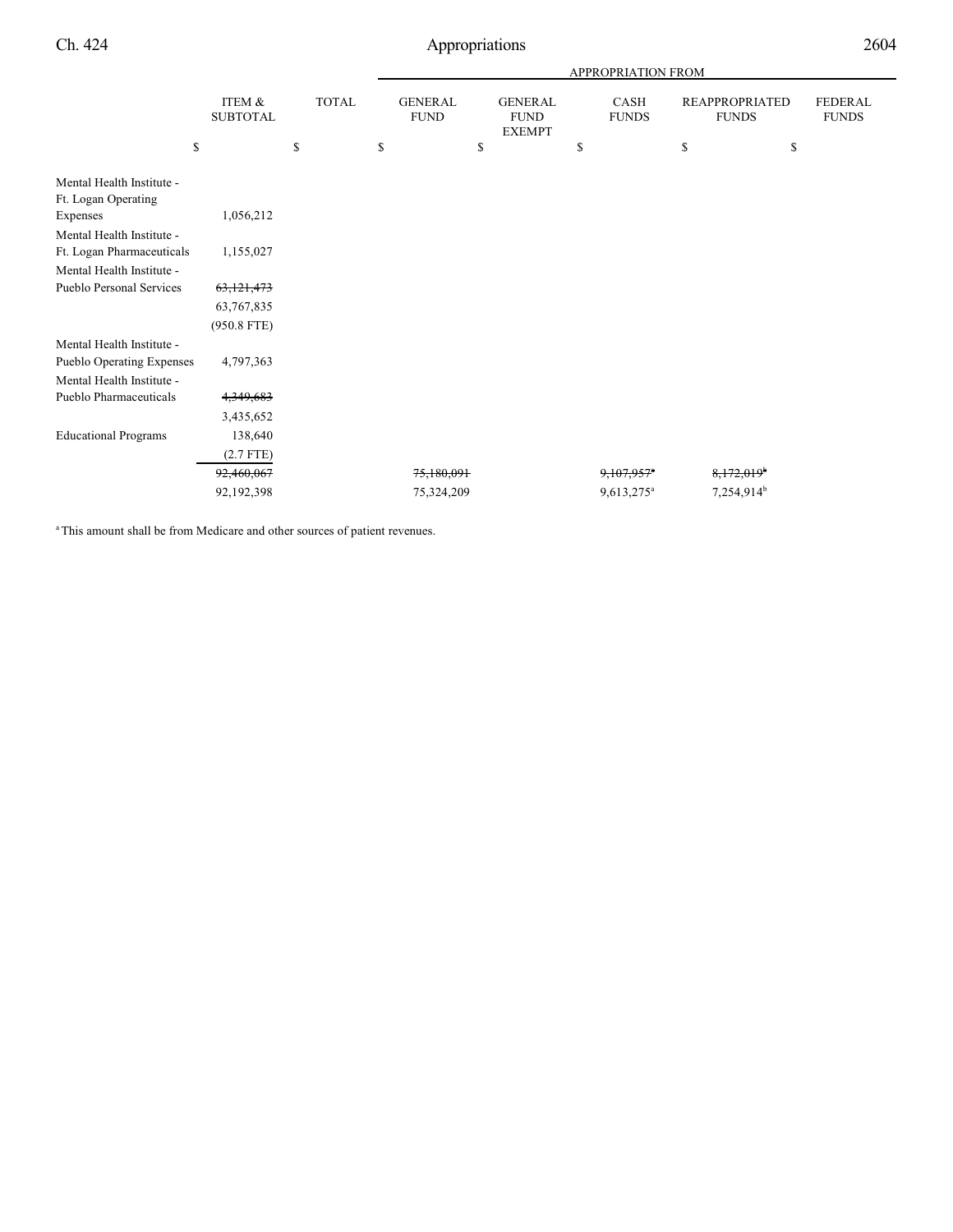<sup>b</sup> Of this amount, \$6,292,866 \$5,395,668 shall be from patient revenues, \$1,746,012 shall be transferred from the Department of Corrections (including \$400,493 for services for the La Vista Facility), and \$133,141 \$113,234 shall be transferred from the Department of Education. For informational purposes only, of the patient revenues, \$5,322,778 \$4,775,751 is estimated to be from Medicaid funds transferred from the Department of Health Care Policy and Financing and \$970,088 \$619,917 is estimated to be Medicaid revenue earned from behavioral health organizations through Mental Health Community Capitation.

| (D) Alcohol and Drug Abuse Division |            |            |                        |                      |                               |
|-------------------------------------|------------|------------|------------------------|----------------------|-------------------------------|
| (1) Treatment Services              |            |            |                        |                      |                               |
| Treatment and                       |            |            |                        |                      |                               |
| <b>Detoxification Contracts</b>     | 23,179,819 | 11,337,648 | 1,218,518 <sup>a</sup> | 275,706 <sup>b</sup> | $10,347,947($ I) <sup>c</sup> |
| Case Management for                 |            |            |                        |                      |                               |
| Chronic Detoxification              |            |            |                        |                      |                               |
| Clients                             | 369,311    | 2,428      |                        |                      | $366,883(I)^c$                |
| Short-term Intensive                |            |            |                        |                      |                               |
| <b>Residential Remediation</b>      |            |            |                        |                      |                               |
| and Treatment (STIRRT)              | 3,340,683  | 2,957,367  | 383,316 <sup>d</sup>   |                      |                               |
| <b>High Risk Pregnant</b>           |            |            |                        |                      |                               |
| Women Program                       | 1,999,146  |            |                        | $1,999,146^{\circ}$  |                               |
|                                     | 28,888,959 |            |                        |                      |                               |

<sup>a</sup> Of this amount, \$887,300 shall be from the Drug Offender Surcharge Fund created in Section 18-19-103 (4) (a), C.R.S., \$265,000 shall be from the Persistent Drunk Driver Cash Fund created in Section 42-3-303 (1), C.R.S., and \$66,218 shall be from the Adolescent Substance Abuse Prevention and Treatment Fund created in Section 18-13-122 (16) (b), C.R.S.

<sup>b</sup> This amount shall be from moneys transferred from the Department of Public Safety, Division of Criminal Justice, Community Corrections, Substance Abuse Treatment Program.

<sup>c</sup> These amounts shall be from the Substance Abuse Prevention and Treatment Block Grant.

 $<sup>d</sup>$  This amount shall be from the Drug Offender Surcharge Fund created in Section 18-19-103 (4) (a), C.R.S.</sup>

 $e$  This amount shall be Medicaid funds transferred from the Department of Health Care Policy and Financing.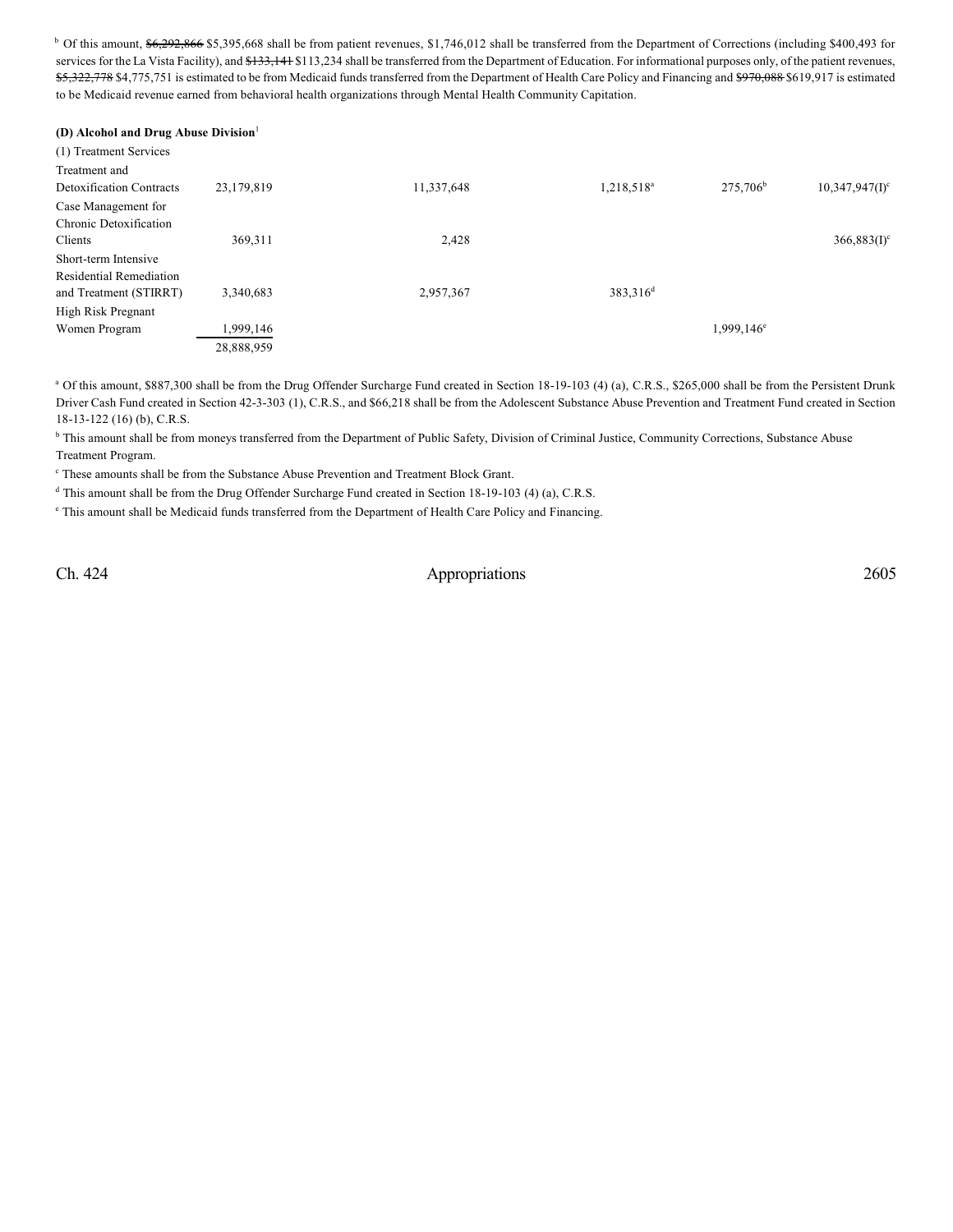|                                  |                           | <b>APPROPRIATION FROM</b> |   |                               |    |                                                |    |                             |                                       |                                |
|----------------------------------|---------------------------|---------------------------|---|-------------------------------|----|------------------------------------------------|----|-----------------------------|---------------------------------------|--------------------------------|
|                                  | ITEM &<br><b>SUBTOTAL</b> | <b>TOTAL</b>              |   | <b>GENERAL</b><br><b>FUND</b> |    | <b>GENERAL</b><br><b>FUND</b><br><b>EXEMPT</b> |    | <b>CASH</b><br><b>FUNDS</b> | <b>REAPPROPRIATED</b><br><b>FUNDS</b> | <b>FEDERAL</b><br><b>FUNDS</b> |
|                                  | \$                        | \$                        | S |                               | \$ |                                                | \$ |                             | \$<br>\$                              |                                |
| (2) Prevention and Intervention  |                           |                           |   |                               |    |                                                |    |                             |                                       |                                |
| <b>Prevention Contracts</b>      | 3,886,951                 |                           |   | 33,649                        |    |                                                |    | $27.072$ <sup>a</sup>       |                                       | $3,826,230(I)^{b}$             |
| Persistent Drunk                 |                           |                           |   |                               |    |                                                |    |                             |                                       |                                |
| Driver Programs                  | 1,670,823                 |                           |   |                               |    |                                                |    | $1,670,823^{\circ}$         |                                       |                                |
| Law Enforcement                  |                           |                           |   |                               |    |                                                |    |                             |                                       |                                |
| <b>Assistance Fund Contracts</b> | 255,000                   |                           |   |                               |    |                                                |    | $255,000$ <sup>d</sup>      |                                       |                                |
|                                  | 5,812,774                 |                           |   |                               |    |                                                |    |                             |                                       |                                |

<sup>a</sup> Of this amount, \$22,072 shall be from the Adolescent Substance Abuse Prevention and Treatment Fund created in Section 18-13-122 (16) (b), C.R.S. and \$5,000 shall be from the Tobacco Use Prevention Fund pursuant to Section 24-35-507 (1), C.R.S.

<sup>b</sup> It is anticipated that this amount shall be from the Substance Abuse Prevention and Treatment Block Grant.

<sup>c</sup> This amount shall be from the Persistent Drunk Driver Cash Fund created in Section 42-3-303 (1), C.R.S.

<sup>d</sup> This amount shall be from the Law Enforcement Assistance Fund created in Section 43-4-401, C.R.S.

| (3) Other Programs          |           |         |          |                    |
|-----------------------------|-----------|---------|----------|--------------------|
| Federal Grants              | 2,625,422 |         |          | $2,625,422(I)^a$   |
| <b>Balance of Substance</b> |           |         |          |                    |
| Abuse Block Grant           |           |         |          |                    |
| Programs                    | 6,671,360 | 185,968 |          | $6,485,392(1)^{b}$ |
| <b>Community Prevention</b> |           |         |          |                    |
| and Treatment               | 782,400   |         | 782,400° |                    |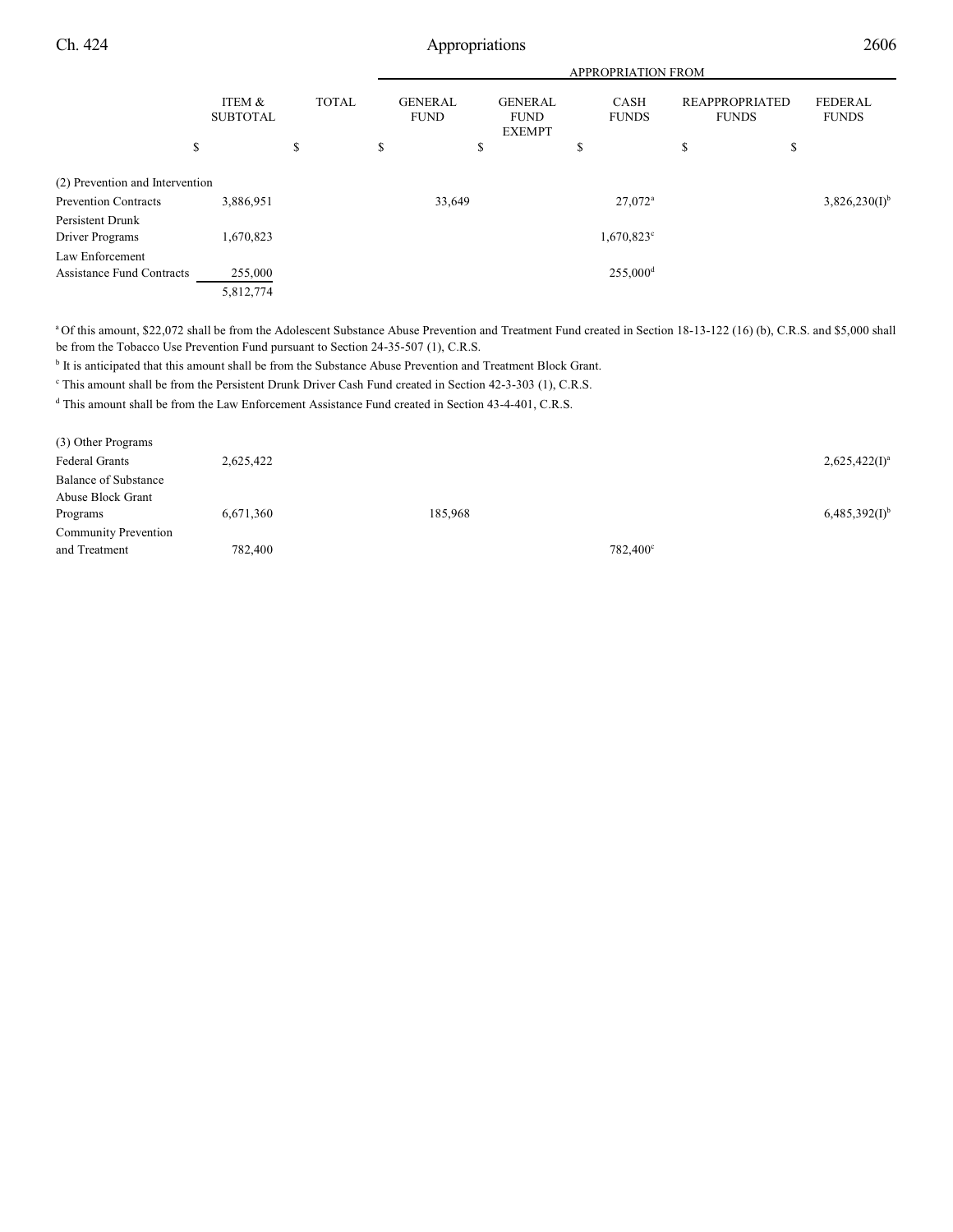| <b>Gambling Addiction</b> |            |                  |                       |
|---------------------------|------------|------------------|-----------------------|
| Counseling Services       | 57.949     |                  | $57.949$ <sup>d</sup> |
| Rural Substance Abuse     |            |                  |                       |
| Prevention and Treatment  | 88,443     | $88,443^{\circ}$ |                       |
|                           | 10,225,574 |                  |                       |

<sup>a</sup> This amount includes estimated receipts for various federal substance abuse prevention and treatment grants.

<sup>b</sup> It is anticipated that this amount shall be from the Substance Abuse Prevention and Treatment Block Grant.

This amount shall be from moneys in the Tobacco Litigation Settlement Cash Fund created in Section 24-22-115 (1) (a), C.R.S., that are transferred to the Alcohol and Drug Abuse Community Prevention and Treatment Fund pursuant to Section 24-75-1104.5 (1.5) (a) (VIII) (A), C.R.S.

<sup>d</sup> This amount shall be from moneys in the Local Government Limited Gaming Impact Fund created in Section 12-47.1-1601 (1) (a), C.R.S., transferred from the Department of Local Affairs.

<sup>e</sup> This amount shall be from the Rural Alcohol and Substance Abuse Cash Fund created in Section 27-80-117 (3) (a), C.R.S.

#### **(E) Co-occurring Behavioral Health Services**

| Substance Use Disorder |           |                     |
|------------------------|-----------|---------------------|
| Offender Services      |           |                     |
| (H.B. 10-1352)         | 1,819,900 | $1,819,900^{\rm a}$ |

<sup>a</sup> This amount shall be transferred from appropriations made to the Judicial Department, Probation and Related Services, Offender Treatment and Services, pursuant to Section 18-19-103 (3.5) (a), C.R.S., (H.B. 10-1352).

> 197,911,192 197,643,523

## **(9) SERVICES FOR PEOPLE WITH DISABILITIES (A) Community Services for People with Developmental Disabilities**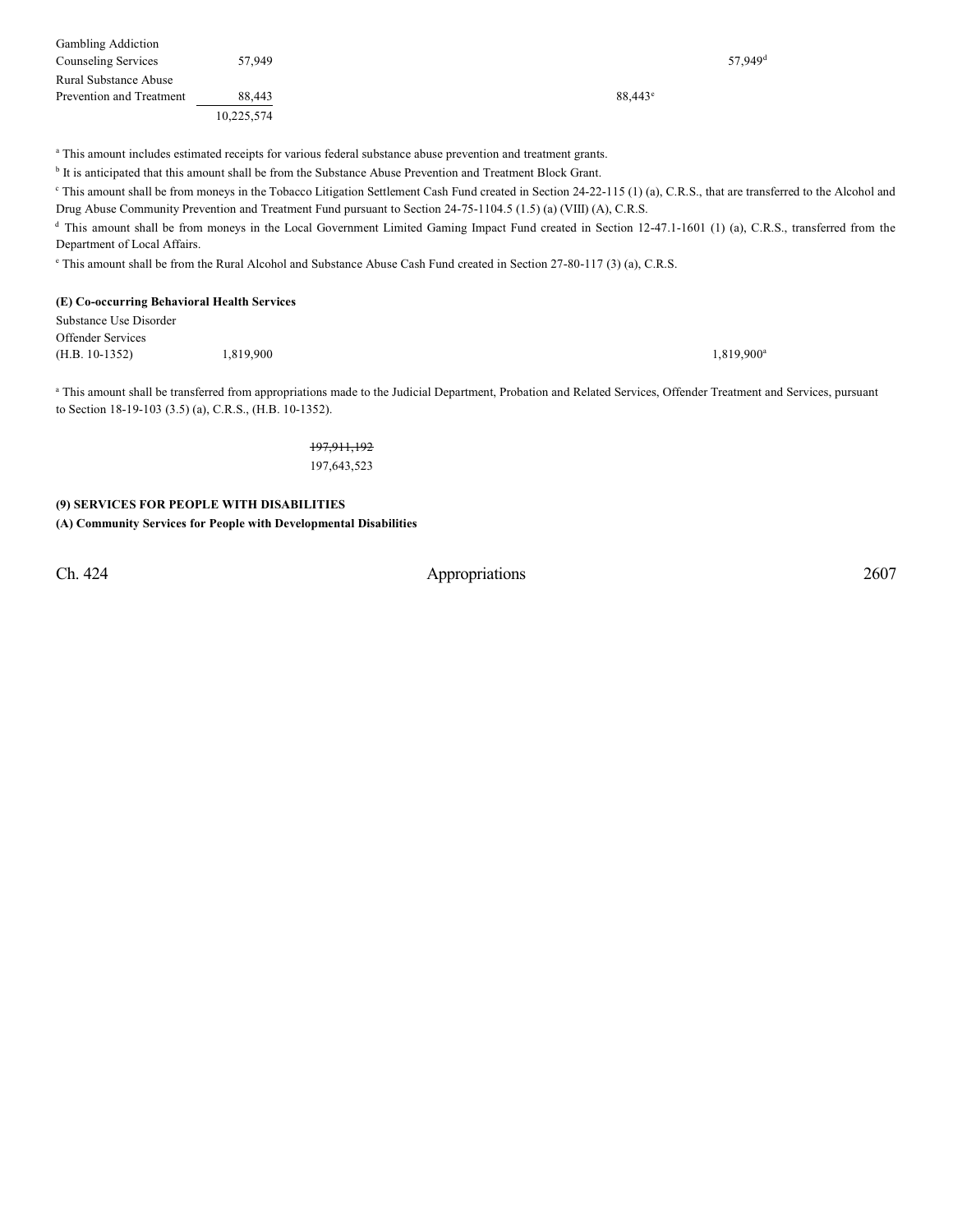|                           |                           |              |                               | APPROPRIATION FROM                             |                      |                                       |                                |  |
|---------------------------|---------------------------|--------------|-------------------------------|------------------------------------------------|----------------------|---------------------------------------|--------------------------------|--|
|                           | ITEM &<br><b>SUBTOTAL</b> | <b>TOTAL</b> | <b>GENERAL</b><br><b>FUND</b> | <b>GENERAL</b><br><b>FUND</b><br><b>EXEMPT</b> | CASH<br><b>FUNDS</b> | <b>REAPPROPRIATED</b><br><b>FUNDS</b> | <b>FEDERAL</b><br><b>FUNDS</b> |  |
|                           | \$                        | \$           | \$<br>\$                      |                                                | \$                   | \$<br>\$                              |                                |  |
| (1) Administration        |                           |              |                               |                                                |                      |                                       |                                |  |
| <b>Personal Services</b>  | 2,901,353                 |              | 226,958                       |                                                | $79,485^{\circ}$     | $2,594,910^b$                         |                                |  |
|                           | $(36.0$ FTE)              |              |                               |                                                |                      |                                       |                                |  |
| <b>Operating Expenses</b> | 155,651                   |              |                               |                                                | $7,128^a$            | $148,523^b$                           |                                |  |
| Community and Contract    |                           |              |                               |                                                |                      |                                       |                                |  |
| Management System         | 137,480                   |              | 41,244                        |                                                |                      | $96,236^b$                            |                                |  |
| Support Level             |                           |              |                               |                                                |                      |                                       |                                |  |
| Administration            | 57,368                    |              |                               |                                                |                      | 57,368 <sup>b</sup>                   |                                |  |
|                           | 3,251,852                 |              |                               |                                                |                      |                                       |                                |  |

<sup>a</sup> These amounts shall be from the Early Intervention Services Trust Fund created in Section 27-10.5-709 (2) (a), C.R.S.

**b** These amounts shall be from Medicaid cash funds transferred from the Community Services for People with Developmental Disabilities, Administration line item in the Department of Health Care Policy and Financing.

(2) Program Costs<sup>28</sup> Adult Comprehensive Services for 4,267.7 4,284.7 Medicaid Resources 303,205,654

303,562,082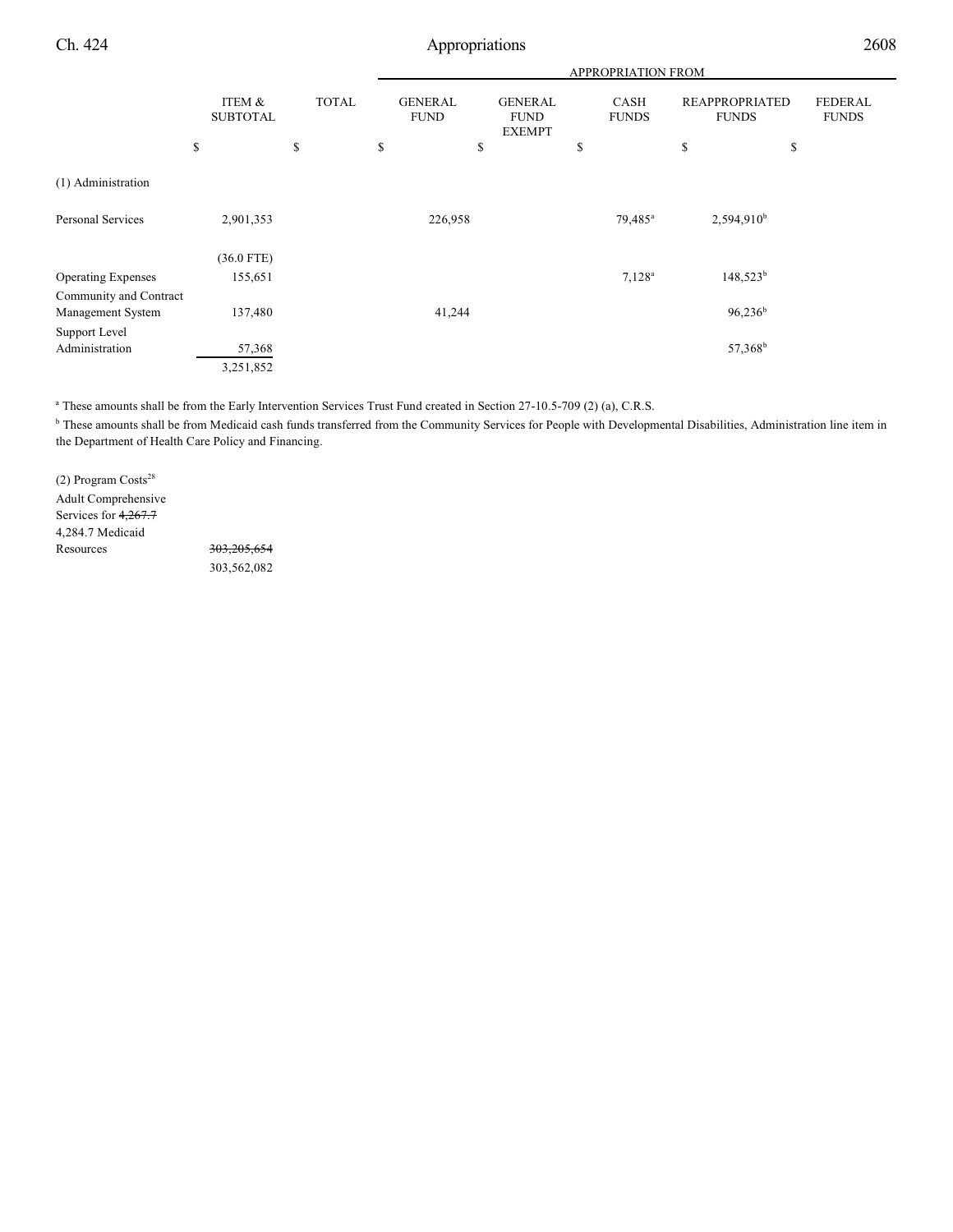| <b>Adult Supported Living</b>  |              |            |                         |                          |
|--------------------------------|--------------|------------|-------------------------|--------------------------|
| Services for 692 General       |              |            |                         |                          |
| Fund and 3,358.3 Medicaid      |              |            |                         |                          |
| Resources                      | 44, 117, 306 |            |                         |                          |
| Early Intervention Services    | 14,960,930   |            |                         |                          |
| <b>Family Support Services</b> | 2,169,079    |            |                         |                          |
| Children's Extensive           |              |            |                         |                          |
| Support Services for 393       |              |            |                         |                          |
| <b>Medicaid Resources</b>      | 7,530,361    |            |                         |                          |
| Case Management for 692        |              |            |                         |                          |
| General Fund and 8,019         |              |            |                         |                          |
| <b>Medicaid Resources</b>      | 28,795,235   |            |                         |                          |
| Special Purpose                | 398,084      |            |                         |                          |
|                                | 401,176,649  | 29,875,132 | 30,798,715 <sup>a</sup> | $340,502,802^{\circ}$    |
|                                | 401,533,077  |            |                         | 340,859,230 <sup>b</sup> |

<sup>a</sup> This amount shall be from client cash sources.

<sup>b</sup> This amount shall be from Medicaid funds transferred from the Community Services for People with Developmental Disabilities, Program Costs in line item in the Department of Health Care Policy and Financing.

| (3) Other Community Programs     |           |                  |
|----------------------------------|-----------|------------------|
| <b>Federal Special Education</b> |           |                  |
| Grant for Infants, Toddlers,     |           |                  |
| and Their Families (Part C)      | 7.030.214 | $7,030,214(I)^a$ |
|                                  |           | $(6.5$ FTE)      |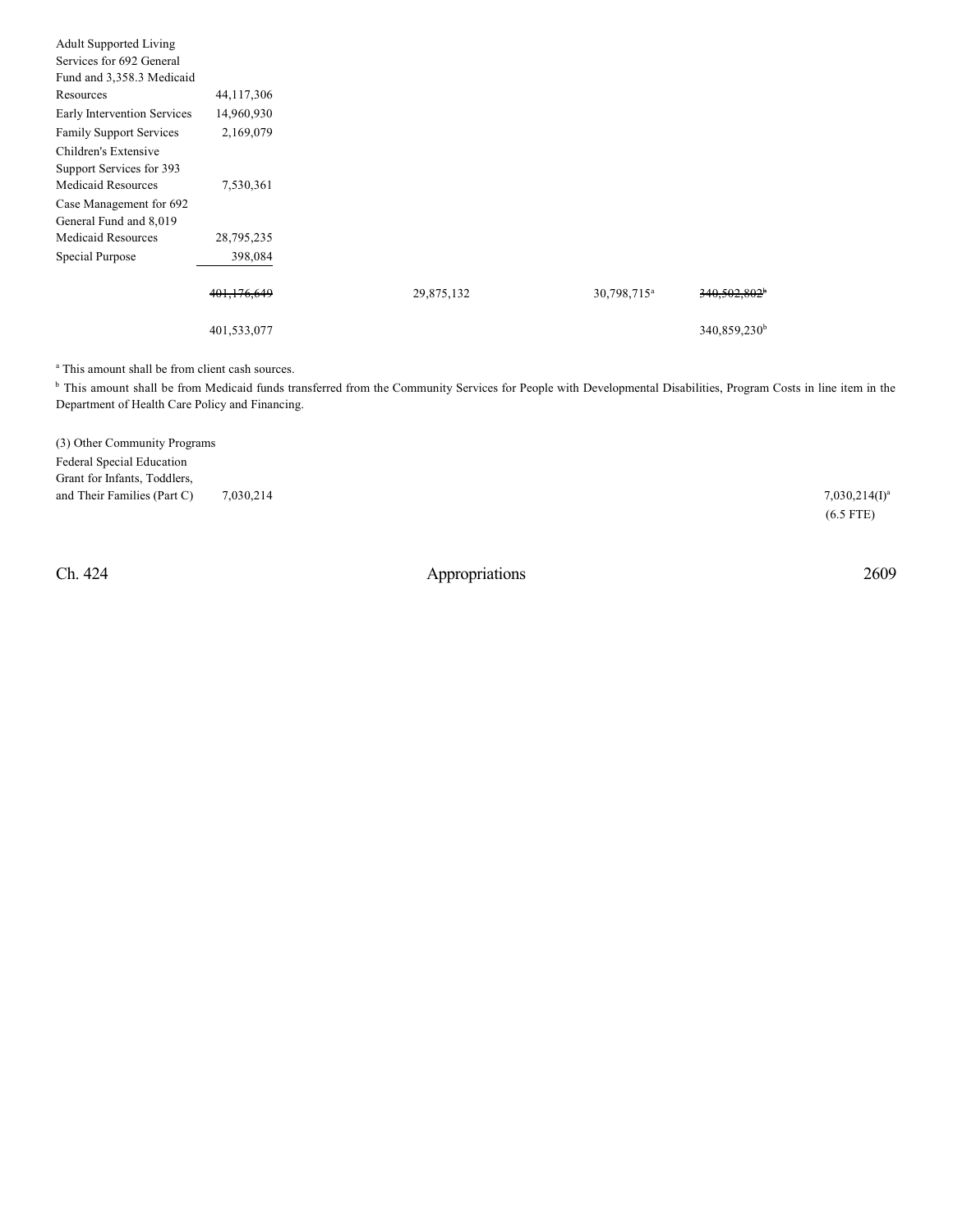|                                                           |                           | <b>APPROPRIATION FROM</b> |                               |                                                |                             |                                       |                                |
|-----------------------------------------------------------|---------------------------|---------------------------|-------------------------------|------------------------------------------------|-----------------------------|---------------------------------------|--------------------------------|
|                                                           | ITEM &<br><b>SUBTOTAL</b> | <b>TOTAL</b>              | <b>GENERAL</b><br><b>FUND</b> | <b>GENERAL</b><br><b>FUND</b><br><b>EXEMPT</b> | <b>CASH</b><br><b>FUNDS</b> | <b>REAPPROPRIATED</b><br><b>FUNDS</b> | <b>FEDERAL</b><br><b>FUNDS</b> |
|                                                           | \$                        | \$                        | \$                            | \$                                             | \$                          | S                                     | \$                             |
| Custodial Funds for Early<br><b>Intervention Services</b> | 3,421,443                 |                           |                               |                                                | $3,421,443(I)^{b}$          |                                       |                                |
| Preventive Dental<br>Hygiene <sup>29</sup>                | 63,051                    |                           |                               | 59,409                                         | $3,642^{\circ}$             |                                       |                                |
|                                                           | 10,514,708                |                           |                               |                                                |                             |                                       |                                |

<sup>a</sup> This amount reflects funds anticipated to be received pursuant to Part C of the federal Individuals with Disabilities Education Improvement Act.

 $\mu$  This amount shall be from the Early Intervention Services Trust Fund created in Section 27-10.5-709 (2) (a), C.R.S. This amount represents custodial funds and is shown for informational purposes, as it is not subject to annual appropriation by the General Assembly. It is further exempt from the restrictions on state spending imposed by Section 20, Article X, of the State Constitution pursuant to Section 27-10.5-709 (2) (a), C.R.S.

 $\epsilon$  This amount shall be from local funds. The (L) notation and the (I) notation apply to this amount.

#### **(B) Regional Centers for People with Developmental Disabilities**

| (1) Medicaid-funded       |               |
|---------------------------|---------------|
| Services                  |               |
| <b>Personal Services</b>  | 45,176,199    |
|                           | $(887.1$ FTE) |
| <b>Operating Expenses</b> | 2,565,228     |
| Capital Outlay -          |               |
| Patient Needs             | 72,126        |
| <b>Leased Space</b>       | 42,820        |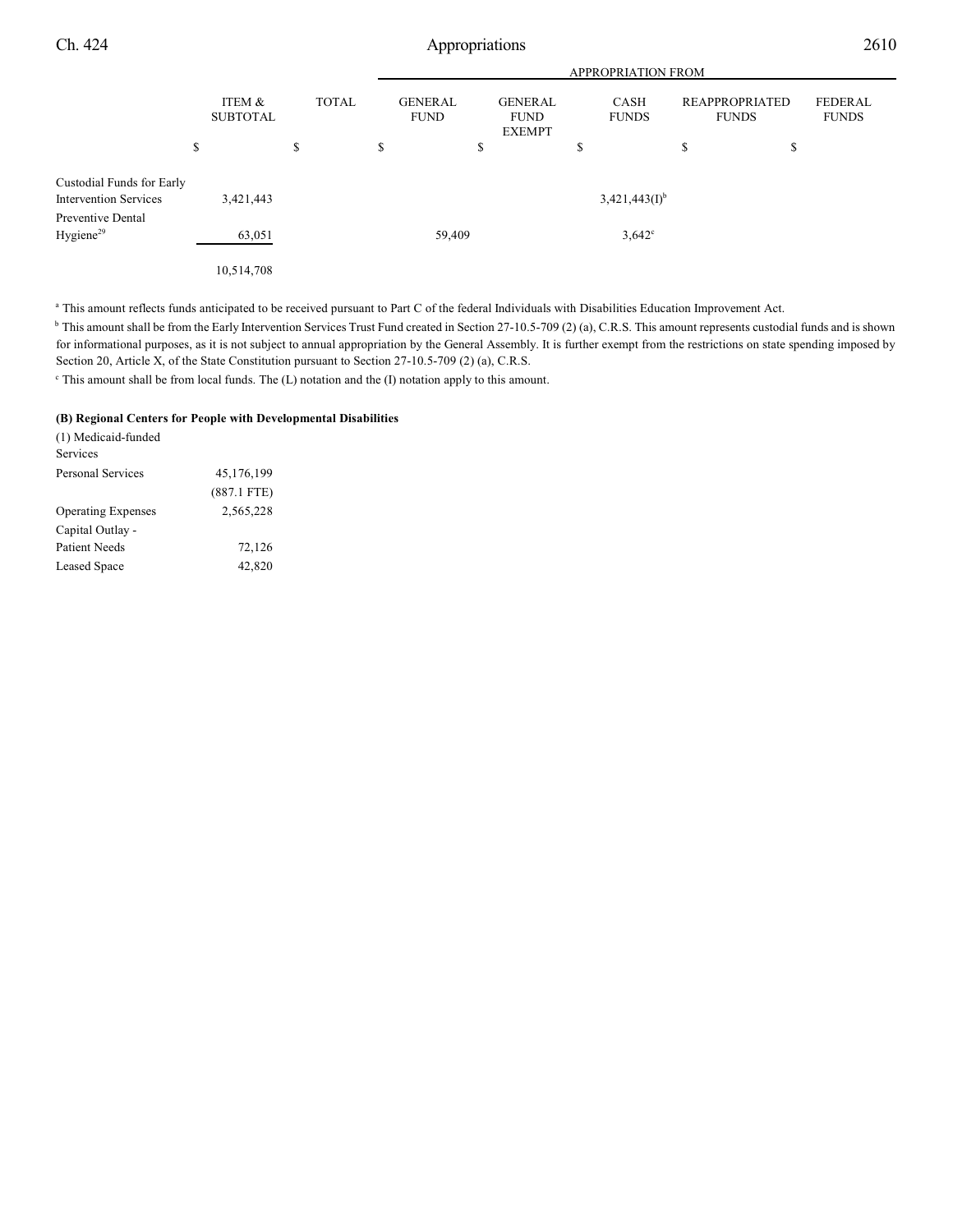| Resident Incentive                                           |               |                                                                                                                                                              |                          |                             |                           |
|--------------------------------------------------------------|---------------|--------------------------------------------------------------------------------------------------------------------------------------------------------------|--------------------------|-----------------------------|---------------------------|
| Allowance                                                    | 138,176       |                                                                                                                                                              |                          |                             |                           |
| Provider Fee                                                 | 1,867,655     |                                                                                                                                                              |                          |                             |                           |
|                                                              | 49,862,204    |                                                                                                                                                              | 2,060,389 <sup>a</sup>   | 47,801,815 <sup>b</sup>     |                           |
| <sup>a</sup> This amount shall be from client cash revenues. |               |                                                                                                                                                              |                          |                             |                           |
|                                                              |               | <sup>b</sup> This amount shall be from Medicaid funds transferred from the Regional Centers line item in the Department of Health Care Policy and Financing. |                          |                             |                           |
|                                                              |               |                                                                                                                                                              |                          |                             |                           |
| (2) Other Program Costs                                      |               |                                                                                                                                                              |                          |                             |                           |
| General Fund Physician                                       |               |                                                                                                                                                              |                          |                             |                           |
| Services                                                     | 85,809        | 85,809                                                                                                                                                       |                          |                             |                           |
|                                                              |               |                                                                                                                                                              |                          |                             |                           |
|                                                              |               | $(0.5$ FTE)                                                                                                                                                  |                          |                             |                           |
|                                                              |               |                                                                                                                                                              |                          |                             |                           |
| (C) Division of Vocational Rehabilitation                    |               |                                                                                                                                                              |                          |                             |                           |
| Rehabilitation Programs -                                    |               |                                                                                                                                                              |                          |                             |                           |
| General Fund Match                                           | 19,248,920    | 4,100,020(M)                                                                                                                                                 |                          |                             | 15,148,900 <sup>a</sup>   |
|                                                              | $(212.7$ FTE) |                                                                                                                                                              |                          |                             |                           |
| Rehabilitation Programs -                                    |               |                                                                                                                                                              |                          |                             |                           |
| Local Funds Match                                            | 24,119,460    |                                                                                                                                                              | $34,647(H)$ <sup>b</sup> | $5,117,803(H)$ <sup>c</sup> | $18,967,010$ <sup>d</sup> |
|                                                              | $(11.0$ FTE)  |                                                                                                                                                              |                          |                             |                           |
| <b>Business Enterprise</b>                                   |               |                                                                                                                                                              |                          |                             |                           |
| Program for People                                           |               |                                                                                                                                                              |                          |                             |                           |
| Who Are Blind                                                | 1,182,527     |                                                                                                                                                              | 251,107 <sup>e</sup>     |                             | 931,420 <sup>d</sup>      |

(6.0 FTE)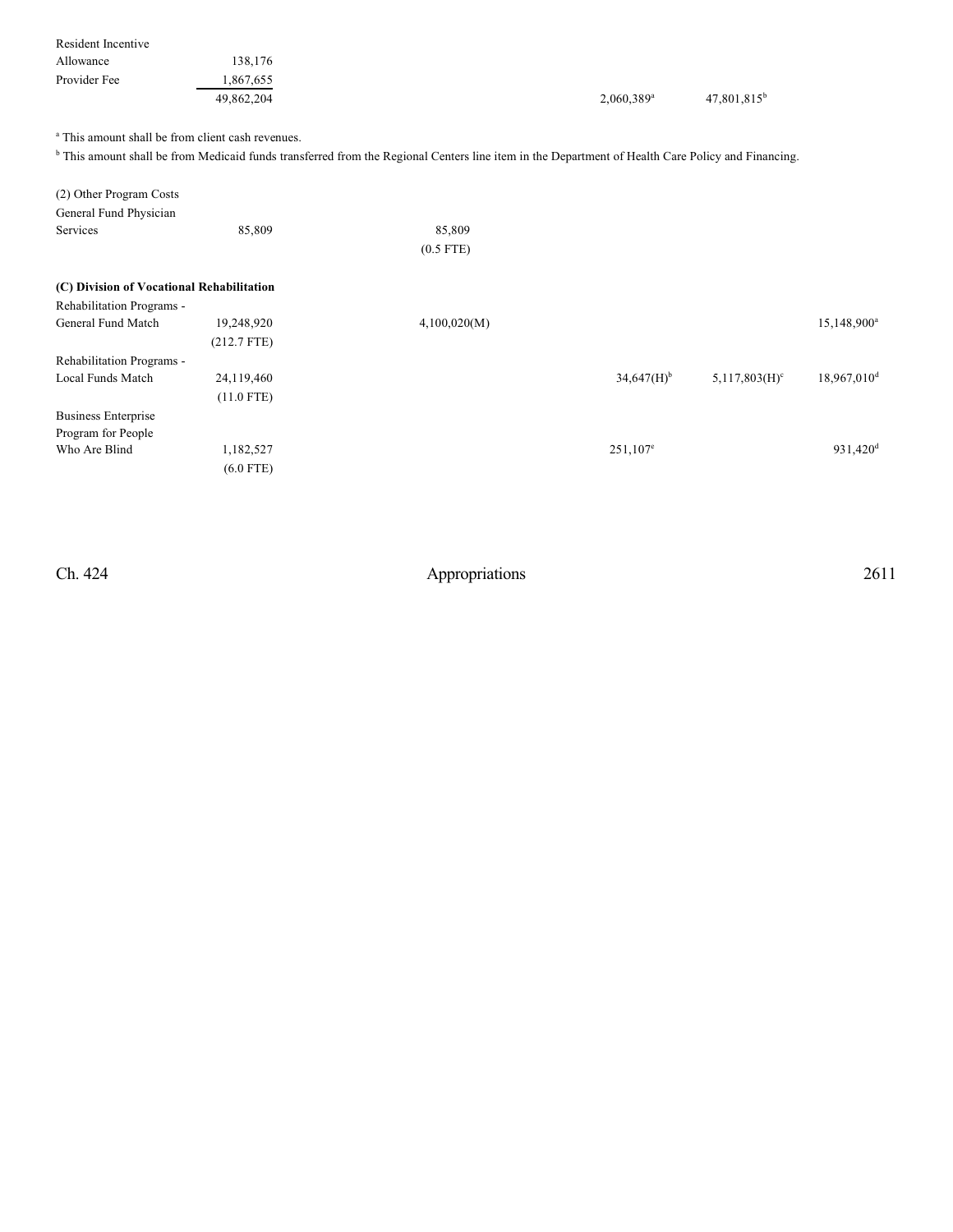|                                                |                                 |                    | <b>APPROPRIATION FROM</b>           |                                                      |                            |                                                   |                                |  |  |
|------------------------------------------------|---------------------------------|--------------------|-------------------------------------|------------------------------------------------------|----------------------------|---------------------------------------------------|--------------------------------|--|--|
|                                                | ITEM &<br><b>SUBTOTAL</b><br>\$ | <b>TOTAL</b><br>\$ | <b>GENERAL</b><br><b>FUND</b><br>\$ | <b>GENERAL</b><br><b>FUND</b><br><b>EXEMPT</b><br>\$ | CASH<br><b>FUNDS</b><br>\$ | <b>REAPPROPRIATED</b><br><b>FUNDS</b><br>\$<br>\$ | <b>FEDERAL</b><br><b>FUNDS</b> |  |  |
| <b>Business Enterprise</b>                     |                                 |                    |                                     |                                                      |                            |                                                   |                                |  |  |
| Program - Program                              |                                 |                    |                                     |                                                      |                            |                                                   |                                |  |  |
| Operated Stands, Repair<br>Costs, and Operator |                                 |                    |                                     |                                                      |                            |                                                   |                                |  |  |
| Benefits                                       | 429,000                         |                    |                                     |                                                      | $429,000^{\circ}$          |                                                   |                                |  |  |
| <b>Independent Living</b>                      |                                 |                    |                                     |                                                      |                            |                                                   |                                |  |  |
| Centers and State                              |                                 |                    |                                     |                                                      |                            |                                                   |                                |  |  |
| Independent Living                             |                                 |                    |                                     |                                                      |                            |                                                   |                                |  |  |
| Council                                        | 1,783,431                       |                    | 1,457,604                           |                                                      | $29,621(L)$ <sup>f</sup>   |                                                   | 296,206 <sup>g</sup>           |  |  |
| Older Blind Grants                             | 450,000                         |                    |                                     |                                                      | $45,000(L)$ <sup>h</sup>   |                                                   | $405,000^{\rm i}$              |  |  |
| Traumatic Brain Injury                         |                                 |                    |                                     |                                                      |                            |                                                   |                                |  |  |
| Trust Fund                                     | 3,295,945                       |                    |                                     |                                                      | 3,295,945                  |                                                   |                                |  |  |
|                                                |                                 |                    |                                     |                                                      | $(1.5$ FTE)                |                                                   |                                |  |  |
| Federal Social Security                        |                                 |                    |                                     |                                                      |                            |                                                   |                                |  |  |
| Reimbursements                                 | 1,103,224                       |                    |                                     |                                                      |                            |                                                   | $1,103,224(I)^k$               |  |  |
|                                                | 51,612,507                      |                    |                                     |                                                      |                            |                                                   |                                |  |  |

<sup>a</sup> This amount shall be from Section 110 and Section 203 vocational rehabilitation funds.

 $b$  Of this amount, it is estimated that \$32,147 shall be from counties, and \$2,500 shall be from donations.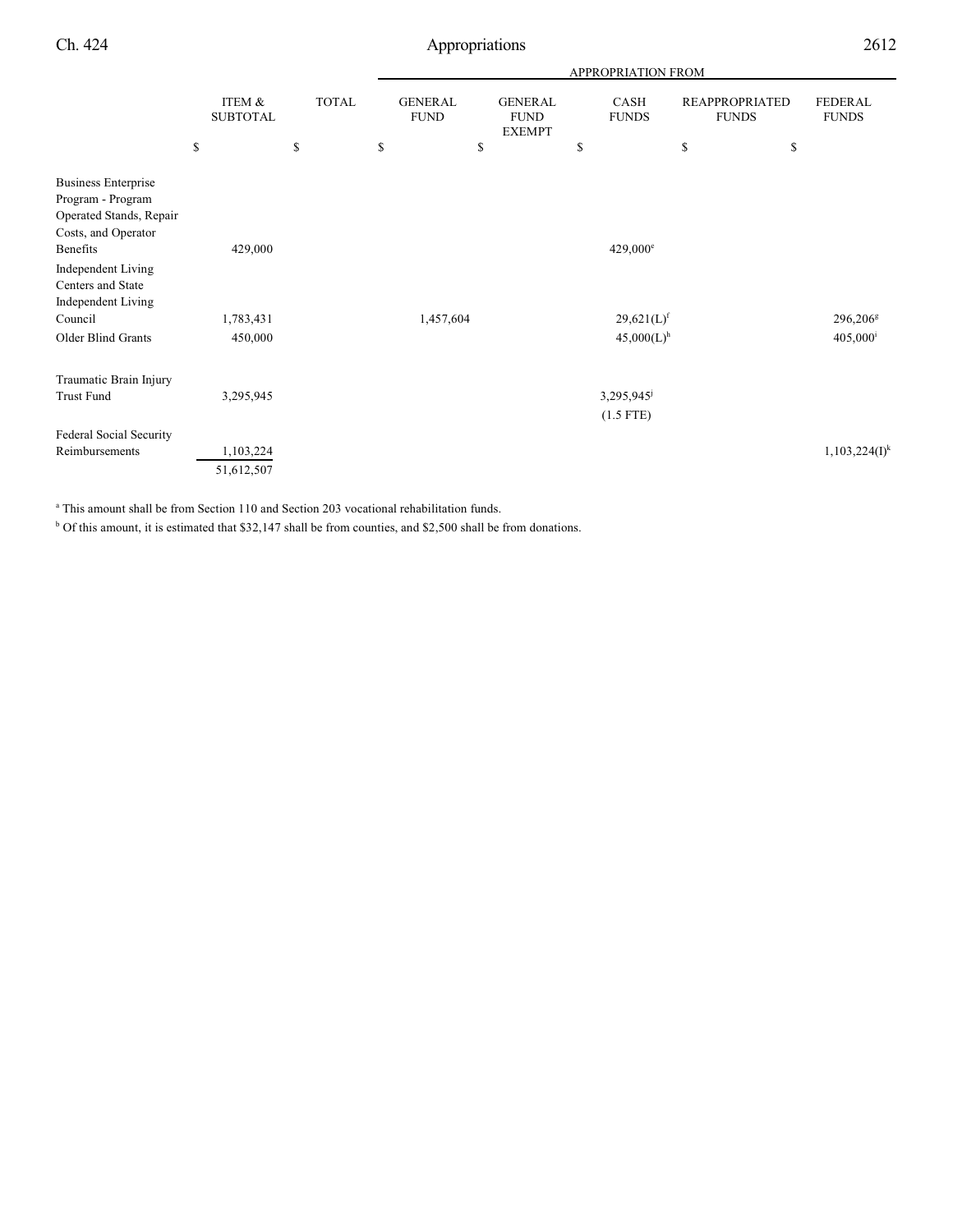<sup>c</sup> Of this amount, it is estimated that \$4,753,281 shall be transferred from the State Share of Districts' Total Program Funding line item of the Assistance to Public Schools Division in the Department of Education on behalf of school districts, and \$364,522 shall be from the Treatment and Detoxification Contracts line item of the Mental Health and Alcohol and Drug Abuse Services Division in the Department of Human Services.

<sup>d</sup> These amounts shall be from Section 110 vocational rehabilitation funds.

<sup>e</sup> These amounts shall be from the Business Enterprise Program Cash Fund created in Section 26-8.5-107, C.R.S.

<sup>f</sup> This amount shall be from local recipients of Independent Living Grants.

<sup>g</sup> This amount reflects federal funds anticipated to be received for state independent living grants.

<sup>h</sup> This amount shall be from local recipients of Older Blind Grant funds.

<sup>i</sup> This amount reflects federal funds anticipated to be received for state Older Blind Grants.

<sup>j</sup> This amount shall be from the Colorado Traumatic Brain Injury Trust Fund created in Section 26-1-309 (1), C.R.S.

k This amount reflects estimated payments from the federal Social Security Administration based on costs incurred for individuals who have received vocational rehabilitation services.

### **(D) Homelake Domiciliary and State Veterans Nursing Homes**

| Administration                   | 1,494,165     | $1,494,165(I)^a$  |                    |
|----------------------------------|---------------|-------------------|--------------------|
|                                  |               | $(5.0$ FTE)       |                    |
| <b>Consulting Services</b>       | 185,076       | $185,076(1)^a$    |                    |
| <b>Fitzsimons State Veterans</b> |               |                   |                    |
| Nursing Home                     | 20,046,163    | $14,308,951(I)^a$ | $5,737,212(I)^{b}$ |
|                                  | $(249.0$ FTE) |                   |                    |
| Florence State Veterans          |               |                   |                    |
| Nursing Home                     | 9,617,875     | $6,850,813(1)^a$  | $2,767,062(I)^{b}$ |
|                                  | $(112.0$ FTE) |                   |                    |
| Homelake State Veterans          |               |                   |                    |
| Nursing Home and                 |               |                   |                    |
| Domiciliary                      | 5,753,452     | $3,920,977(1)^a$  | $1,832,475(I)^{b}$ |
|                                  | $(70.5$ FTE)  |                   |                    |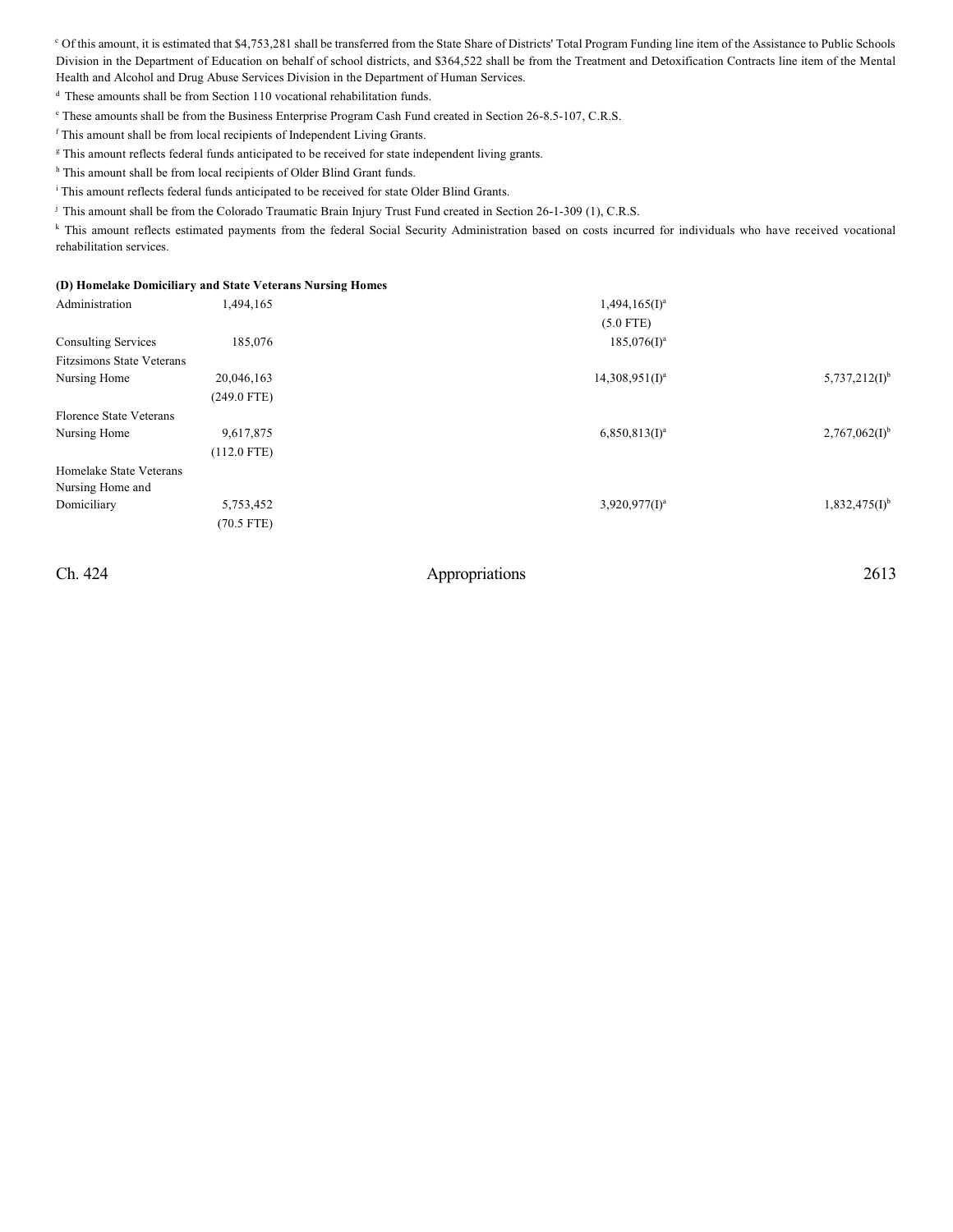|                                                               |                           |              | <b>APPROPRIATION FROM</b> |                               |    |                                                |    |                               |                                       |                                |
|---------------------------------------------------------------|---------------------------|--------------|---------------------------|-------------------------------|----|------------------------------------------------|----|-------------------------------|---------------------------------------|--------------------------------|
|                                                               | ITEM &<br><b>SUBTOTAL</b> | <b>TOTAL</b> |                           | <b>GENERAL</b><br><b>FUND</b> |    | <b>GENERAL</b><br><b>FUND</b><br><b>EXEMPT</b> |    | CASH<br><b>FUNDS</b>          | <b>REAPPROPRIATED</b><br><b>FUNDS</b> | <b>FEDERAL</b><br><b>FUNDS</b> |
|                                                               | \$                        | \$           | \$                        |                               | \$ |                                                | \$ |                               | \$<br>\$                              |                                |
| Homelake Domiciliary<br>State Subsidy<br>Rifle State Veterans | 186,130                   |              |                           | 186,130                       |    |                                                |    |                               |                                       |                                |
| Nursing Home                                                  | 8,701,062                 |              |                           |                               |    |                                                |    | $6,491,862(1)^a$              |                                       | $2,209,200(I)^{b}$             |
|                                                               | $(121.0$ FTE)             |              |                           |                               |    |                                                |    |                               |                                       |                                |
| Walsenburg State Veterans<br>Nursing Home                     | 176,372                   |              |                           |                               |    |                                                |    | $176,372(I)^a$<br>$(1.0$ FTE) |                                       |                                |
| Nursing Home Indirect<br>Costs Subsidy                        | 800,000                   |              |                           | 800,000                       |    |                                                |    |                               |                                       |                                |
|                                                               | 46,960,295                |              |                           |                               |    |                                                |    |                               |                                       |                                |

<sup>a</sup> These amounts are shown for informational purposes only and reflects estimated operating costs for the state veterans nursing homes that are funded with resident payments for care and other revenues that are deposited to the Central Fund for State Nursing Homes. The state veterans nursing homes have continuous spending authority pursuant to Sections 26-12-108 and 110, C.R.S. The state veterans nursing homes and Homelake Domiciliary are also anticipated to qualify as enterprises as defined by Section 20, Article X of the State Constitution.

<sup>b</sup> These amounts are shown for informational purposes only and reflects estimated operating costs for the state veterans nursing homes that are funded by federal per diem payments for veteran residents that are deposited to the Central Fund for State Nursing Homes. The state veterans nursing homes have continuous spending authority pursuant to Sections 26-12-108 and 110, C.R.S.

563,464,024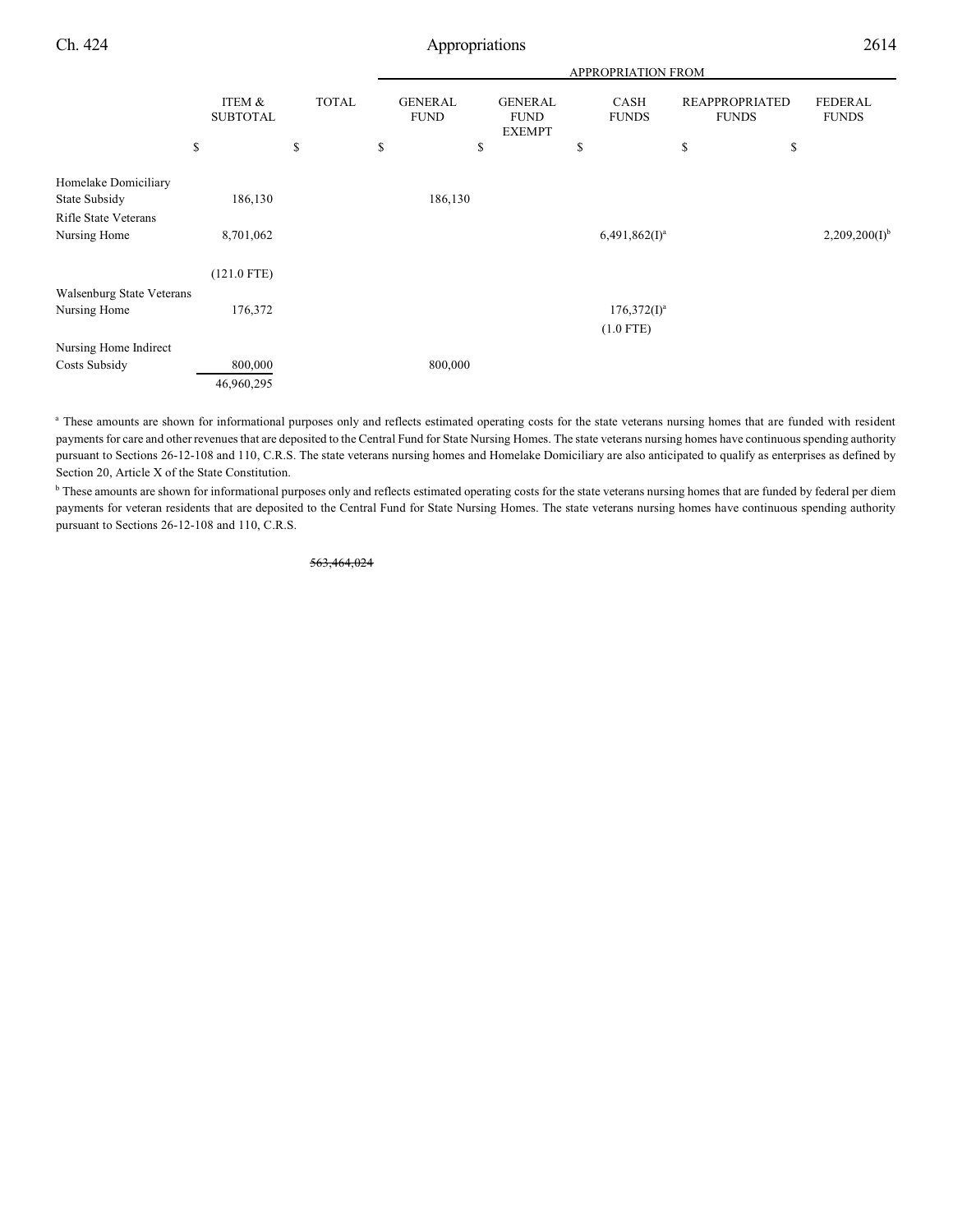| (10) ADULT ASSISTANCE PROGRAMS |             |         |                   |                  |
|--------------------------------|-------------|---------|-------------------|------------------|
| (A) Administration             | 584.225     | 102.311 | $103.950^{\circ}$ | $377,964(I)^{b}$ |
|                                | $(6.0$ FTE) |         |                   |                  |
|                                |             |         |                   |                  |

<sup>a</sup> This amount shall be from refunds and state revenue intercepts.

 $<sup>b</sup>$  This amount shall be from federal cost allocation recoveries.</sup>

## **(B) Old Age Pension Program**

| Cash Assistance Programs     | 77,577,660 | $77,577,660(f)^*$          |
|------------------------------|------------|----------------------------|
|                              | 78,487,092 | 78,487,092(I) <sup>a</sup> |
| Refunds                      | 588,362    | 588,362 <sup>b</sup>       |
| <b>Burial Reimbursements</b> | 918,364    | $918,364(1)^a$             |
| <b>State Administration</b>  | 1,147,201  | $1,147,201(1)^a$           |
|                              |            | $(14.0$ FTE)               |
| County Administration        | 2,566,974  | $2,566,974(I)^a$           |
|                              | 82,798,561 |                            |
|                              | 83,707,993 |                            |
|                              |            |                            |

<sup>a</sup> These amounts shall be from the Old Age Pension Fund pursuant to Section 1, Article XXIV, of the State Constitution. For purposes of complying with the limitation on state fiscal year spending imposed by Section 20, Article X of the State Constitution, these moneys are included for informational purposes as they are continuously appropriated by Article XXIV of the State Constitution.

<sup>b</sup> This amount shall be from various sources of cash funds, including refunds and state revenue intercepts.

### **(C) Other Grant Programs**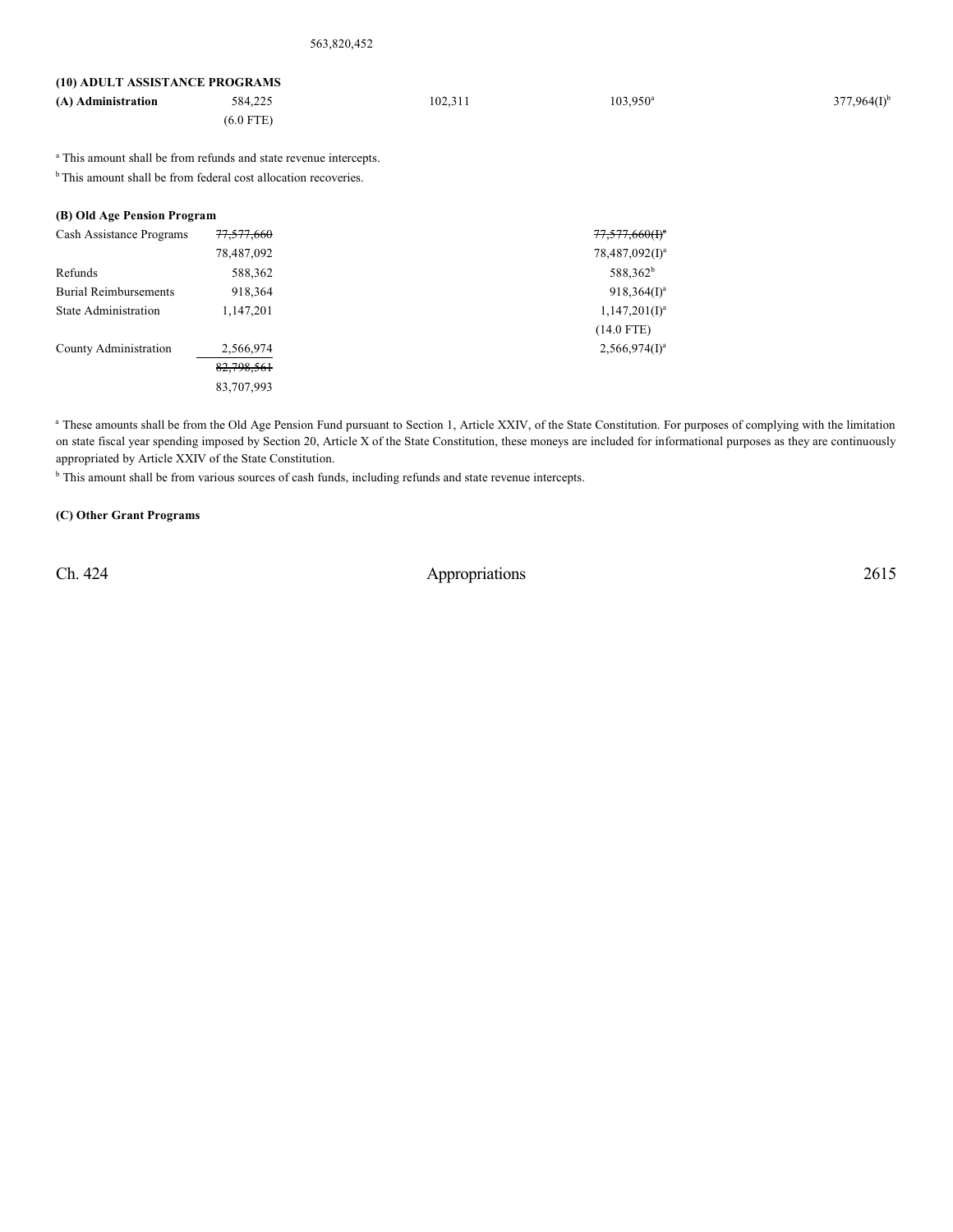|                                   |                           |              | <b>APPROPRIATION FROM</b>     |                                                |                             |                                       |                                |  |
|-----------------------------------|---------------------------|--------------|-------------------------------|------------------------------------------------|-----------------------------|---------------------------------------|--------------------------------|--|
|                                   | ITEM &<br><b>SUBTOTAL</b> | <b>TOTAL</b> | <b>GENERAL</b><br><b>FUND</b> | <b>GENERAL</b><br><b>FUND</b><br><b>EXEMPT</b> | <b>CASH</b><br><b>FUNDS</b> | <b>REAPPROPRIATED</b><br><b>FUNDS</b> | <b>FEDERAL</b><br><b>FUNDS</b> |  |
|                                   | \$                        | \$           | \$                            | \$                                             | \$                          | \$                                    | \$                             |  |
| Administration - Home             |                           |              |                               |                                                |                             |                                       |                                |  |
| Care Allowance SEP                |                           |              |                               |                                                |                             |                                       |                                |  |
| Contract                          | 1,063,259                 |              | 1,063,259                     |                                                |                             |                                       |                                |  |
| Aid to the Needy                  |                           |              |                               |                                                |                             |                                       |                                |  |
| Disabled Programs                 | 17,428,495                |              | 11,421,471                    |                                                | $6,007,024$ <sup>a</sup>    |                                       |                                |  |
| <b>Burial Reimbursements</b>      | 508,000                   |              | 402,985                       |                                                | $105,015^{\rm b}$           |                                       |                                |  |
| Home Care Allowance <sup>30</sup> | 9,702,614                 |              | 9,200,650                     |                                                | 501,964 <sup>b</sup>        |                                       |                                |  |
|                                   | 9,415,544                 |              | 8,913,580                     |                                                |                             |                                       |                                |  |
| Home Care Allowance               |                           |              |                               |                                                |                             |                                       |                                |  |
| Grant Program <sup>30</sup>       | 799,086                   |              | 799,086                       |                                                |                             |                                       |                                |  |
|                                   | 1,086,156                 |              | 1,086,156                     |                                                |                             |                                       |                                |  |
| <b>Adult Foster Care</b>          | 157,469                   |              | 149,596                       |                                                | $7,873^b$                   |                                       |                                |  |
| <b>SSI</b> Stabilization          |                           |              |                               |                                                |                             |                                       |                                |  |
| <b>Fund Programs</b>              | 1,000,000                 |              |                               |                                                | $1,000,000(I)^c$            |                                       |                                |  |
|                                   | 30,658,923                |              |                               |                                                |                             |                                       |                                |  |

<sup>a</sup> Of this amount, it is estimated that \$3,413,687(L)(I) shall be from local funds, \$2,279,944 shall be from federal interim assistance reimbursement payments, and \$313,393 shall be from other refunds and state revenue intercepts.

 $<sup>b</sup>$  These amounts shall be from local funds. The (L) notation and the (I) notation apply to these amounts.</sup>

<sup>e</sup> This amount shall be from the State Supplemental Security Income Stabilization Fund, created pursuant to Section 26-2-210, C.R.S. This amount is shown for informational purposes only, as the State Supplemental Security Income Stabilization Fund is continuously appropriated to the Department of Human Services for qualified expenditures.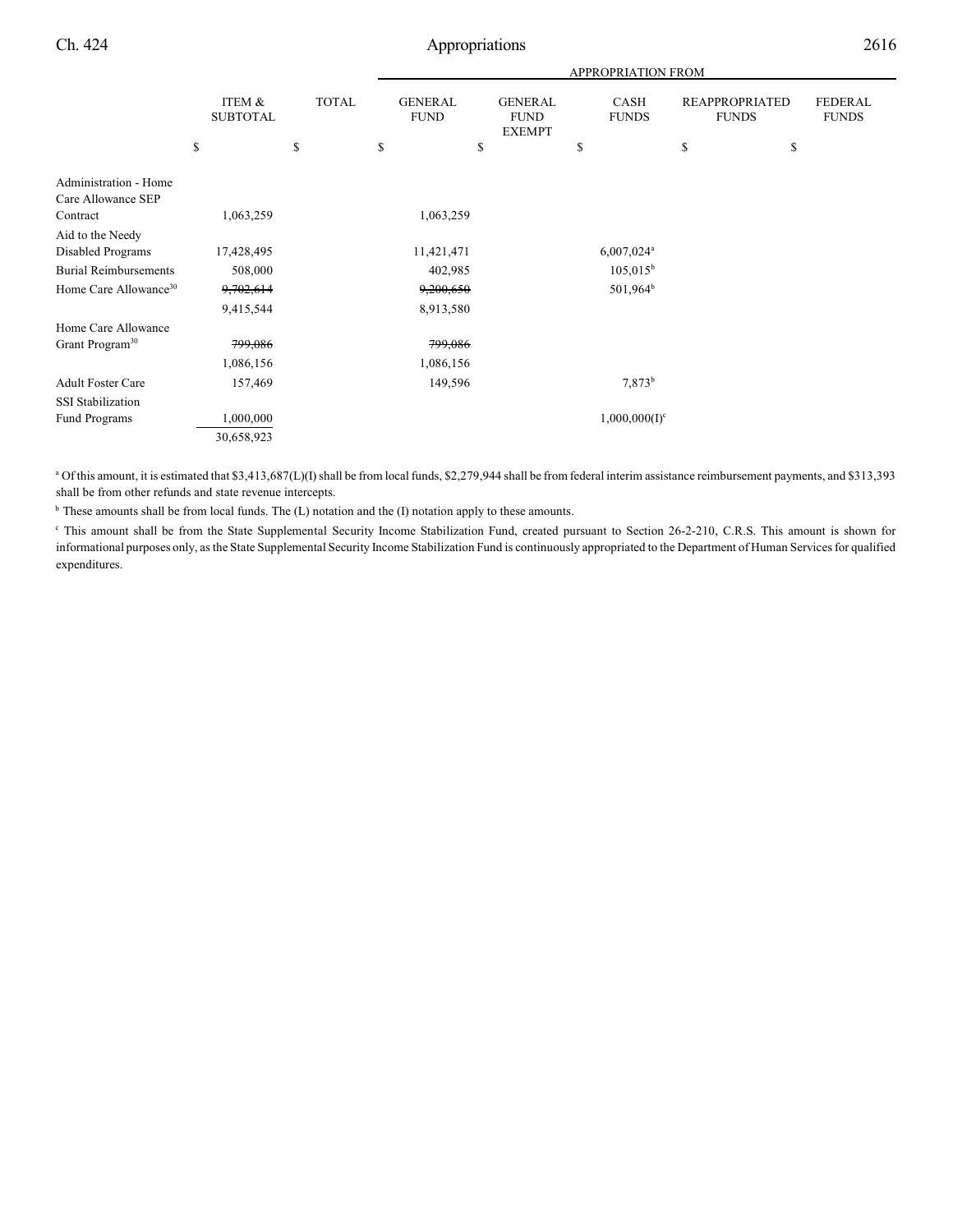| (D) Community Services for the Elderly |             |            |                          |               |                      |
|----------------------------------------|-------------|------------|--------------------------|---------------|----------------------|
| Administration                         | 674,579     | 168,645(M) |                          |               | 505,934 <sup>a</sup> |
|                                        | $(7.0$ FTE) |            |                          |               |                      |
| Colorado Commission on                 |             |            |                          |               |                      |
| Aging                                  | 81,126      | 20,282(M)  |                          |               | 60,844 <sup>a</sup>  |
|                                        | $(1.0$ FTE) |            |                          |               |                      |
| Senior Community                       |             |            |                          |               |                      |
| Services Employment                    | 1,233,440   |            |                          |               | $1,233,440(I)^{b}$   |
|                                        |             |            |                          |               | $(0.5$ FTE)          |
| Older Americans Act                    |             |            |                          |               |                      |
| Programs <sup>31</sup>                 | 17,574,052  | 765,125    | $3,079,710^{\circ}$      |               | $13,729,217(1)^a$    |
| National Family Caregiver              |             |            |                          |               |                      |
| <b>Support Program</b>                 | 2,263,386   | 142,041    | 423,805 <sup>d</sup>     |               | $1,697,540(I)^a$     |
| State Ombudsman Program                | 272,031     | 111,898(M) |                          | $1,800^\circ$ | $158,333^a$          |
| State Funding for                      |             |            |                          |               |                      |
| Senior Services <sup>31</sup>          | 8,811,622   | 803,870    | $8,007,752$ <sup>f</sup> |               |                      |
| Area Agencies on                       |             |            |                          |               |                      |
| Aging Administration                   | 1,375,384   |            |                          |               | $1,375,384(I)^a$     |
|                                        | 32,285,620  |            |                          |               |                      |
|                                        |             |            |                          |               |                      |

<sup>a</sup> These amounts shall be from Title III of the Older Americans Act. A state match is required to expend these funds, except in the Area Agencies on Aging Administration line item, where local expenditures provide the required non-federal match.

 $<sup>b</sup>$  This amount shall be from Title V of the Older Americans Act.</sup>

 $\degree$  Of this amount, an estimated \$3,039,710(L)(I) shall be from local funds, and \$40,000 shall be from the Older Coloradans Cash Fund created in Section 26-11-205.5 (5), C.R.S.

 $d$  This amount shall be from local funds. The  $(L)$  notation and the  $(I)$  notation apply to this amount.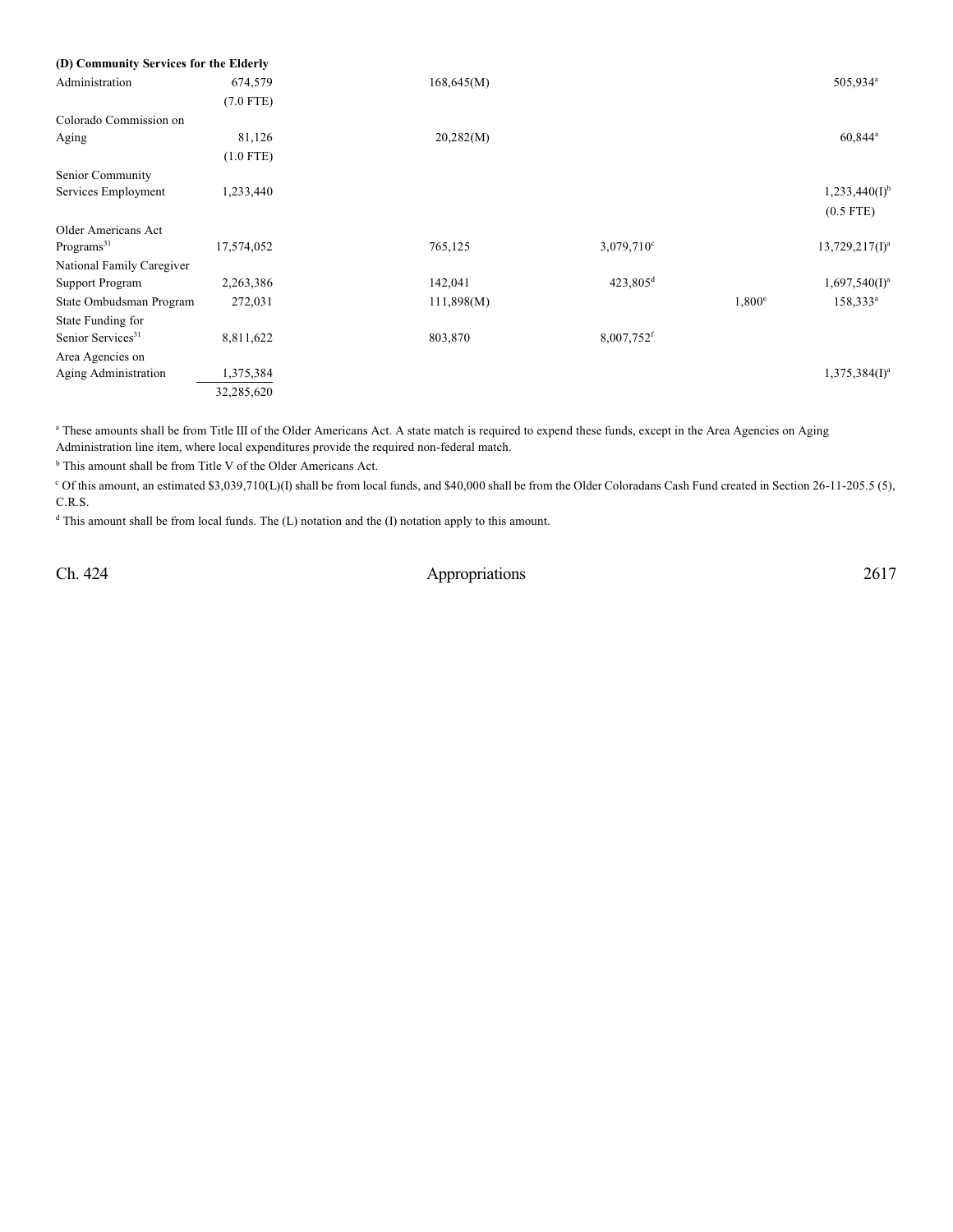|--|--|

|                 |              |                | APPROPRIATION FROM |              |                       |                |  |  |  |
|-----------------|--------------|----------------|--------------------|--------------|-----------------------|----------------|--|--|--|
|                 |              |                |                    |              |                       |                |  |  |  |
| ITEM &          | <b>TOTAL</b> | <b>GENERAL</b> | <b>GENERAL</b>     | <b>CASH</b>  | <b>REAPPROPRIATED</b> | <b>FEDERAL</b> |  |  |  |
| <b>SUBTOTAL</b> |              | <b>FUND</b>    | <b>FUND</b>        | <b>FUNDS</b> | <b>FUNDS</b>          | <b>FUNDS</b>   |  |  |  |
|                 |              |                | <b>EXEMPT</b>      |              |                       |                |  |  |  |
|                 |              |                |                    |              |                       |                |  |  |  |

<sup>e</sup> This amount shall be from Medicaid funds transferred from the Department of Health Care Policy and Financing, Department of Human Services Medicaid-funded Programs.

 $f$ This amount shall be from the Older Coloradans Cash Fund created in Section 26-11-205.5 (5), C.R.S.

| 146, 327, 329 |
|---------------|
| 147,236,761   |

## **(11) DIVISION OF YOUTH CORRECTIONS**<sup>1</sup>

| (A) Administration        |           |              |                  |
|---------------------------|-----------|--------------|------------------|
| Personal Services         | 1,347,573 | 1,347,573    |                  |
|                           |           | $(15.4$ FTE) |                  |
| <b>Operating Expenses</b> | 30,357    | 30,357       |                  |
| Victim Assistance         | 29,203    |              | $29.203^{\circ}$ |
|                           |           |              | $(0.5$ FTE)      |
|                           | 1,407,133 |              |                  |

<sup>a</sup> This amount shall be from moneys in the Victims Assistance and Law Enforcement Fund created in Section 24-33.5-506 (1), C.R.S., transferred from the Department of Public Safety, Division of Criminal Justice, Victims Assistance, State Victims Assistance and Law Enforcement Program.

#### **(B) Institutional Programs 32**

Personal Services 41,103,499 41,103,499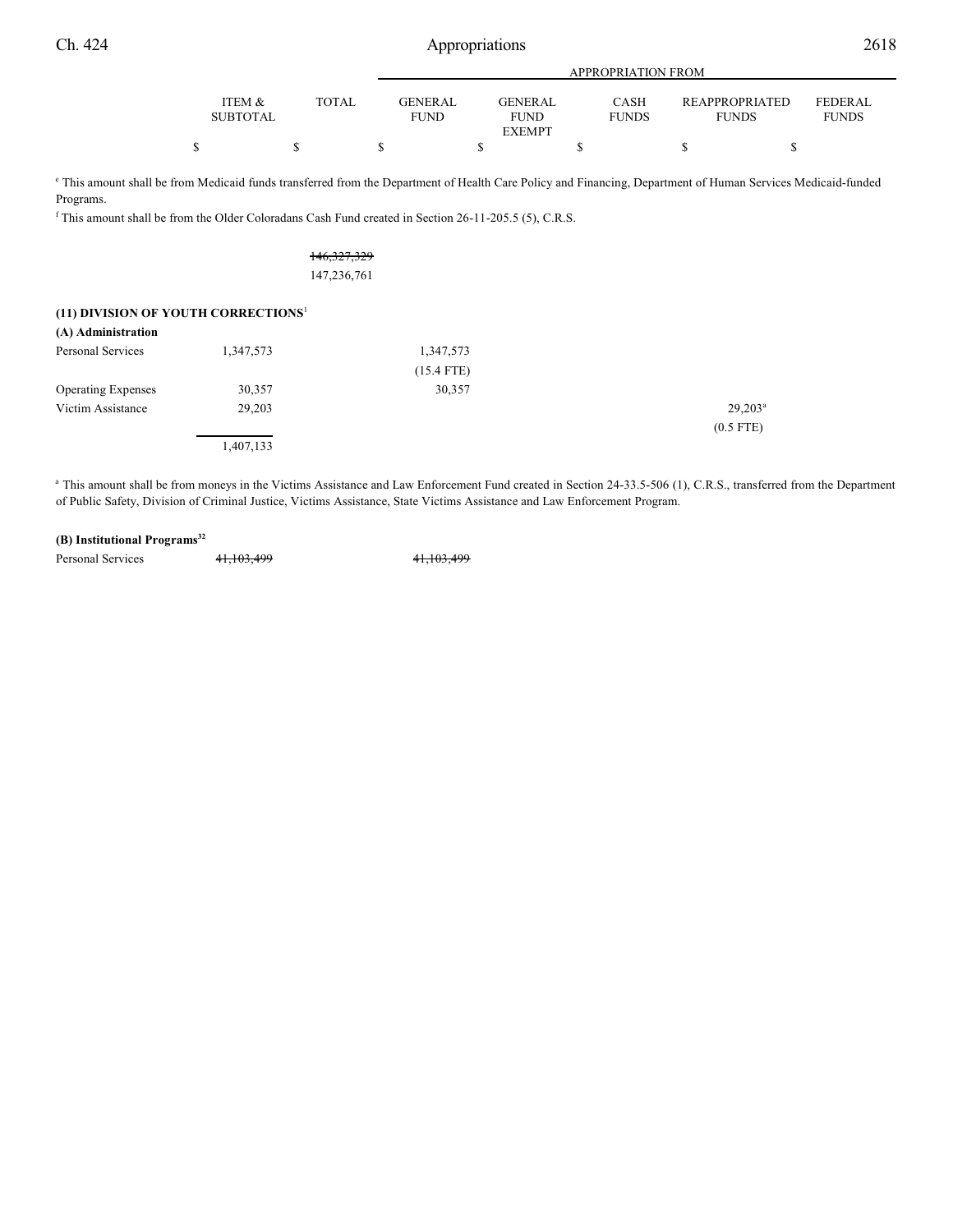|                             | 41,276,679   | 41,276,679    |                      |
|-----------------------------|--------------|---------------|----------------------|
|                             |              | $(752.3$ FTE) |                      |
|                             |              | $(757.1$ FTE) |                      |
| <b>Operating Expenses</b>   | 3,336,475    | 2,006,275     | $1,330,200(I)^a$     |
| <b>Medical Services</b>     | 6,605,444    | 6,605,444     |                      |
|                             | 6,424,326    | 6,424,326     |                      |
|                             |              | $(36.0$ FTE)  |                      |
| <b>Educational Programs</b> | 5,422,722    | 5,081,946     | 340,776 <sup>b</sup> |
|                             |              | $(32.3$ FTE)  | $(2.5$ FTE)          |
| Prevention/Intervention     |              |               |                      |
| Services                    | 49,693       |               | $49,693$ °           |
|                             |              |               | $(1.0$ FTE)          |
|                             | 56, 517, 833 |               |                      |
|                             | 56,509,895   |               |                      |

<sup>a</sup> This amount shall be transferred from the Department of Education, Assistance to Public Schools, Grant Programs, Distributions, and Other Assistance, Health and Nutrition, Federal Nutrition Programs for the federal school breakfast and lunch program.

<sup>b</sup> This amount shall be transferred from the Department of Higher Education, Division of Occupational Education, Area Vocational School Support and the Department of Education, Assistance to Public Schools from the line items for Grant Programs, Distributions, and Other Assistance, Other Assistance, Appropriated Sponsored Programs; and Categorical Programs, District Programs Required by Statute, Special Education Programs for Children with Disabilities. <sup>c</sup> This amount shall be transferred from Mental Health and Alcohol and Drug Abuse Services, Alcohol and Drug Abuse Division, Other Programs, Balance of Substance Abuse Block Grant Programs.

#### **(C) Community**

| Programs <sup>32</sup> |           |              |             |                  |                |
|------------------------|-----------|--------------|-------------|------------------|----------------|
| Personal Services      | 6,708,323 | 6,351,028    | $50,833^a$  | $45,688^{\rm b}$ | $260,774(I)^c$ |
|                        |           | $(96.8$ FTE) | $(1.0$ FTE) |                  |                |
|                        |           |              |             |                  |                |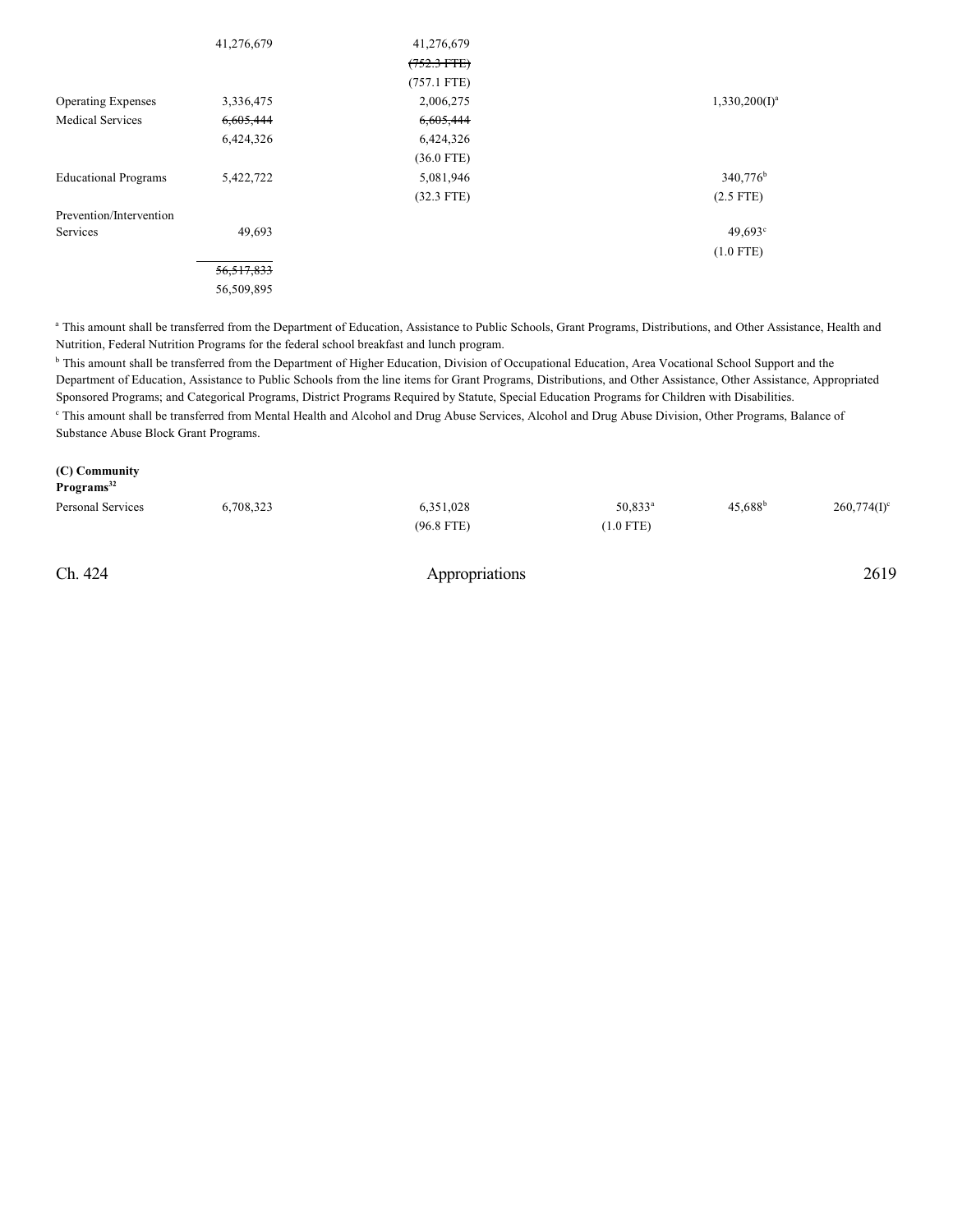|                            |                           |              |                               |                                                | <b>APPROPRIATION FROM</b>   |                                       |                                |
|----------------------------|---------------------------|--------------|-------------------------------|------------------------------------------------|-----------------------------|---------------------------------------|--------------------------------|
|                            | ITEM &<br><b>SUBTOTAL</b> | <b>TOTAL</b> | <b>GENERAL</b><br><b>FUND</b> | <b>GENERAL</b><br><b>FUND</b><br><b>EXEMPT</b> | <b>CASH</b><br><b>FUNDS</b> | <b>REAPPROPRIATED</b><br><b>FUNDS</b> | <b>FEDERAL</b><br><b>FUNDS</b> |
| \$                         |                           | \$           | \$                            | \$                                             | S                           | \$                                    | \$                             |
| <b>Operating Expenses</b>  | 337,444                   |              | 334,996                       |                                                | $2,448^a$                   |                                       |                                |
| Purchase of                |                           |              |                               |                                                |                             |                                       |                                |
| <b>Contract Placements</b> | 34,938,029                |              | 32,261,467                    |                                                |                             | 1,554,426                             | 1,122,136(f)                   |
|                            | 30,930,222                |              | 28,627,904                    |                                                |                             | $1,357,253^b$                         | $945,065(I)^c$                 |
| Managed Care Pilot Project | 1,368,060                 |              | 1,335,391                     |                                                |                             | $32,669^b$                            |                                |
| S.B. 91-94 Programs        | 12,031,528                |              | 12,031,528                    |                                                |                             |                                       |                                |
| Parole Program Services    | 4,180,771                 |              | 3,289,112                     |                                                |                             |                                       | $891,659(1)$ <sup>c</sup>      |
|                            | 4,150,997                 |              | 3,259,338                     |                                                |                             |                                       |                                |
| Juvenile Sex Offender      |                           |              |                               |                                                |                             |                                       |                                |
| <b>Staff Training</b>      | 47,060                    |              | 8,810                         |                                                | $38,250$ <sup>d</sup>       |                                       |                                |
|                            | 59,611,215                |              |                               |                                                |                             |                                       |                                |
|                            | 55,573,634                |              |                               |                                                |                             |                                       |                                |
|                            |                           |              |                               |                                                |                             |                                       |                                |

<sup>a</sup> These amounts shall be from the contractor for the Ridge View facility pursuant to Section 19-2-411.5 (2) (e), C.R.S.

<sup>b</sup> These amounts shall be from Medicaid funds transferred from the Department of Health Care Policy and Financing, Department of Human Services Medicaid-funded Programs.

These amounts shall be from Title IV-E of the Social Security Act. Although these federal funds amounts are not appropriated, they were assumed in developing the appropriated fund source amounts in these line items. Further, they are reflected pursuant to Section 26-1-111 (2) (d) (II) (B), C.R.S., and shall be used in determining the amount to be deposited to the Excess Federal Title IV-E Reimbursements Cash Fund pursuant to Section 26-1-111 (2) (d) (II) (C), C.R.S.

<sup>d</sup> This amount shall be from the Sex Offender Surcharge Fund created in Section 18-21-103 (3), C.R.S.

117,536,181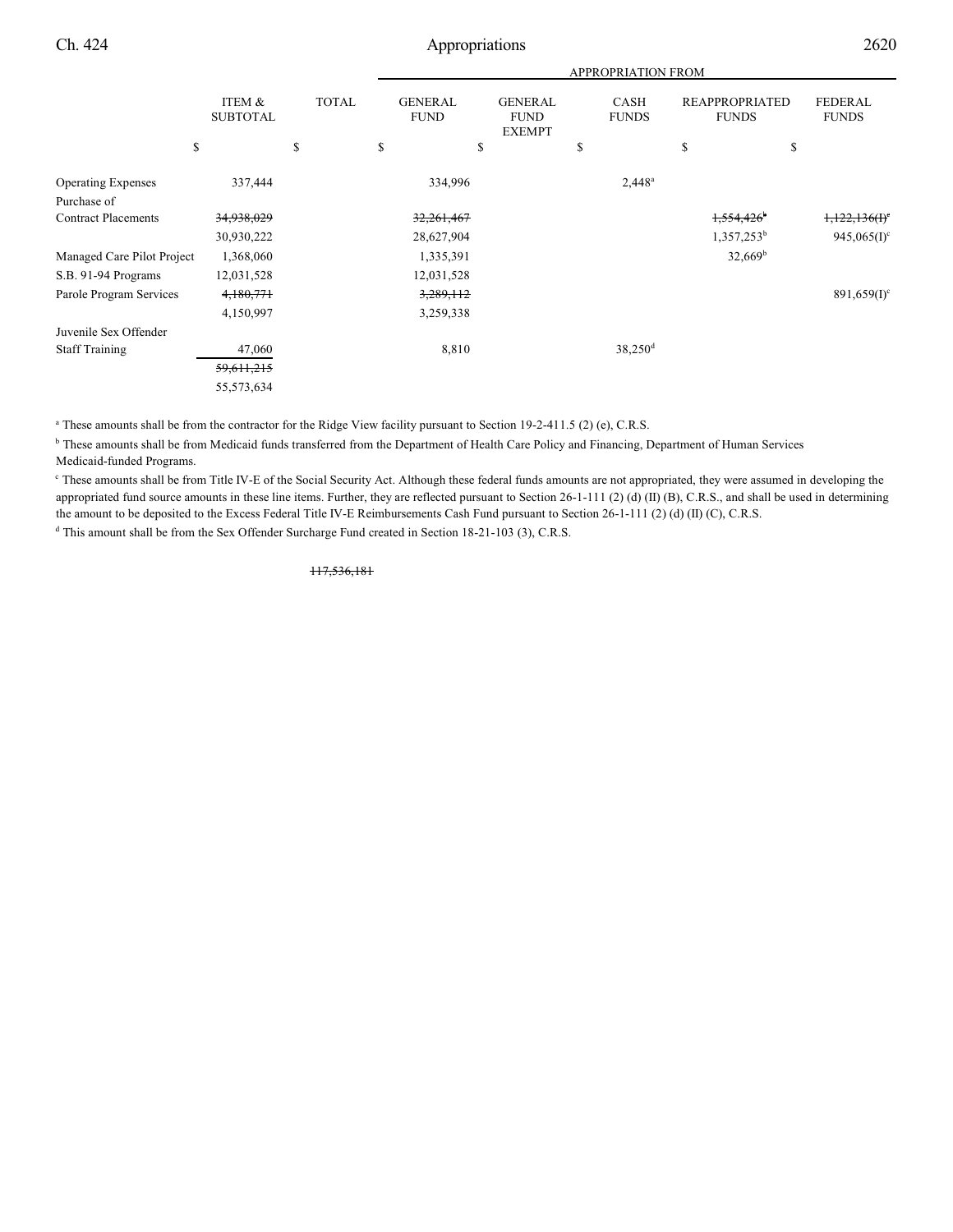| 113,490,662 |  |  |  |  |  |  |
|-------------|--|--|--|--|--|--|
|-------------|--|--|--|--|--|--|

| <b>TOTALS PART VII</b> |                            |                          |                            |                            |                        |
|------------------------|----------------------------|--------------------------|----------------------------|----------------------------|------------------------|
| (HUMAN SERVICES)       | <del>\$2,048,892,375</del> | <del>\$637.576.480</del> | <del>\$330,720,504</del> ° | <del>\$465.712.069</del>   | \$614,883,322°         |
|                        | \$2,048,138,655            | \$637,639,051            | \$332.140.617 <sup>a</sup> | \$464,992,844 <sup>b</sup> | $$613,366,143^{\circ}$ |

<sup>a</sup> Of this amount, \$117,556,986 contains an (L) notation and  $\frac{217,894,599,5218,803,941}{217,894,509,803,941}$ 

 $b$  Of this amount, \$1,330,200 contains an (I) notation.

 $\text{C}$  Of this amount,  $\frac{273,375,213}{273,375,213}$  \$271,850,058 contains an (I) notation.

**FOOTNOTES** -- The following statements are referenced to the numbered footnotes throughout section 2.

- 1 Department of Corrections, Management, Executive Director's Office Subprogram; Department of Human Services, Mental Health and Alcohol and Drug Abuse Services, Alcohol and Drug Abuse Division; and Division of Youth Corrections; Judicial Department, Probation and Related Services; and Department of Public Safety, Division of Criminal Justice; and Colorado Bureau of Investigation -- State agencies involved in multi-agency programs requiring separate appropriations to each agency are requested to designate one lead agency to be responsible for submitting a comprehensive annual budget request for such programs to the Joint Budget Committee, including prior year, request year, and three year forecasts for revenues into the fund and expenditures from the fund by agency. The requests should be sustainable for the length of the forecast based on anticipated revenues. Each agency is still requested to submit its portion of such request with its own budget document. This applies to requests for appropriation from the Drug Offender Surcharge Fund, the Offender Identification Fund, the Sex Offender Surcharge Fund, the Persistent Drunk Driver Cash Fund, and the Alcohol and Drug Driving Safety Program Fund, among other programs.
- 19 Department of Human Services, County Administration, County Share of Offsetting Revenues -- It is the intent of the General Assembly that, pursuant to Section 26-13-108, C.R.S., the Department utilize recoveries to offset the costs of providing public assistance. This appropriation represents an estimate of the county share of such recoveries and, if the amount of the county share of such recoveries is greater than the amount reflected in this appropriation, the Department is authorized to disburse an amount in excess of this appropriation to reflect the actual county share of such recoveries.
- 20 Department of Human Services, County Administration, County Incentive Payments; Office of Self Sufficiency, Colorado Works Program, CountyBlock Grants; Child Support Enforcement, Child Support Enforcement -- It is the intent of the General Assembly that, pursuant to Sections 26-13-108 and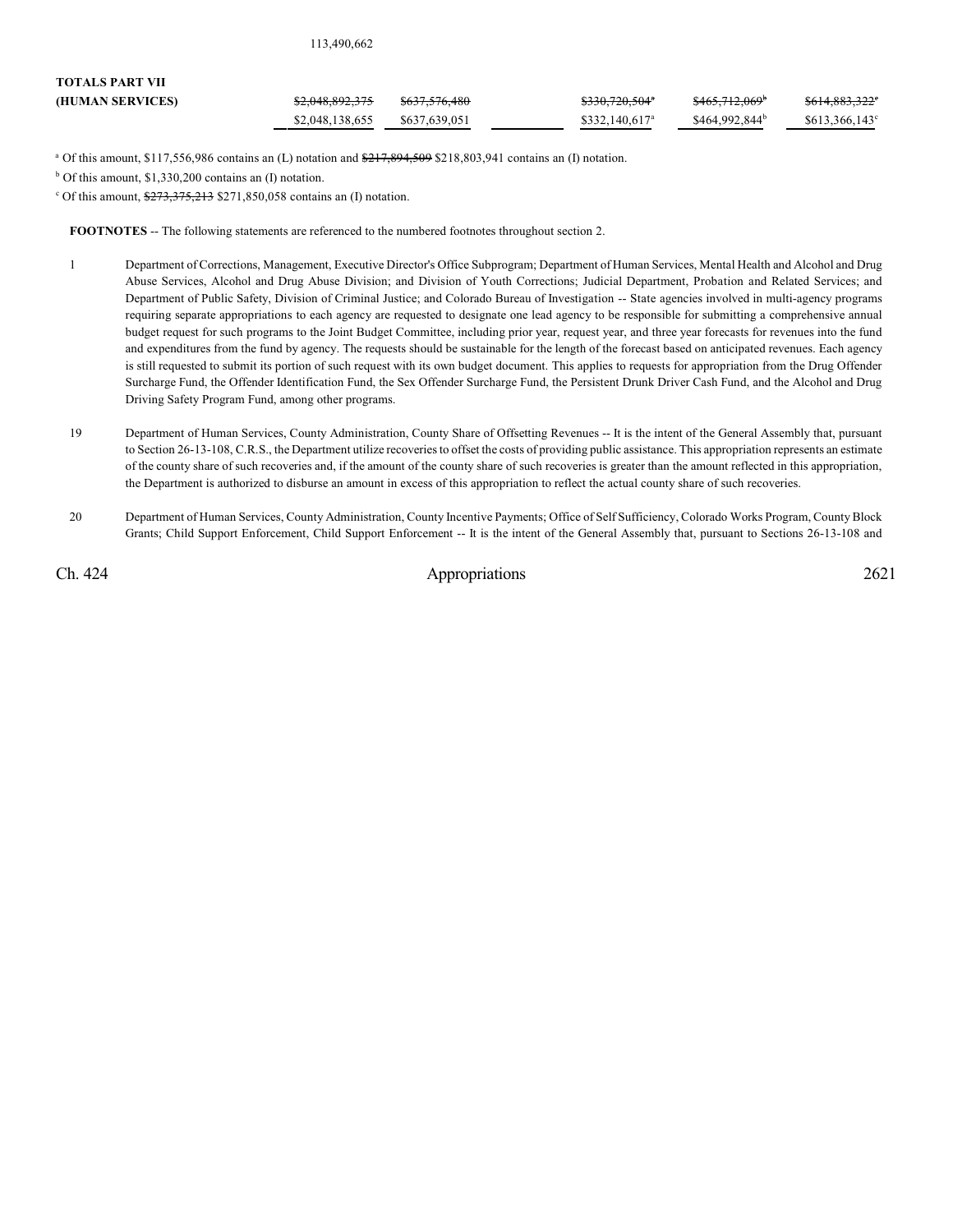26-13-112.5 (2), C.R.S., the Department distribute child support incentive payments to counties. It is further the intent of the General Assembly that all of the State share of recoveries of amounts of support for public assistance recipients, less annual appropriations from this fund source for state child support enforcement operations, be distributed to counties, as described in Section 26-13-108, C.R.S. If the total amount of the State share of recoveries is greater than the total annual appropriations from this fund source, the Department is authorized to distribute to counties, for county incentive payments, the actual State share of any additional recoveries.

- 21 Department of Human Services, Division of Child Welfare -- It is the intent of the General Assembly to encourage counties to serve children in the most appropriate and least restrictive manner. For this purpose, the Department may transfer funds among all line items in this long bill group total for the Division of Child Welfare, except that the Department may not transfer funds from non-custodial line items to the Child Welfare Administration line item to increase funding for personal services.
- 22 Department of Human Services, Division of Child Welfare, Child Welfare Services -- It is the intent of the General Assembly that the Department may hold out up to \$1,000,000 total funds in this line item for activities designed to maximize Colorado's receipt of federal funds under Title IV-E of the Social Security Act. Expenditures may include, but need not be limited to, distributions to counties for Title-IV-E-related administrative costs, incentive payments to counties for improved Title IV-E claiming, automated system changes, and/or purchase of contract services designed to help the State in maximizing Title IV-E receipts. Funds held out pursuant to this footnote shall be in addition to other amounts authorized to be held out from county child welfare services allocations.
- 23 Department of Human Services, Division of Child Welfare, Family and Children's Programs -- It is the intent of the General Assembly that \$4,006,949 of the funds appropriated for this line item be used to assist county departments of social services in implementing and expanding family- and community-based services for adolescents. It is the intent of the General Assembly that such services be based on a program or programs that have been demonstrated to be effective in reducing the need for higher cost residential services.
- 24 Department of Human Services, Office of Self Sufficiency, Colorado Works Program, County Block Grants -- Pursuant to Sections 26-2-714 (7) and 26-2-714 (9), C.R.S., under certain conditions, a county may transfer federal Temporary Assistance for Needy Families (TANF) funds within its Colorado Works Program Block Grant to the federal child care development fund or to programs funded by Title XX of the federal Social Security Act. One of the conditions specified is that the amount a county transfers must be specified by the Department of Human Services as being available for transfer within the limitation imposed by federal law. It is the intent of the General Assembly that the Department allow individual counties to transfer a greater percent of federal TANF funds than the state is allowed under federal law as long as: (a) Each county has had an opportunity to transfer an amount up to the federal maximum allowed; and, (b) the total amount transferred statewide does not exceed the federal maximum.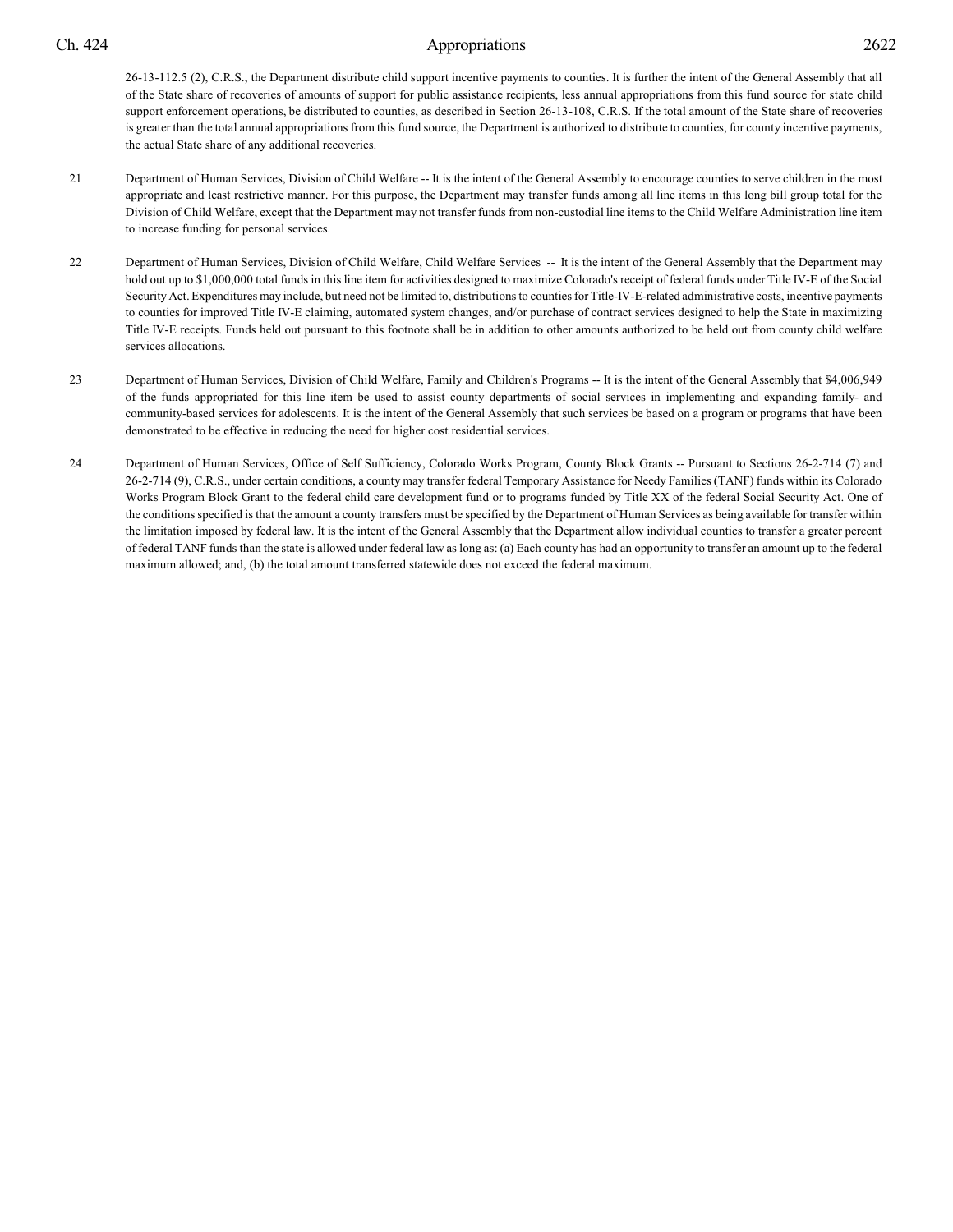- 25 Department of Human Services, Office of Self Sufficiency, Colorado Works Program, County Block Grants -- It is the intent of the General Assembly that the appropriation of local funds for Colorado Works program county block grants may be decreased by a maximum of \$100,000 to reduce one or more small counties' fiscal year 2012-13 targeted or actual spending level pursuant to Section 26-2-714 (8), C.R.S.
- 26 Department of Human Services, Office of Self Sufficiency, Colorado Works Program, County Block Grants -- It is the intent of the General Assembly that the Department comply with the provisions of Section 26-2-714 (10), C.R.S., by reducing required county Temporary Assistance for Needy Families (TANF) maintenance of effort expenditures in the fiscal year after the State is notified that it has met federal work participation rates and qualifies for a percent reduction in the state's maintenance of effort. If the State is notified during state FY 2011-12 that it has met federal work participation rates for a prior year and therefore qualifies for a percent reduction in the state's maintenance of effort, local cash funds expenditure obligations that are established in this line item pursuant to Section 26-2-714 (6) (c) (I), C.R.S., shall be reduced by \$5,524,726.
- 26a DEPARTMENT OF HUMAN SERVICES, OFFICE OF SELF SUFFICIENCY, SPECIAL PURPOSE WELFARE PROGRAMS, BUSINESS PROCESS REENGINEERING -- IT IS THE INTENT OF THE GENERAL ASSEMBLY THAT THE GENERAL FUND APPROPRIATION MAY BE FURTHER ROLLED FORWARD FOR EXPENDITURE IN FY2013-14.
- 27 Department of Human Services, Mental Health and Alcohol and Drug Abuse Services, Mental Health Institutes -- The Department may transfer up to 5.0 percent of the total appropriation between the Mental Health Institute – Ft. Logan Personal Services, Mental Health Institute – Ft. Logan Operating Expenses, and Mental Health Institute – Ft. Logan Pharmaceuticals line items. Additionally, the Department may transfer up to 5.0 percent of the total appropriation between the Mental Health Institute – Pueblo Personal Services, Mental Health Institute – Pueblo Operating Expenses, and Mental Health Institute – Pueblo Pharmaceuticals line items.
- 28 Department of Human Services, Services for People with Disabilities, Community Services for People with Developmental Disabilities, Program Costs -- It is the intent of the General Assembly that expenditures for these services be recorded only against the Long Bill group total for Program Costs.
- 29 Department of Human Services, Services for People with Disabilities, Community Services for People with Developmental Disabilities, Other Community Programs, Preventive Dental Hygiene -- It is the intent of the General Assembly that this appropriation be used to provide special dental services for persons with developmental disabilities.
- 30 Department of Human Services, Adult Assistance Programs, Other Grant Programs, Home Care Allowance; and Home Care Allowance Grant Program -- Pursuant to Section 26-2-122.4 (3), C.R.S, any amount in the Home Care Allowance Grant Program line item that is not required to operate the Grant Program may be transferred to the Home Care Allowance Program line item and used to provide additional benefits under that program.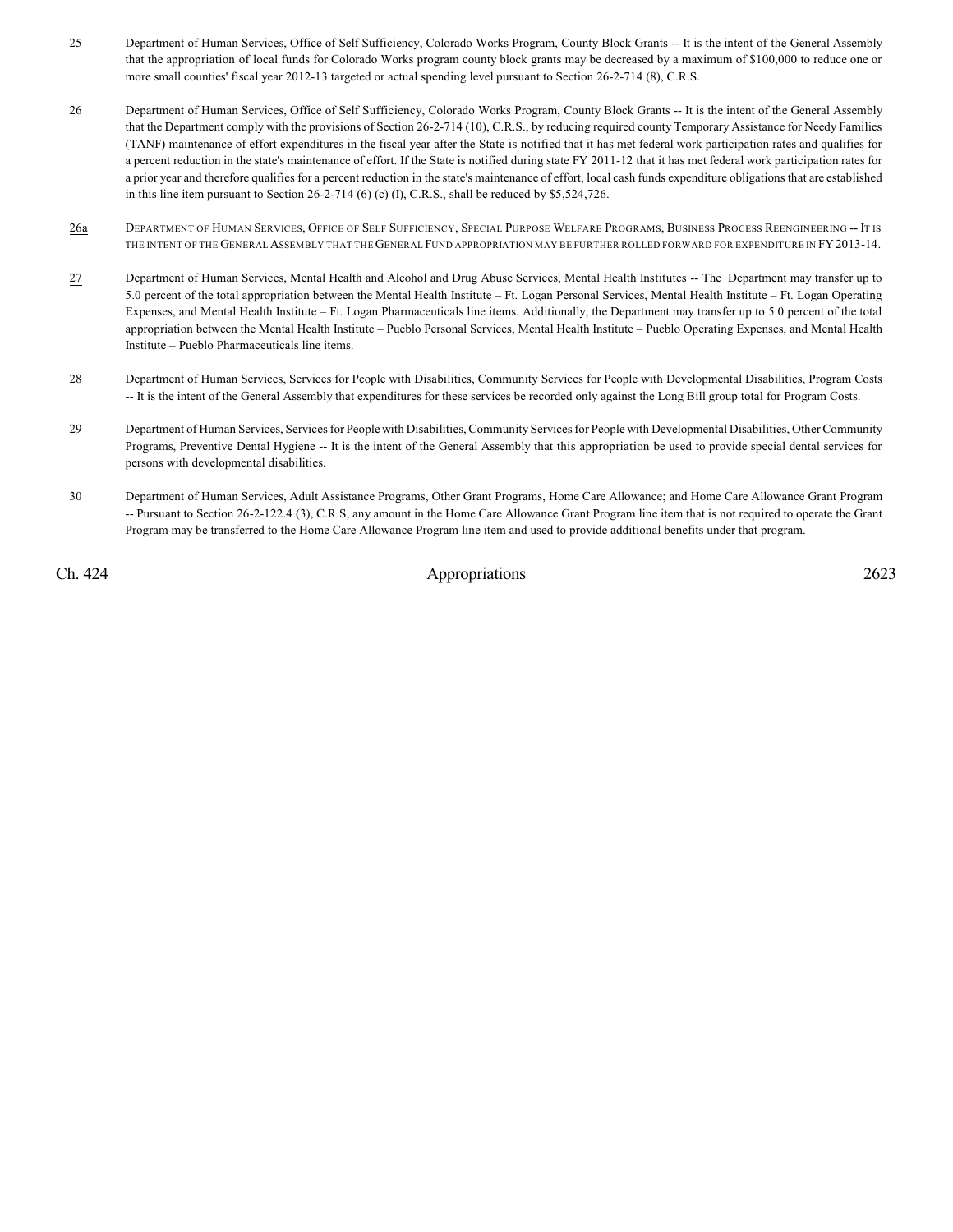|                           |        | APPROPRIATION FROM       |  |                        |  |                             |  |                                       |  |                          |  |
|---------------------------|--------|--------------------------|--|------------------------|--|-----------------------------|--|---------------------------------------|--|--------------------------|--|
| ITEM &<br><b>SUBTOTAL</b> | TOTAL. | GENER AL.<br><b>FUND</b> |  | <b>GENERAL</b><br>FUND |  | <b>CASH</b><br><b>FUNDS</b> |  | <b>REAPPROPRIATED</b><br><b>FUNDS</b> |  | FEDERAL.<br><b>FUNDS</b> |  |
|                           |        |                          |  | <b>EXEMPT</b>          |  |                             |  |                                       |  |                          |  |
|                           |        |                          |  |                        |  |                             |  |                                       |  |                          |  |

- 31 Department of Human Services, Adult Assistance Programs, Community Services for the Elderly, Older Americans Act Programs and State Funding for Senior Services -- Amounts in the Older Americans Act Programs line item are calculated based on a requirement for a non-federal match of at least 15 percent, including a 5.0 percent state match, pursuant to Title III of the federal Older Americans Act. The Department is authorized to transfer General Fund and cash funds from the State Funding for Senior Services line item to the Older Americans Act Programs line item to comply with the 5.0 percent state match requirement for the Older Americans Act Programs. This appropriation is based on the assumption that all federal Title III funds requiring a state match that are not for purposes of administration or included in the appropriations for other line items will be expended from the Older Americans Act Programs line item.
- 32 Department of Human Services, Division of Youth Corrections, Institutional Programs; and Community Programs -- The Department may transfer a total of up to \$5,000,000 General Fund between line items in the Institutional Programs section and the Community Programs line items for Purchase of Contract Placements, Parole Program Services, and S.B. 91-94 Programs to facilitate the placement and treatment of youth in the most appropriate setting, to support appropriate treatment, transition, and wrap-around services for youth in residential and non-residential settings, and to support community-based alternatives to secure detention placements, except that this transfer authority may not be used to reduce the S.B. 91-94 Programs line item.

**SECTION 2.** Appropriation to the department of human services for the fiscal year beginning July 1, 2011. In Session Laws of Colorado 2011, section 2 of chapter 335, (SB 11-209), **amend** Part VII (3) (A), (11) (B), (11) (C), and the affected totals as amended by section 1 of chapter 290 ( $\hat{H}B$  12-1186) as the said Part VII (11) (C) and the affected totals are further amended by section 12 of chapter 305 (HB12-1335), Session Laws of Colorado 2012, as follows:

Section 2. **Appropriation.**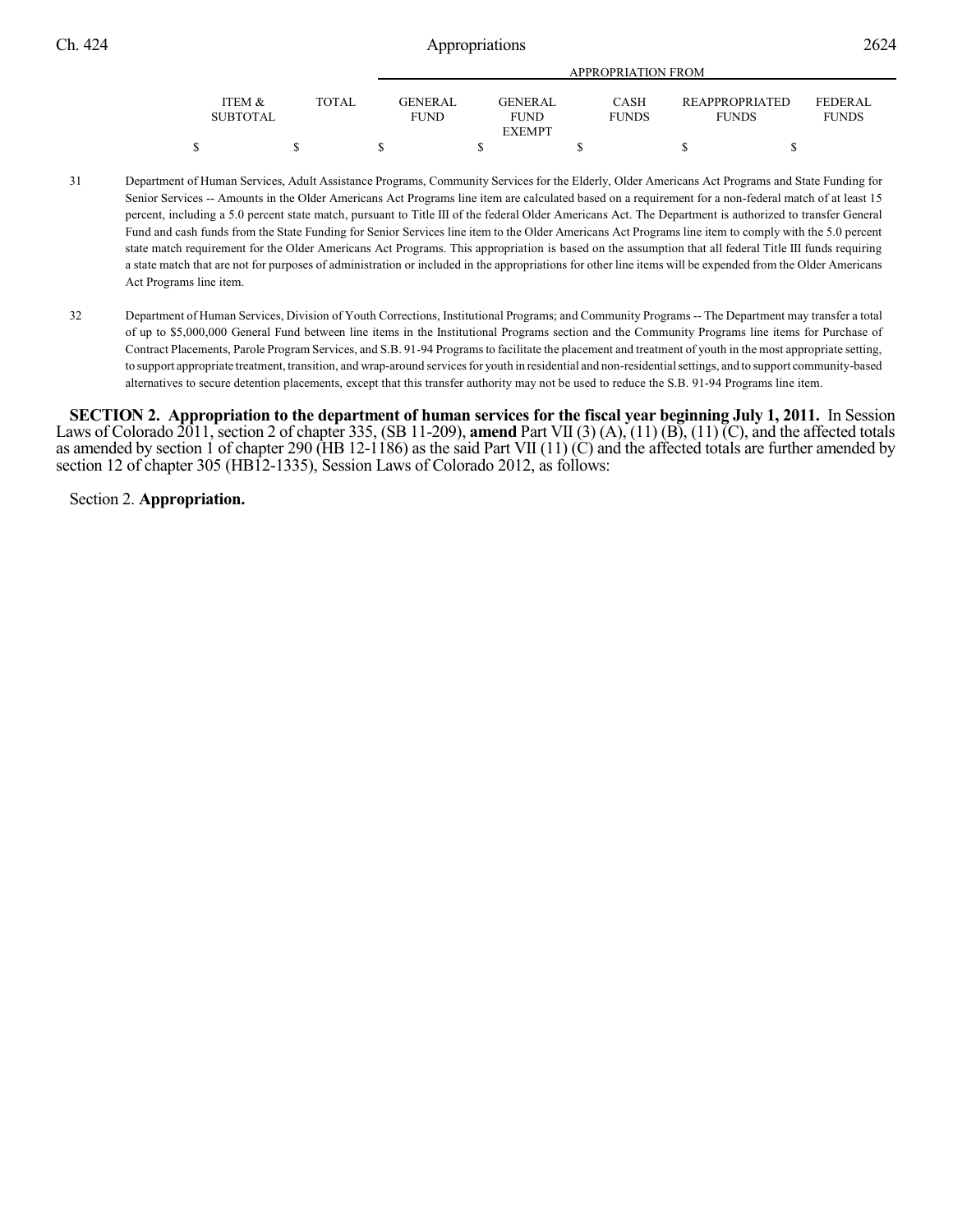## **PART VII DEPARTMENT OF HUMAN SERVICES**

### **(3) OFFICE OF OPERATIONS**

| (A) Administration        |               |               |               |                        |                     |
|---------------------------|---------------|---------------|---------------|------------------------|---------------------|
| <b>Personal Services</b>  | 22,695,878    |               |               |                        |                     |
|                           | $(433.3$ FTE) |               |               |                        |                     |
| <b>Operating Expenses</b> | 3,233,244     |               |               |                        |                     |
| Vehicle Lease Payments    | 1,002,732     |               |               |                        |                     |
| <b>Leased Space</b>       | 2,410,915     |               |               |                        |                     |
| Capitol Complex           |               |               |               |                        |                     |
| <b>Leased Space</b>       | 1,275,866     |               |               |                        |                     |
| Utilities                 | 7,766,210     |               |               |                        |                     |
|                           | 8,373,103     |               |               |                        |                     |
|                           | 38, 384, 845  | 23,003,038(M) | $2,198,201^a$ | 8,582,743 <sup>b</sup> | $4,600,863^{\circ}$ |
|                           | 38,991,738    | 23,609,931(M) |               |                        |                     |
|                           |               |               |               |                        |                     |

<sup>a</sup> Of this amount, it is estimated that \$1,463,024 shall be from patient cash collected by the Mental Health Institutes, \$49,415 shall be from the Early Intervention Services Trust Fund created in Section 27-10.5-709 (2) (a), C.R.S., \$12,511 shall be from the Business Enterprise Program Cash Fund created in Section 26-8.5-107, C.R.S., and \$673,251shall be from various sources of cash funds, including from the Old Age Pension Fund created in Section 1 of Article XXIV of the State Constitution.

<sup>b</sup> Of this amount, it is estimated that \$4,793,633 shall be from Medicaid funds transferred from the Department of Health Care Policy and Financing, \$1,236,747 shall be transferred from the Department of Corrections, \$894,807 shall be from patient fees collected by the Mental Health Institutes that represent Medicaid revenue earned from the behavioral health organizations through Mental Health Community Capitation, \$800,000 shall be from nursing home indirect cost subsidies appropriated to Homelake Domiciliary and the State and Veterans Nursing Homes, \$340,000 shall be from federal Medicaid indirect costs transferred from the Department of Health Care Policy and Financing, and \$517,556 shall be from various sources of reappropriated funds, including indirect cost recoveries.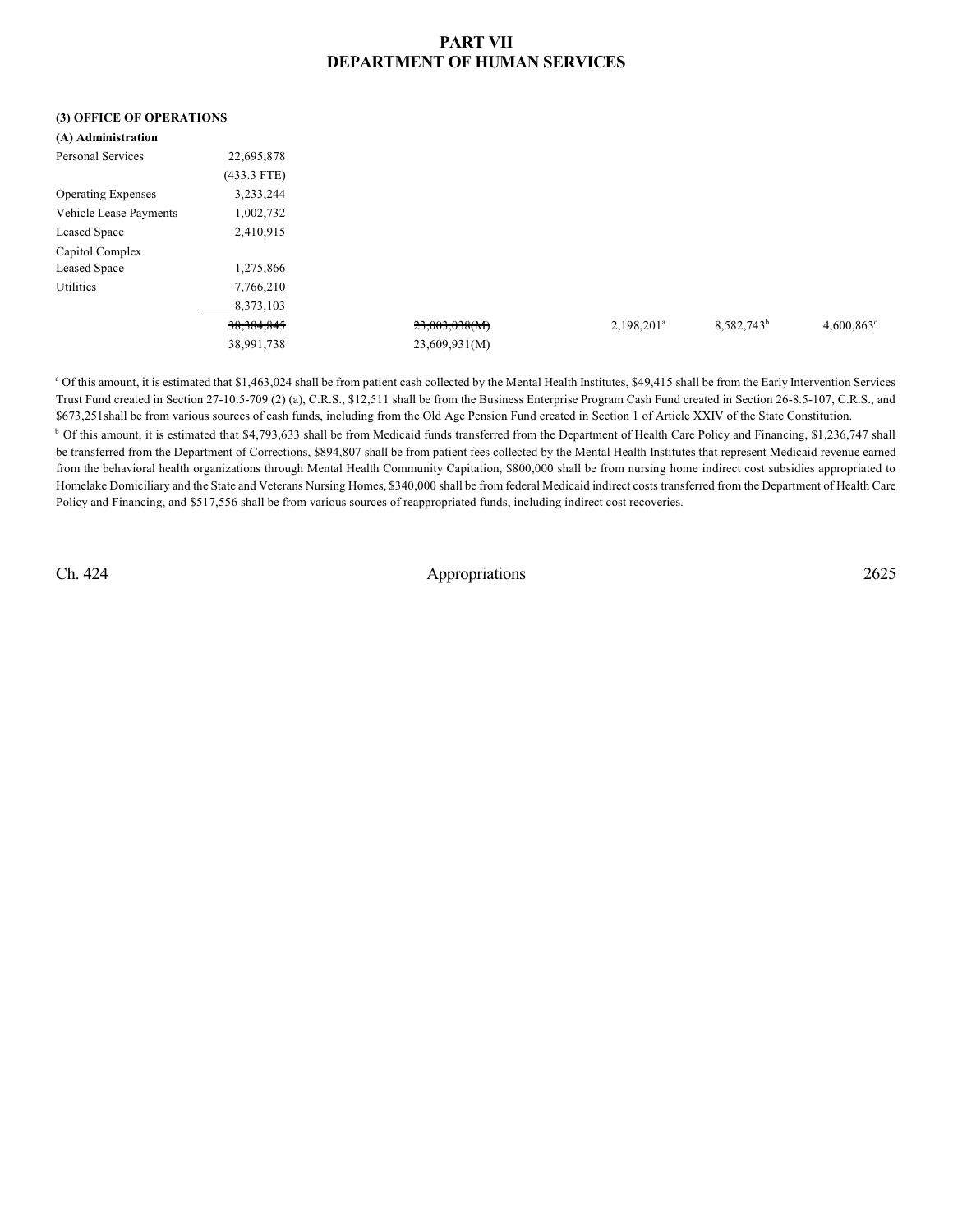|                 |       |                | APPROPRIATION FROM |              |                       |                |  |  |  |  |
|-----------------|-------|----------------|--------------------|--------------|-----------------------|----------------|--|--|--|--|
|                 |       |                |                    |              |                       |                |  |  |  |  |
| ITEM &          | TOTAL | <b>GENERAL</b> | <b>GENERAL</b>     | CASH         | <b>REAPPROPRIATED</b> | <b>FEDERAL</b> |  |  |  |  |
| <b>SUBTOTAL</b> |       | <b>FUND</b>    | <b>FUND</b>        | <b>FUNDS</b> | <b>FUNDS</b>          | <b>FUNDS</b>   |  |  |  |  |
| <b>EXEMPT</b>   |       |                |                    |              |                       |                |  |  |  |  |
|                 |       |                |                    |              |                       |                |  |  |  |  |

<sup>c</sup> Of this amount, it is estimated that \$994,120 shall be from Section 110 vocational rehabilitation funds, \$720,802 shall be from the Social Security Administration for disability determination services, \$400,000 shall be from Child Care Development Funds, \$233,214 shall be from the Substance Abuse Prevention and Treatment Block Grant, \$65,900 shall be from the U.S. Department of Health and Human Services, Office of Refugee Resettlement, \$4,000 shall be from the Temporary Assistance for Needy Families Block Grant, and \$2,182,827 shall be from various sources of federal funds, including indirect cost recoveries.

### **(11) DIVISION OF YOUTH CORRECTIONS1a**

| (B) Institutional Programs <sup>30, 31</sup> |              |               |                      |
|----------------------------------------------|--------------|---------------|----------------------|
| <b>Personal Services</b>                     | 42,384,655   | 42,384,655    |                      |
|                                              | 42,077,762   | 42,077,762    |                      |
|                                              |              | $(779.3$ FTE) |                      |
| <b>Operating Expenses</b>                    | 3,369,950    | 2,039,750     | $1,330,200^a$        |
| <b>Medical Services</b>                      | 6,888,102    | 6,888,102     |                      |
|                                              |              | $(37.5$ FTE)  |                      |
| <b>Educational Programs</b>                  | 5,608,998    | 5,268,222     | 340,776 <sup>b</sup> |
|                                              |              | $(35.3$ FTE)  | $(2.5$ FTE)          |
| Prevention/Intervention                      |              |               |                      |
| <b>Services</b>                              | 49,693       |               | 49.693c              |
|                                              |              |               | $(1.0$ FTE)          |
|                                              | 58, 301, 398 |               |                      |
|                                              | 57,994,505   |               |                      |

<sup>a</sup> This amount shall be transferred from the Department of Education for the federal school breakfast and lunch program.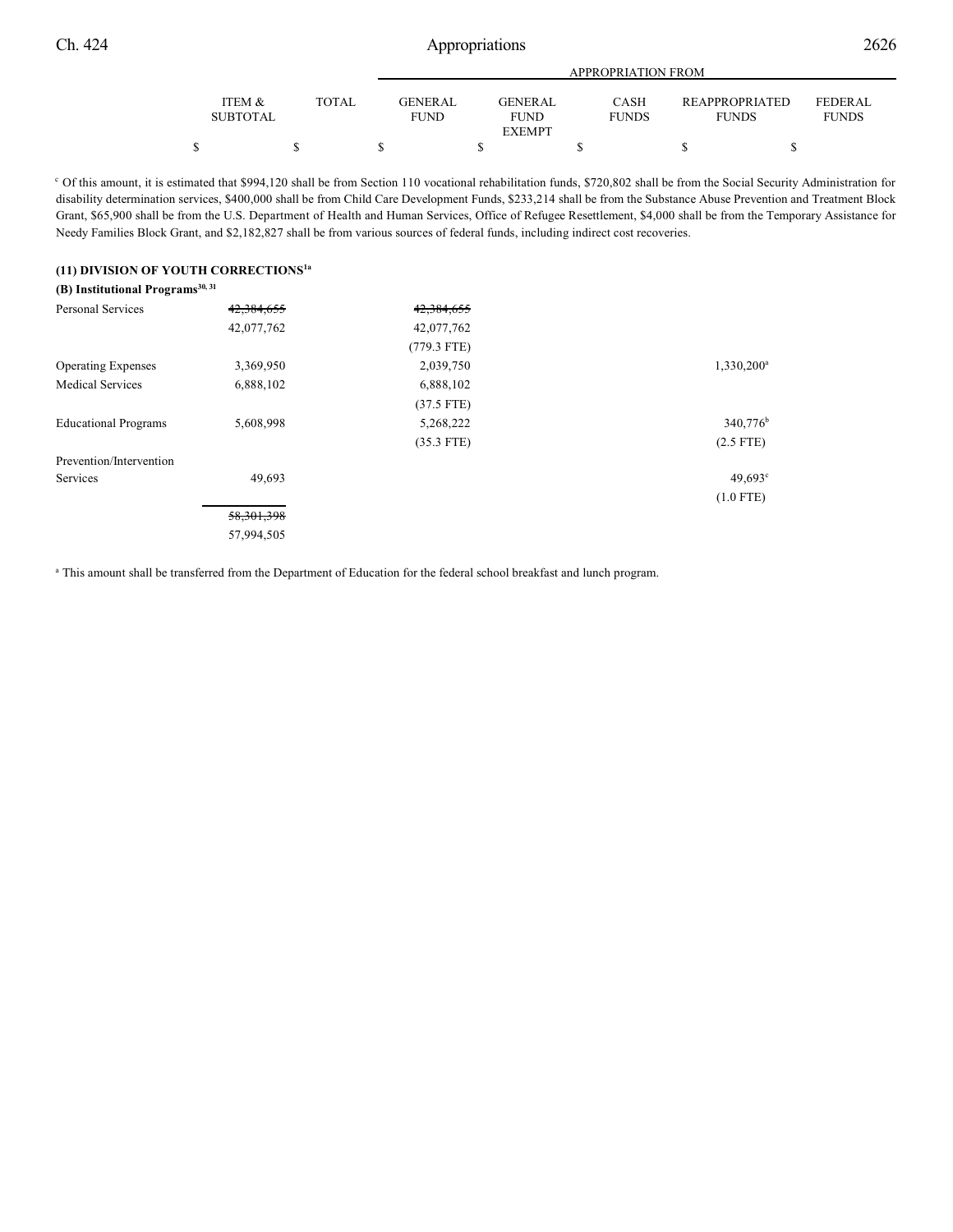<sup>b</sup> This amount shall be transferred from the Department of Education.

This amount shall be transferred from the Department of Human Services, Alcohol and Drug Abuse Division.

| (C) Community Programs           |              |              |                     |                        |                   |
|----------------------------------|--------------|--------------|---------------------|------------------------|-------------------|
| <b>Personal Services</b>         | 6,775,791    | 6,418,496    | 50,833 <sup>a</sup> | $45,688$ <sup>b</sup>  | $260,774$ °       |
|                                  |              | $(96.8$ FTE) | $(1.0$ FTE)         |                        |                   |
| <b>Operating Expenses</b>        | 324,140      | 321,692      | $2,448^a$           |                        |                   |
| Purchase of Contract             |              |              |                     |                        |                   |
| Placements <sup>30, 31, 32</sup> | 33,934,364   | 31,401,798   |                     | 1,458,734 <sup>b</sup> | $1,073,832^c$     |
|                                  | 33,634,364   | 31, 101, 798 |                     |                        |                   |
| Managed Care Pilot Project       | 1,368,060    | 1,335,391    |                     | $32,669^b$             |                   |
| S.B. 91-94 Programs              | 12,031,528   | 12,031,528   |                     |                        |                   |
| Parole Program Services          | 4,180,771    | 3,289,112    |                     |                        | $891,659^{\circ}$ |
| Juvenile Sex Offender            |              |              |                     |                        |                   |
| <b>Staff Training</b>            | 47,060       | 8,810        | 38,250 <sup>d</sup> |                        |                   |
|                                  | 58,661,714   |              |                     |                        |                   |
|                                  | 58, 361, 714 |              |                     |                        |                   |

<sup>a</sup> These amounts shall be from the contractor for the Ridge View facility pursuant to Section 19-2-411.5 (2) (e), C.R.S.

<sup>b</sup> These amounts shall be from Medicaid funds transferred from the Department of Health Care Policy and Financing.

<sup>c</sup> These amounts shall be from Title IV-E of the Social Security Act.

<sup>d</sup> This amount shall be from the Sex Offender Surcharge Fund created in Section 18-21-103 (3), C.R.S.

| <b>TOTALS PART VII</b> |                               |  |                            |               |               |
|------------------------|-------------------------------|--|----------------------------|---------------|---------------|
| (HUMAN SERVICES)       | \$2,073,885,886 \$619,860,878 |  | \$332,780,723 <sup>a</sup> | \$452,579,195 | \$668,665,090 |
|                        |                               |  |                            |               |               |

<sup>a</sup> Of this amount, \$117,836,940 contains an (L) notation.